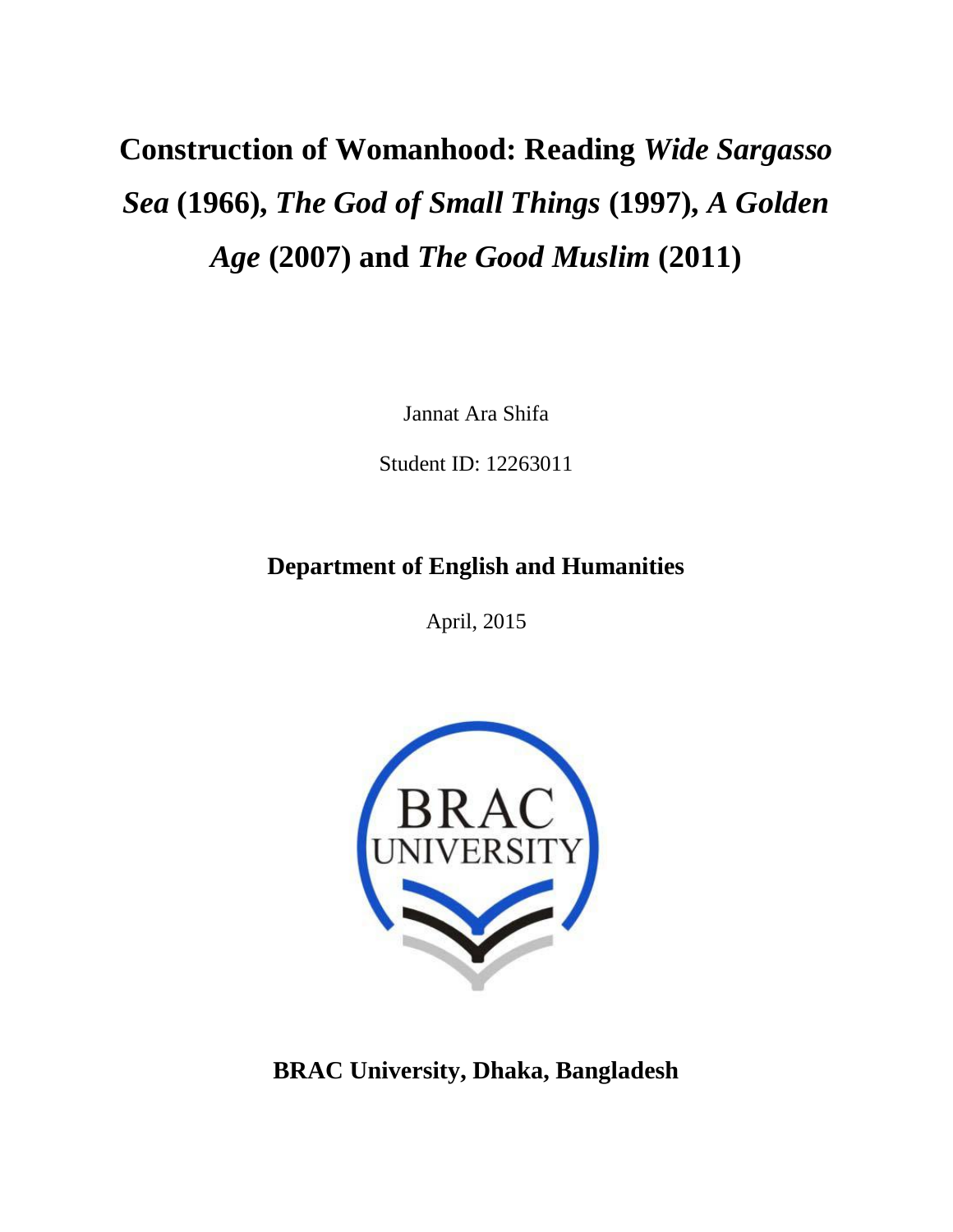## **Construction of Womanhood: Reading** *Wide Sargasso Sea*  **(1966),** *The God of Small Things* **(1997),** *A Golden Age* **(2007) and** *The Good Muslim* **(2011)**

A Thesis Submitted to

The Department of English and Humanities

Of

BRAC University

By

Jannat Ara Shifa

Student ID: 12263011

In Partial Fulfillment of the Requirements

for the Degree of

Masters of Arts in English



April, 2015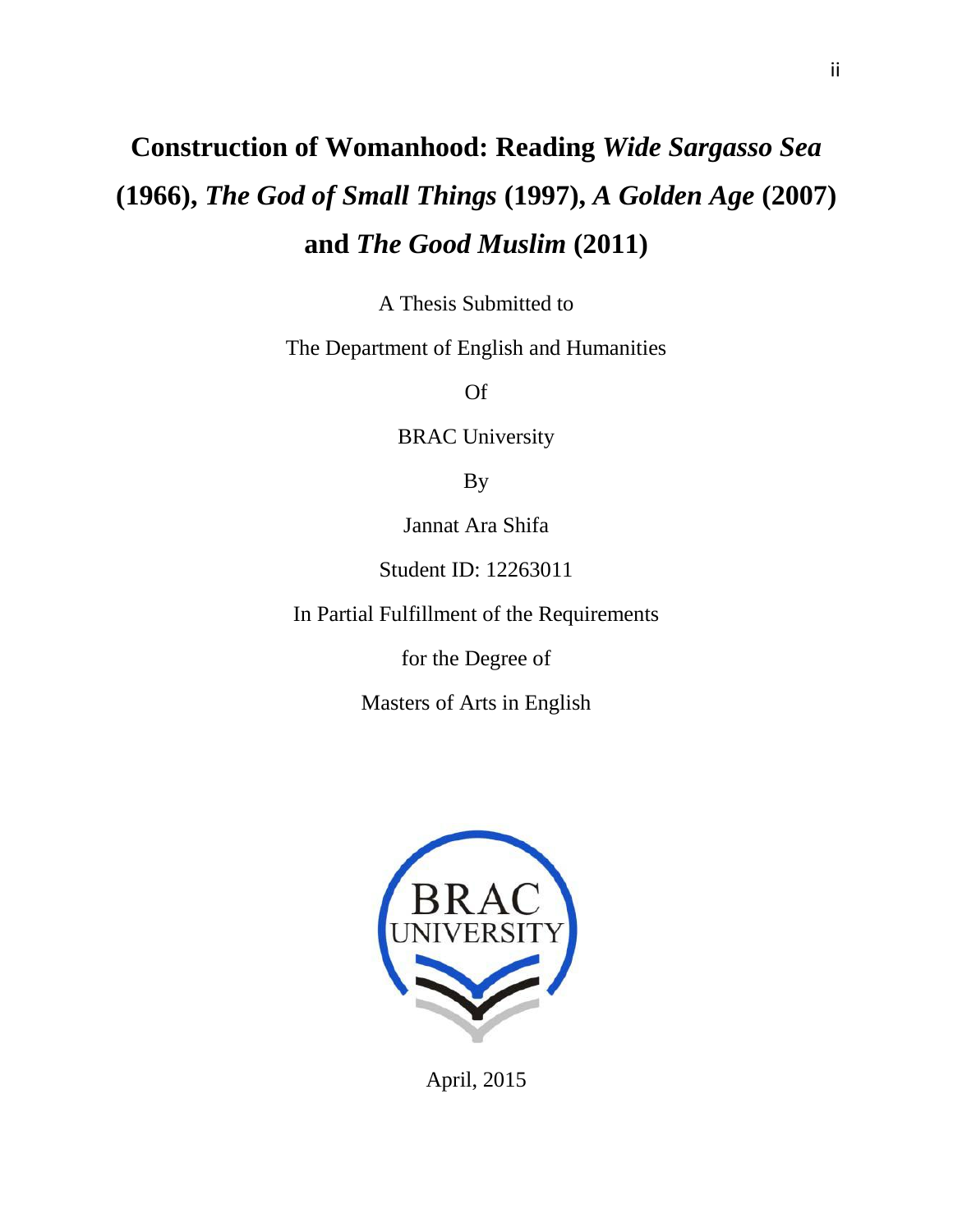### **Acknowledgements**

First of all I would like to express my heartfelt gratitude to my supervisor Professor Firdous Azim. Without her concern and guidance it would not have been possible for me to complete the thesis. I am also thankful to her for tolerating me even after making mistakes after mistakes.

I would like to give special thanks to my parents. Their support and concern gave me enough strength to remain focused throughout this journey.

I must thank my friend Azimur Rashid Kanak for giving me courage and helping me whenever I needed.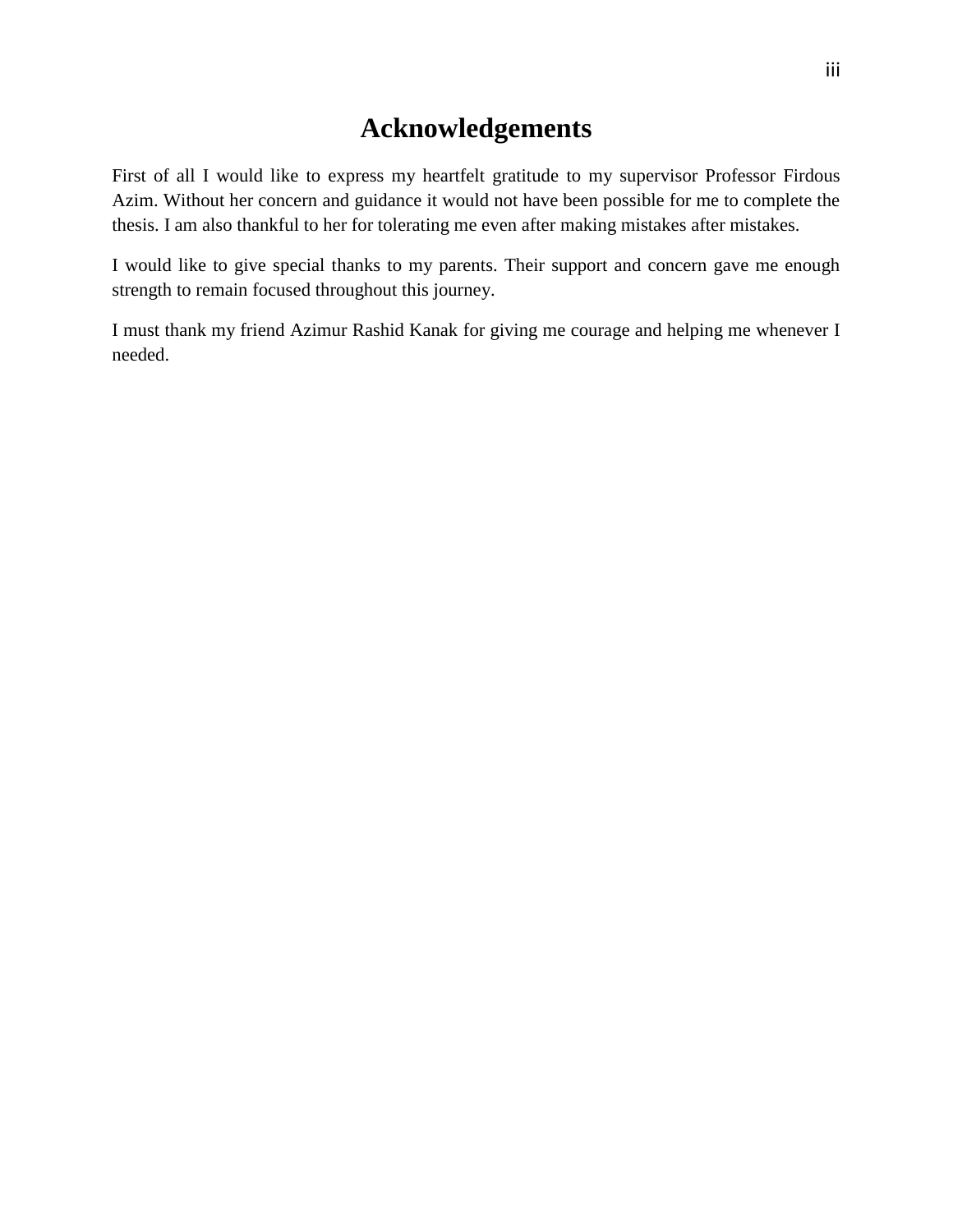## **Table of Contents**

| Abstract | $\mathbf{V}$ |
|----------|--------------|
|          |              |
|          |              |
|          |              |
|          |              |
|          |              |
|          |              |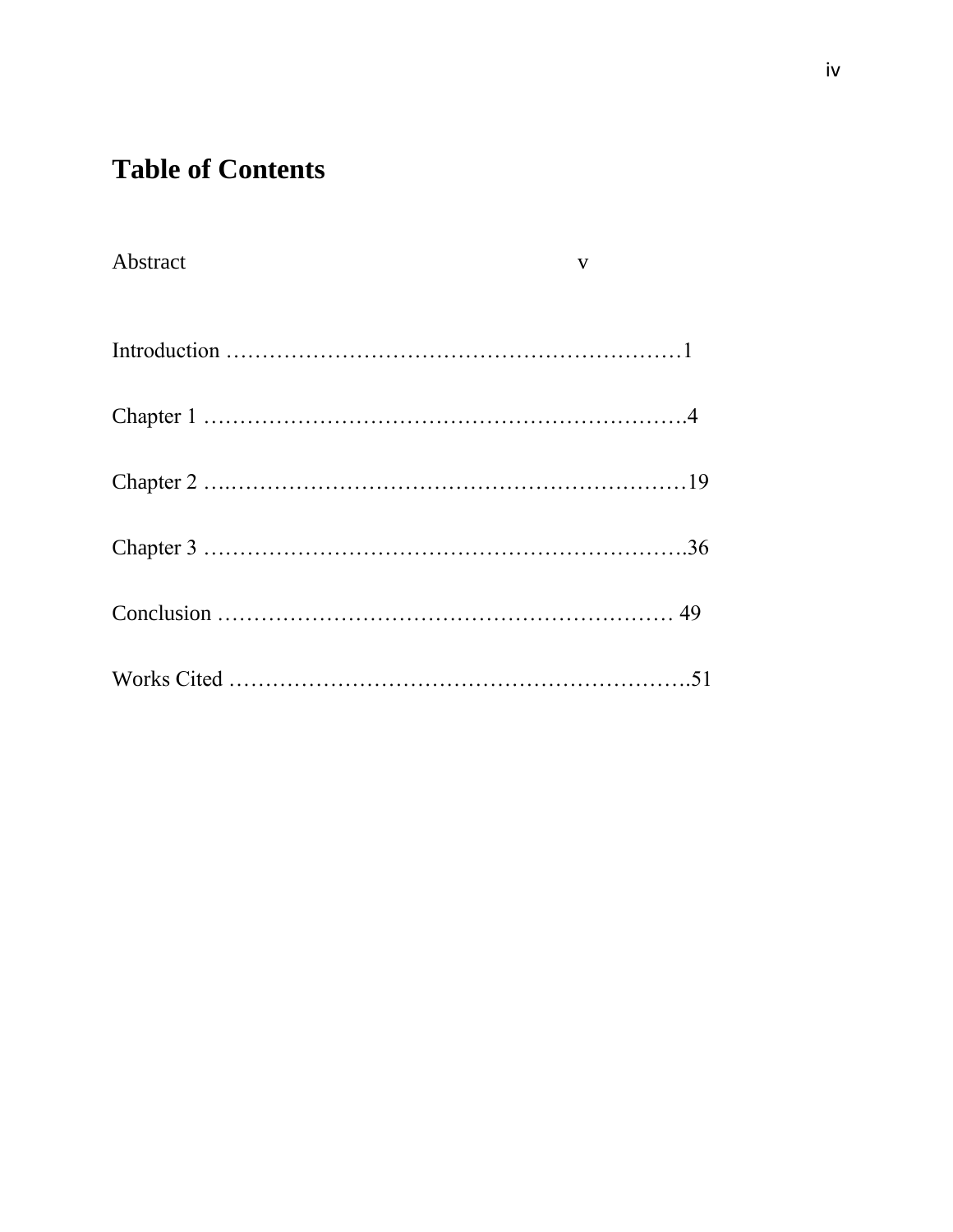#### **Abstract**

Women's social position is effected by patriarchy. This thesis will try to show different aspects of patriarchal society that effect the construction of womanhood keeping men in the superior position. . Three distinctly different societal conditions (a society going through decolonizing process- just after the emancipation act, a society filled with class/caste distinction trying to establish communism and a society going through a war of independence) have been explored here in order to find how all of them have negative impacts on the construction of the women characters. At first it has been explored how a racially and culturally intertwined society, leads to the problem of space and identity along with the problem of patriarchal domination that creates hollowness and madness in the protagonist. Secondly, it depicts the violation of women's rights (i.e. education & inheritance of property) as a form of patriarchal domination in every step of life (girlhood, womanhood, motherhood) of a woman. Thirdly, it demonstrates the violation of women's virtue to establish a power structure in a male dominated society where the woman has no position. Thus the common theme in these three chapters is the social subjugation of women. This has been done through looking at four novels: first, *Wide Sargasso Sea* (1966) by Jean Rhys; second *The God of Small Things* (1997) by Arundhati Roy and third, *A Golden Age* (2007) and *The Good Muslim* (2011) by Tahmima Anam.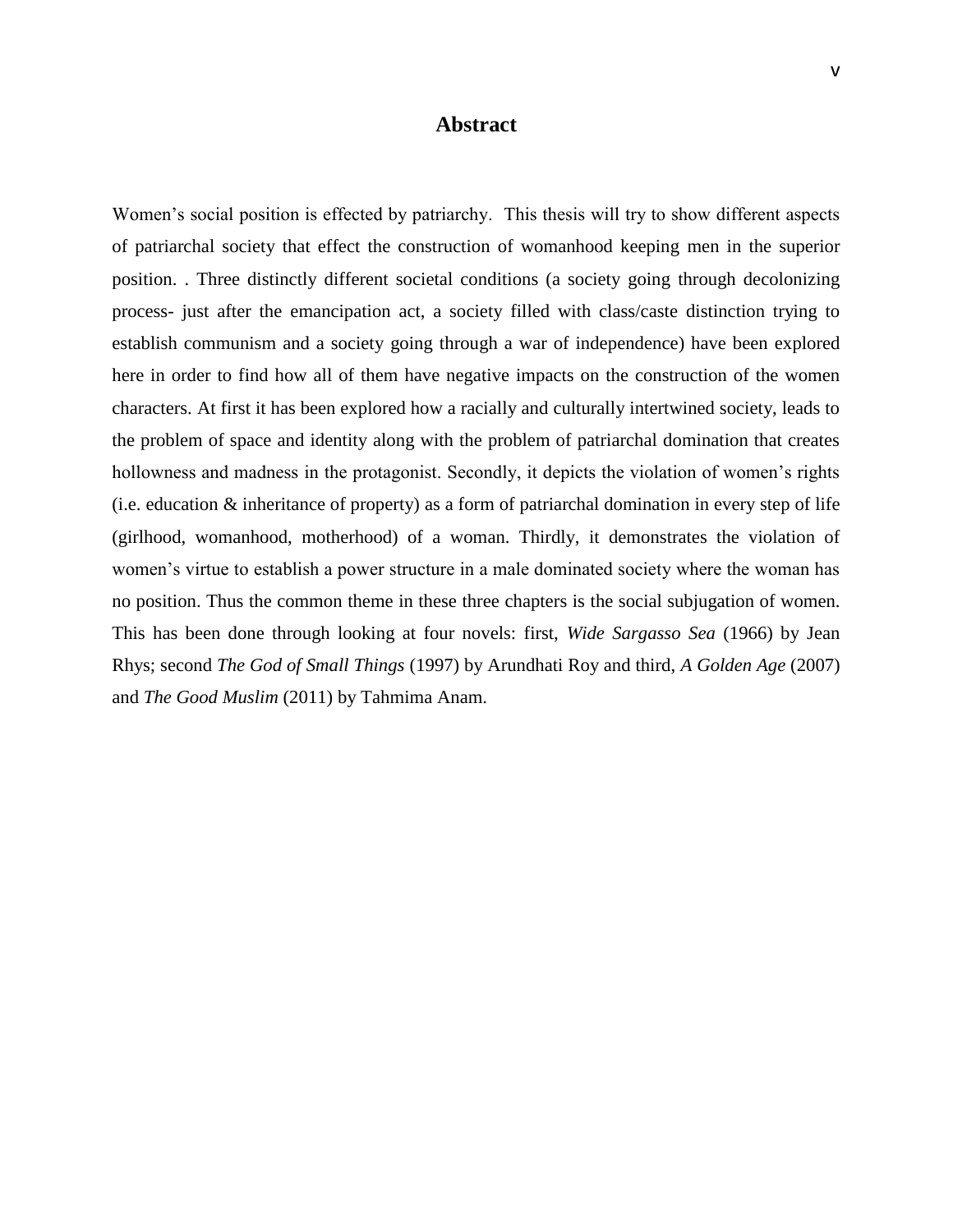#### **Introduction**

The bitter purpose of colonization was to take away the lands of comparatively weaker nation and making profit out of it by controlling and exploiting them. And to control, one needs to think of themselves as superior whereas the other or the controlled have to be thought of as inferior in every aspect (social, economical, cultural etc). Colonial power ruled over other nations based on the grounds that the colonizers were socially, economically and culturally superior to the colonized; therefore had the right to dominate them. Edward W Said in his book *Culture and Imperialism* (1993) writes, "Conrad seems to be saying, 'We westerners will decide who is a good native or a bad, because all natives have sufficient existence by virtue of our recognition. We created them, we taught them to speak and think, and when they rebel they simply confirm our views of them as silly children…" (xx) Conrad is one of the authors that Said analyzed in his book. By the mid-twentieth century with the beginning of decolonization this hegemonic relation between colonizer and colonized became ambiguous because of the fluidity of the power binary. The colonized now started to write back to the colonizer from their own perspective. Postcolonialism is a study of this writing back to the colonizers. It examines the process of the creation of stereotyped representations of the colonized or the other, who were different in culture from the colonizers this is similar to feminism that criticizes the process of making women subject to men. In the same way that the colonizer denied every right of the colonized: history, culture, religious beliefs, societal rules and regulations; women were also denied of their right to exist in the society. Moral values, tradition and culture, religion and marriage are some of the means used in colonizing the women. This condition is worse in the case of the third world women, as Gayatri C Spivak states:

> If, in the context of colonial production, the subaltern has no history and cannot speak, the subaltern as female is even more deeply in shadow<sup>1</sup>.  $-$ (Gayatri C Spivak, Can the Subaltern Speak)

Women are doubly colonized: first by the colonizers and secondly by their own people.

 $\overline{\phantom{a}}$ 

 $<sup>1</sup>$  Spivak, Gayatri C. "Can the Subaltern Speak". March, 2010.</sup>

[<sup>&</sup>lt;http://www.google.com.bd/url?sa=t&rct=j&q=&esrc=s&source=web&cd=10&ved=0CFYQFjAJ&url=http%3A%](http://www.google.com.bd/url?sa=t&rct=j&q=&esrc=s&source=web&cd=10&ved=0CFYQFjAJ&url=http%3A%2F%2Fwww.mcgill.ca%2Ffiles%2Fcrclaw-dis) [2F%2Fwww.mcgill.ca%2Ffiles%2Fcrclaw-dis](http://www.google.com.bd/url?sa=t&rct=j&q=&esrc=s&source=web&cd=10&ved=0CFYQFjAJ&url=http%3A%2F%2Fwww.mcgill.ca%2Ffiles%2Fcrclaw-dis) >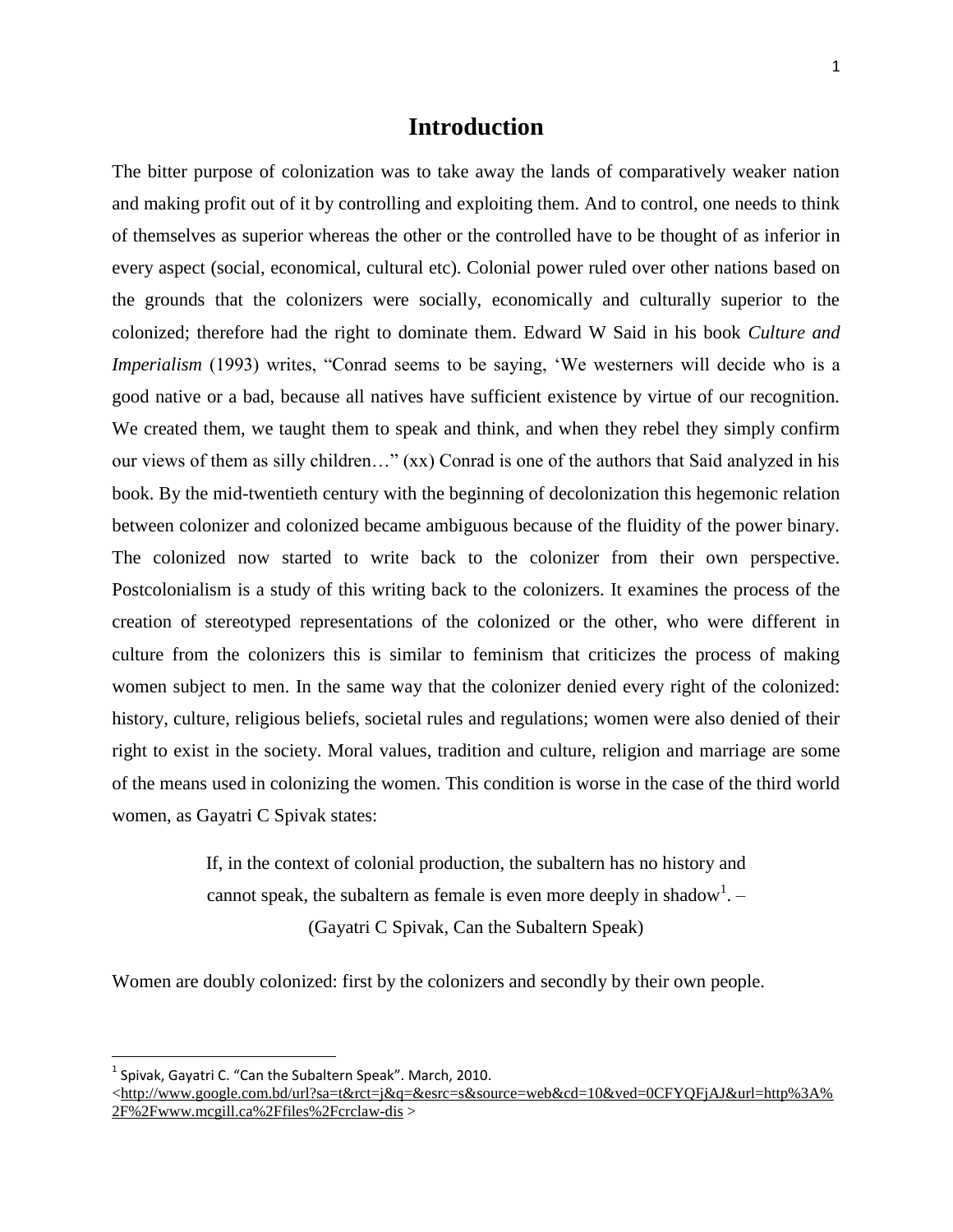Postcolonialism and feminism are discourses that focus on the study of the colonized, marginalized and construction of the other. They also share a common ground that is to reestablish the position of the dominated. The key idea of my thesis is taken from the above mentioned ground. In this paper my focus will be to establish the position of women as colonized beings. I will show how postcolonial and patriarchal society shapes the construction of womanhood.

In the first chapter of this thesis, I will try to show the effect of decolonization on women characters who are already insecure in social, political and economical terms. In this regard I've chosen the character of Antoinette from Jean Rhys's *Wide Sargasso Sea* (1966). Antoinette is a byproduct of colonial society who is torn apart between her two identities, ultimately belonging nowhere and leads her to the experience of madness. The processes of decolonization deny her a space in the society as well as in the mind of the people. And patriarchy dominates and chains her to such an extent that she decides to escape by committing suicide. Here postcolonial society and patriarchy have an equal share in shaping the psychology of Antoinette that leads to her tragic fate. Not only Antoinette, but most of African- American women share the same psychological problem for generations that is also found in other literary pieces like Toni Morrison's *The Bluest Eye* (1970).

The second chapter deals with the problems that almost every women face regarding their position in the society after marriage. Marriage, one of the most influential tools of patriarchy, changes the life of a woman completely; it takes away her own identity leaving her in a completely new world. The focus will also be how class, caste, race and gender distinctions continue after the period of decolonization. Even after the processes of decolonization and reformation, it remains to be seen how women's condition changes. To examine these issues I have chosen the female characters from Arundhati Roy's *The God of Small Things* (1997)*.*  Almost all the female characters are victims of the patriarchy that claimed to reform their position.

How a woman is expected to behave in the light of culture, tradition and religion while the society is going through a historical change is discussed in the third chapter. This chapter is based on Tahmima Anam's novels *A Golden Age* (2007) and *The Good Muslim* (2011) that portray the struggle of Rehana and Maya, pushing the social boundaries and stereotyped beliefs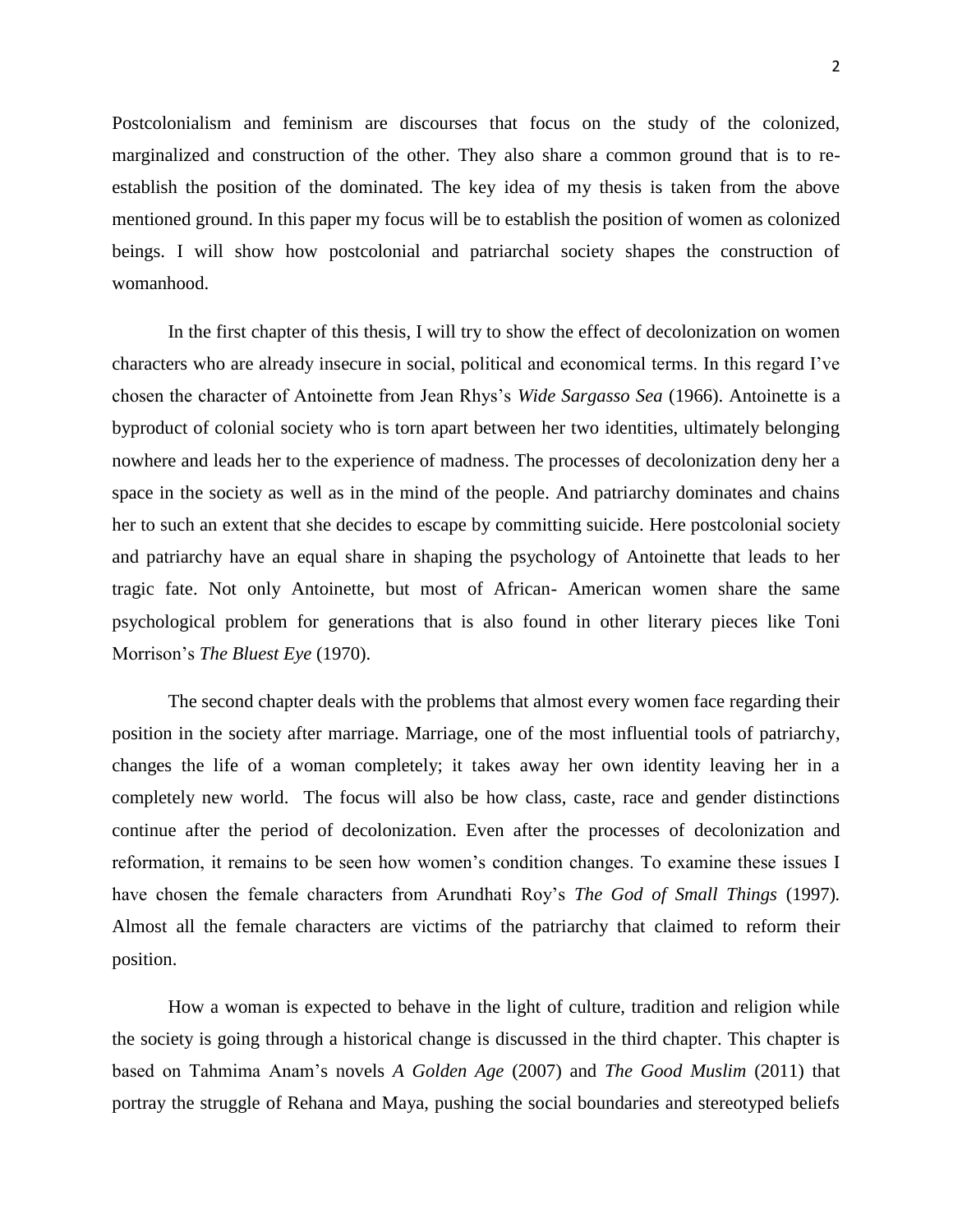regarding women. The changing situation of the society changes these women characters making them stronger. Religion is one of the most important instruments of patriarchy through which it tries to control the women. This is clearly described in the novel. In this chapter I will also try to show how much a woman can contribute to the society by comparing the female characters of the novel to the male characters.

Together these chapters will try to show how women from different nations and societies are bound to the same fate, being denied the rights to live an autonomous and independent life. Being women is the sole cause of the domination they had to go through. Whether half white or black or brown, whether belonging to the upper class or middle class or lower class, whether Hindu or Christian or Muslim, women are subjugated in order to secure the place for the male in the society and to strengthen patriarchy.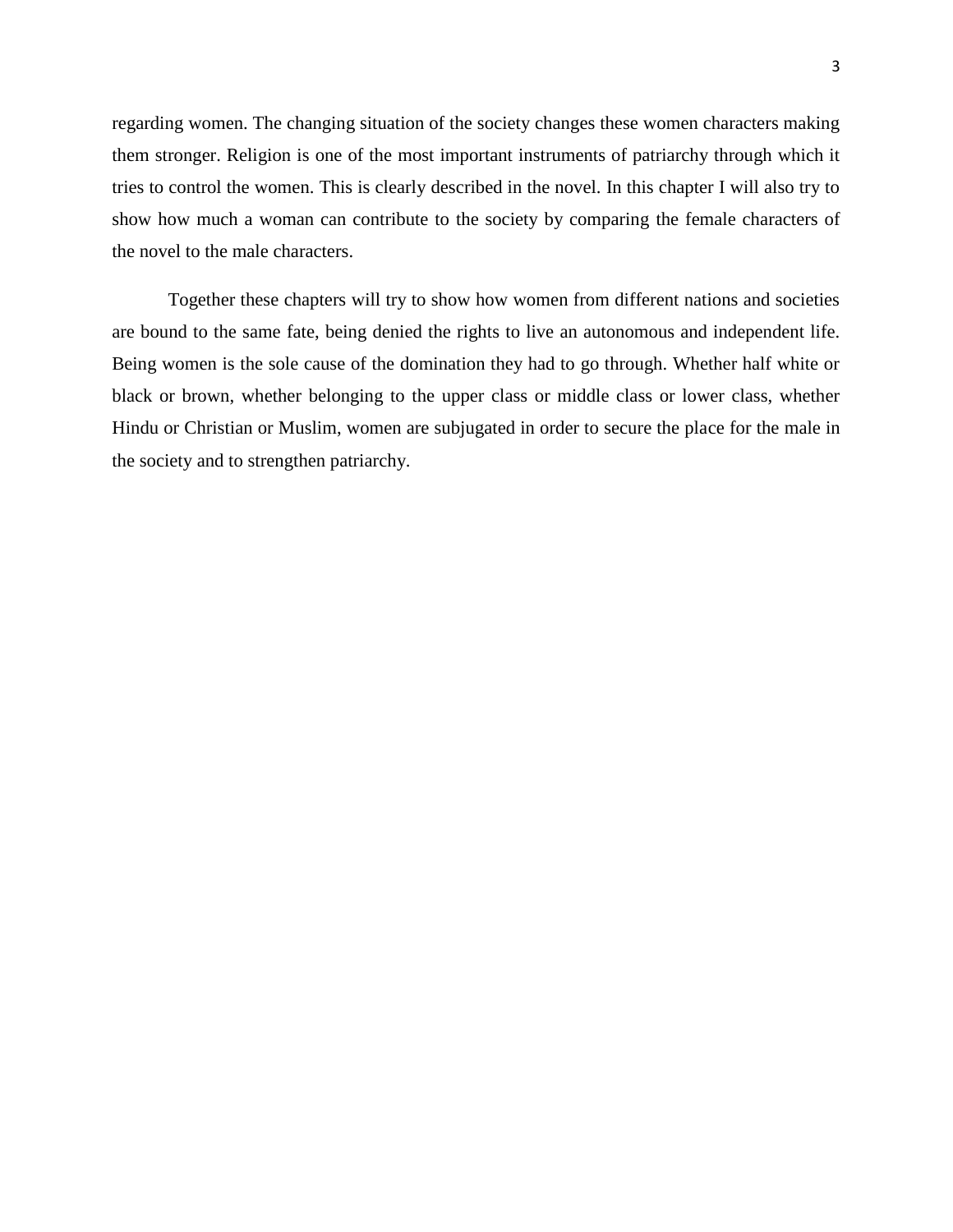### **Chapter 1**

Jean Rhys's *Wide Sargasso Sea* (1966) is considered as a rewriting of *Jane Eyre* (1848) or writing back to *Jane Eyre* (1848) by Charlotte Bronte. It is set in Jamaica during the years just after the emancipation act of 1833. The cultural, economical and historical relationships among the races are entangled here, and the protagonist Antoinette is a product of this cultural/economical tension and conflicts. Through this character Rhys tried to narrate the suppressed story of Rochester's mad wife. Faizal Forrester in an article published in the *Journal*  of West Indian Literature in May, 1994 "Who Stole The Soul In "Wide Sargasso Sea?"" says that, "Rhys's project of "writing" Bertha Mason a "life," then, is an important one: it gives Bertha Mason humanity. Bertha is no longer that wild haired, hideous monster or creature found in Bronte's fiction. Rhys gives Bertha Mason a childhood, a name, a voice and a history which places Bertha Mason's madness within a socio cultural/economic context."(Forrester, 36)

In this chapter I am going to focus on the construction of womanhood from a postcolonial perspective. Jean Rhys' *Wide Sargasso Sea* is a relevant point of departure. Jean Rhys' *Wide Sargasso Sea* is a perfect example of a text that is infused with colonial and sexual themes. With perfect craftsmanship, Rhys has used these two themes in building the character of the protagonist Antoinette Cosway along with characters like Christophine, Annette and other female characters in the novel. While analyzing these characters my key concern will be to focus on the hybridity, crisis of identity and struggle for space both in the minds of individual people and in the society, the ambivalent and hegemonic relationship between Antoinette and her husband (Rochester), and the processes of domination that rendered Antoinette as the 'other'.

The protagonist of the novel Antoinette Mason, neé Cosway throughout the novel is torn apart between her Caribeanness and Englishness. From the very beginning she is in search of her identity; she is in search of place in the hearts of people – her mother, her father, her husband and most importantly in society. She does not know where she actually belongs. Some critics found that this situation of Antoinette has some similarities with the author herself. Silvia Panizza in the article "Double Complexity in Jean Rhys's *Wide Sargasso Sea"* said, "In this novel, in particular, the parallels between herself and her heroine are so extensive, including a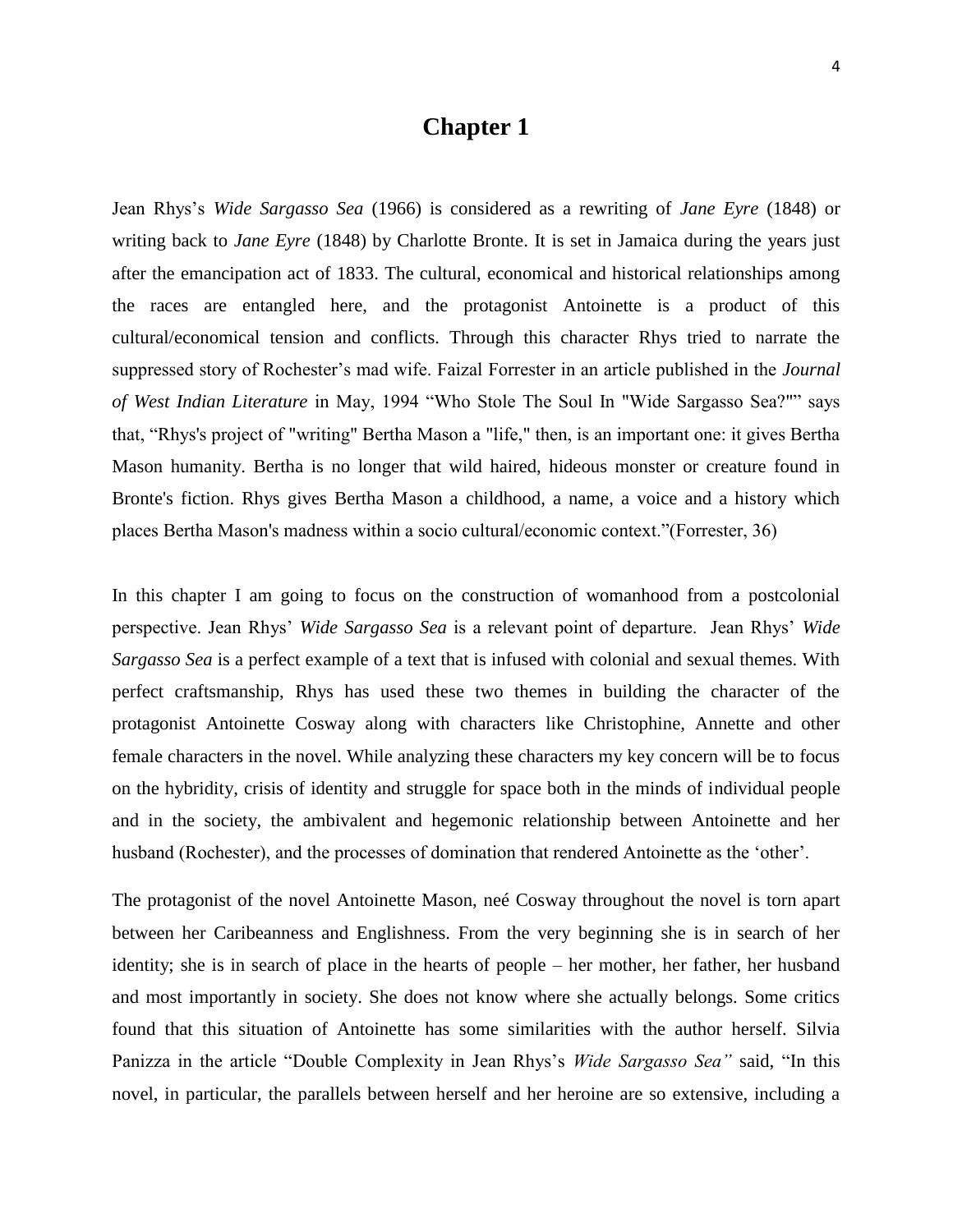special sensitivity, a troubled childhood and a painful struggle for identity and for a place in society, *any* society, that they brought back to the author memories of a remote but still disturbing past." (Panizza,  $1$ )<sup>2</sup>

The issue of place/space has been used very sensitively in the novel. The place where Antoinette was born is plays a large role in carving her identity. The concept of place in postcolonial discourses is well defined by Bill Ashcroft, Gareth Griffiths and Helen Tiffin in the 2<sup>nd</sup> edition of *Key Concepts in Post colonial Studies* (2007). According to Bill Ashcroft, Gareth Griffiths and Helen Tiffin, "The concepts of place and displacement demonstrate the very complex interaction of language, history and environment in the experience of colonized people and the importance of space and location in the process of identity formation' (*Key Concepts in Post colonial Studies*, 177). They also state, "But if we see place as not simply a neutral location for the imperial project, we can see how intimately place is involved in the development of identity, how deeply it is involved in history and how deeply implicated it in the system of representationlanguage, writing and the creative arts- that develop in any society but in colonial societies in particular‖ (*Key Concepts in Post colonial Studies*, 182).

From the very beginning of her childhood Antoinette is 'used to a solitary life' (*WSS<sup>3</sup>*, 3); no one used to go near them as they were hated by all. After the emancipation act of 1833 everything went wrong as if happiness only belonged to the past. Antoinette stated that her situation and the condition of her birth place Coulibri estate was like their garden which had once been beautifully decorated but now had gone wild. In the novel she states-

Our garden was large and beautiful as that garden in the Bible- the tree of life grew there. But it had gone wild. The paths were overgrown and a smell of dead flowers mixed with the fresh living smell. Underneath the tree ferns, tall as forest tree ferns, the light was green. Orchids flourished out of reach or for some reason not to be touched. One was snaky looking, another like an

<sup>&</sup>lt;sup>2</sup> Silvia Panizza, "Double Complexity in Jean Rhys's *Wide Sargasso Sea*", Published in 2009, Website <http://www.lcm.unige.it/pub/17/panizza.pdf>

<sup>3</sup> Jean Rhys, *Wide Sargasso Sea* (Penguin Books, 2001) (References to the novel will henceforth be abbreviated *WSS* and included in the paper).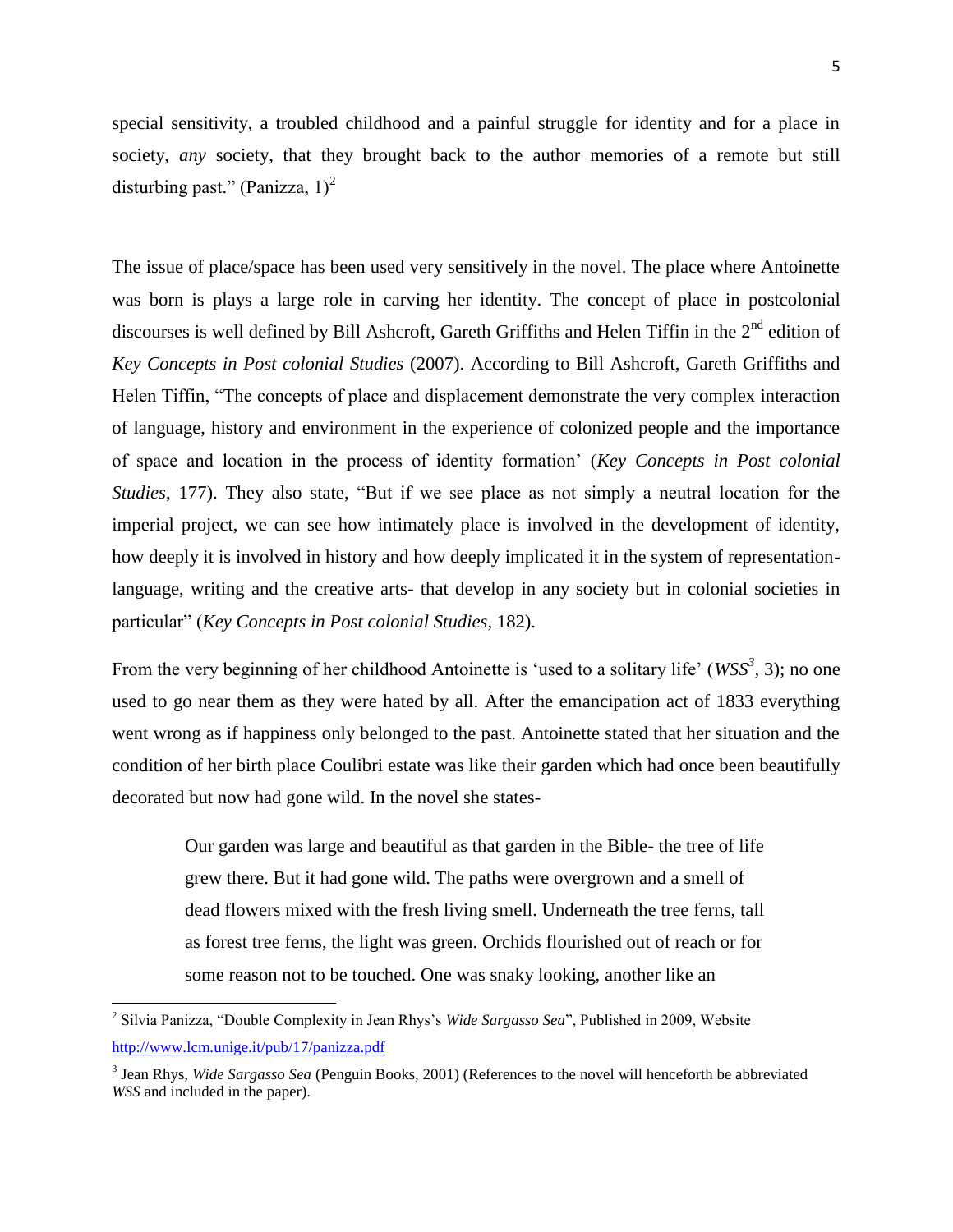octopus with long thin brown tentacles bare of leaves hanging from a twisted root…All Coulibri Estate had gone wild like the garden, gone to bush…this never saddened me. I did not remember the place when it was prosperous (*WSS,* 4)

So in her early memories the picture of Coulibri is set as a wreck, as a wild place and she herself was a part of this wilderness. Being a Creole girl she was neither liked by black people nor white people. In the novel we find how Antoinette was treated by a native girl in the road- "white cockroach, go away, go away. Nobody want you. Go away.‖ (*WSS,* 7) Again on the way to her school she was teased by two Negroes; a boy and a girl. In the novel we find the Negro girl started to tease by calling her mad and a zombie like her mother. And the boy also threatens her by saying "One day I catch you alone, you wait, one day I catch you alone." (*WSS*, 27) They were not liked by the white people either. In Antoinette's words, "Plenty white people in Jamaica. Real white people, they got gold money. They didn't look at us, nobody see them come near us." (*WSS*, 8)

So from the beginning Antoinette suffers from a lack of place in the heart of people of her surroundings and feels rejected. So she grew a fondness towards nature. She likes the natural beauty of Coulibri. According to her nature is better than people:

―Black ants or red ones, tall nests swarming with white ants, rain that soaked me to the skin – once I saw a snake. All better than people.

Better. Better, better than people." (*WSS*, 11)

The reason behind this fondness was the continuous rejection from the people around her- the neighbors, her mother and her only friend Tia. The first rejection came from her mother, Annette who was only concerned about her son Pierre and her social status. When she tried to console her mother regarding Pierre's illness she pushed her away: "I hated this frown and once I touched her forehead trying to smooth it. But she pushed me away, not roughly but calmly, coldly, without a word, as if she had decided once and for all that I was useless to her."(*WSS*, 5) So she tried to find the mother in Christophine, a Martinique woman. This Black woman guided and protected Antoinette throughout her life. M. M. Adjarian talked about it in the article 'Between'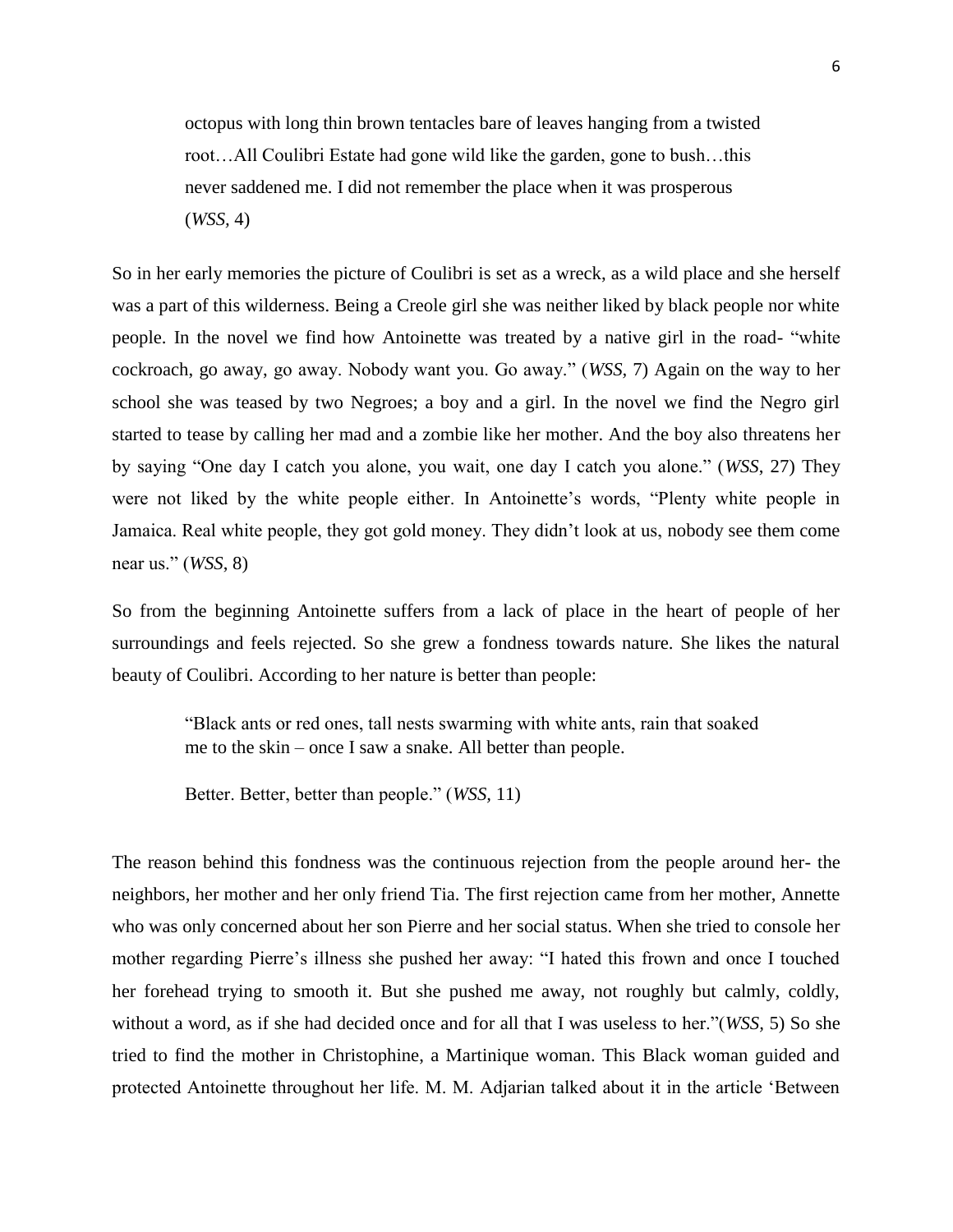and Beyond Boundaries in Wide Sargasso Sea' published in *College Literature* in February 1995. Adjarian said,

> …Antoinette never gets to see herself constituted as a whole, autonomous self in her mother's eyes and turned instead to Christophine, a black Martinican house-servant, to find the nurture and sense of personal completion Annette cannot give her. Although Christophine clearly cares for Antoinette, race and class difference keep them separated: Antoinette will always be "béké" (that is, white or white creole), she will always be black. The main character is thus caught between and alienated from two "mothers" who have themselves suffered from the contradictions and cruelties of a cultural system that forces differences together only to break them apart into rigid categories and hierarchies. (Adjarian, 203)

After that, the second rejection came from her only playmate. Antoinette considered Tia as her friend with whom she played, ate the same food and bathed in the pool and who stole her white dress. But she was also rejected by Tia, who threw stones at on her when the natives set fire to their house. When they were leaving the place she saw Tia and ran to her -

> As I ran, I thought, I will live with Tia and I will be like her. Not to leave Coulibri. Not to go. Not. When I was close I saw the jagged stone in her hand but I did not see her throw it. I did not feel it either, only something wet, running down my face…we stared at each other, blood on my face, tears on her. It was as if I saw myself. Like in a looking glass. (*WSS*, 23)

By being rejected by the people she had grown an intense love towards, she turns to nature in her childhood. In Part Two of the novel, we find that she had to lose that place along with the nature that surrounded it, because of her husband's illicit relationship with her servant. There is another sense of rejection as Antoinette says: 'But I loved this place and you have made it into a place I hate. I used to think that if everything else went out my life I would still have this, and now you have spoilt it.' (*WSS*, 95) Her loneliness and state of being separated by everything is clearly seen here. Antoinette is left alone in the middle of nowhere after this incident.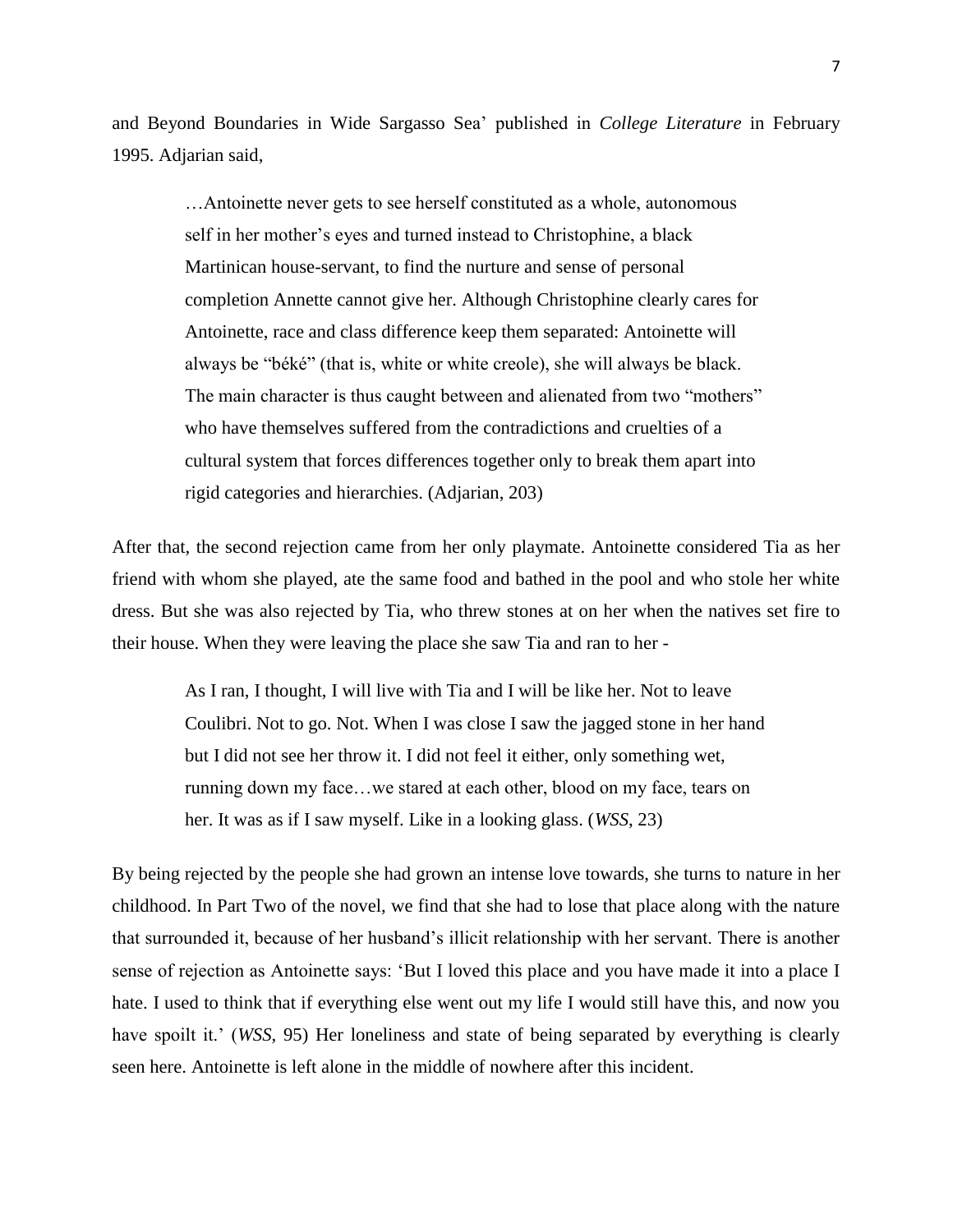Sometimes she had strong feelings for the Black people and sometimes for the English. In the novel after her mother's second marriage when they started to live the life like English people she says, "I was glad to be like an English girl but I missed the taste of Christophine's cooking." (*WSS,* 16) Then again she compared the unhappy face of the Black girl Myra who only "smiled when she talked about hell" (*WSS*, 17) to the happy face of "The Miller's Daughter', a lovely English girl." (*WSS, 17*) Basically she is unclear about what she really wants. Sometimes she feels a sense of belonging for the islands and the next moment she starts admiring the English; she wants to be like Tia in order to stay in the Coulibri and the very next moment she feels ashamed of her coloured relative Sandy. She was in a state of in-betweenness. And the result of this is obvious later where we find Antoinette to be very silent, cold (like zombies as the Black people had already portrayed her) and afraid of everything most importantly happiness and losing people whom she loved. The place Coulibri had an immense influence in moulding Antoinette's personality; in fashioning her over-imaginative and childish mind. She herself admits in Part Two of *Wide Sargasso Sea:*

―There was no one to tell, no one to listen. Oh you can't imagine Coulibri.

But after Coulibri?

After Coulibri it was too late. I did not change." (*WSS*, 54)

Throughout the novel she remains frustrated about her position in society. Being a part of the slave-owners family no one around her wants her to stay in the place. In this part of the novel, her frustration gets a voice when she was ill-treated by her own servant Amélie, a Black girl who sings a song portraying her. Antoinette explains that to her husband by saying,

> It was a song about a white cockroach. That's me. That what they call all of us who were here before their own people in Africa sold them to the slave traders. And I've heard English women call us white niggers. So between you I often wonder who I am and where is my country and where do I belong and why was I ever born at all (*WSS,* 63)

Her wrath and hatred towards people both Black and white was at the peak when she came to Massacre for her honeymoon. Antoinette was very like her mother, so the ultimate end of life for them was quite similar, and like her mother Antoinette would also turn into a mad person. But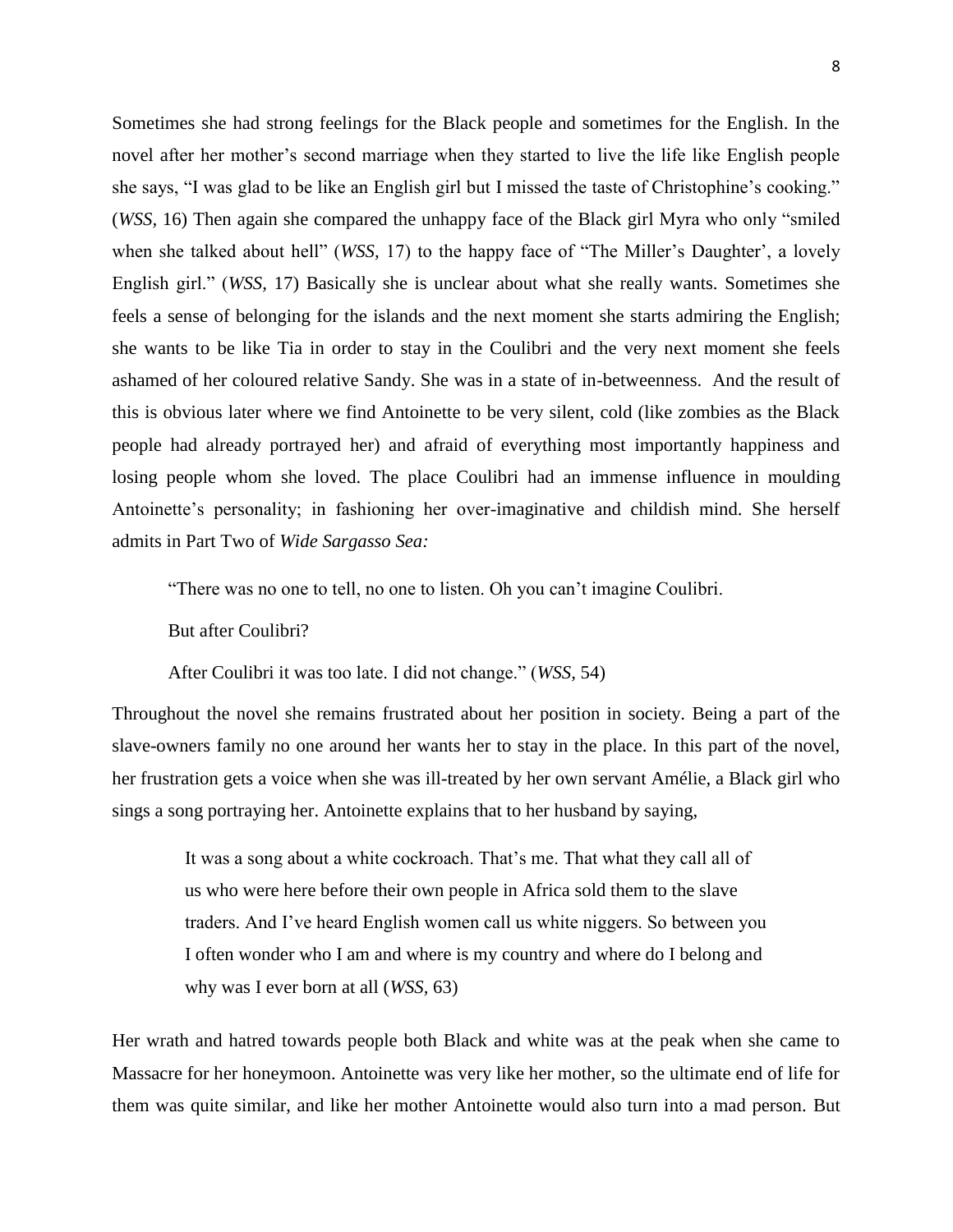the main reason behind this madness that they both experienced in their life was the society. M.M.Adjarian in the article explains this phenomenon: "Christophine claims that Annette was driven to insanity by events she could not control and people who misunderstood her: consequently, Antoinette has not inherited any 'bad blood'... in this way the writer suggests that a plurality of causes are behind both women's breakdowns." (Adjarian, 204) The ultimate fate that they suffer is partly because of the hegemonic relation with both the Black and white people. Both Annette and Antoinette possessed a racial outlook towards the Black people. Though Antoinette had a soft corner for Caribbeanness and the natives, she felt ashamed of their own degraded position in the society because of which they were criticized by the Black people. Being a part of the white (partially) they are supposed to be in the superior rank which they were not. And being penniless they became a matter of gossip among the natives. Antoinette becomes aware of this through Tia, "she hear all we poor like beggar. We ate salt fish-no money for fresh fish. That old house so leaky, you run with calabash to catch water when it rains.‖ (*WSS,* 8) The natives used to make fun of them. This situation is well defined by Silvia Capello in the article ―Postcolonial Discourse in Wide Sargasso Sea: Creole Discourse vs. European Discourse, Periphery vs. Center, and Marginalized People vs. White Supremacy" published in *Journal of Caribbean Literatures* in Summer, 2009. She said,

Antoinette belongs to the creolized white community which was a minority group and regarded negatively by both British whites and local blacks. Antoinette's position in relation to the blacks is not well defined and is contradictory. She is, in a way, part of the black society for she shares experiences, superstitions, and beliefs with Tia…If to some extent Antoinette is part of black society, she is always aware - and so are the blacks - of the differences and of the distance between them. This is clear when, after a disagreement, Antoinette accuses her friend of being a "cheating nigger" (10) and Tia calls her a "white cockroach". (Capello, 49)

This hegemonic relationship between the classes was responsible for the distance between Antoinette-Tia and Annette-Christophine. Kate Millett in "Chapter 2 of "Sexual politics" Theory of Sexual Politics" stated that "One of the chief effects of class within patriarchy is to set one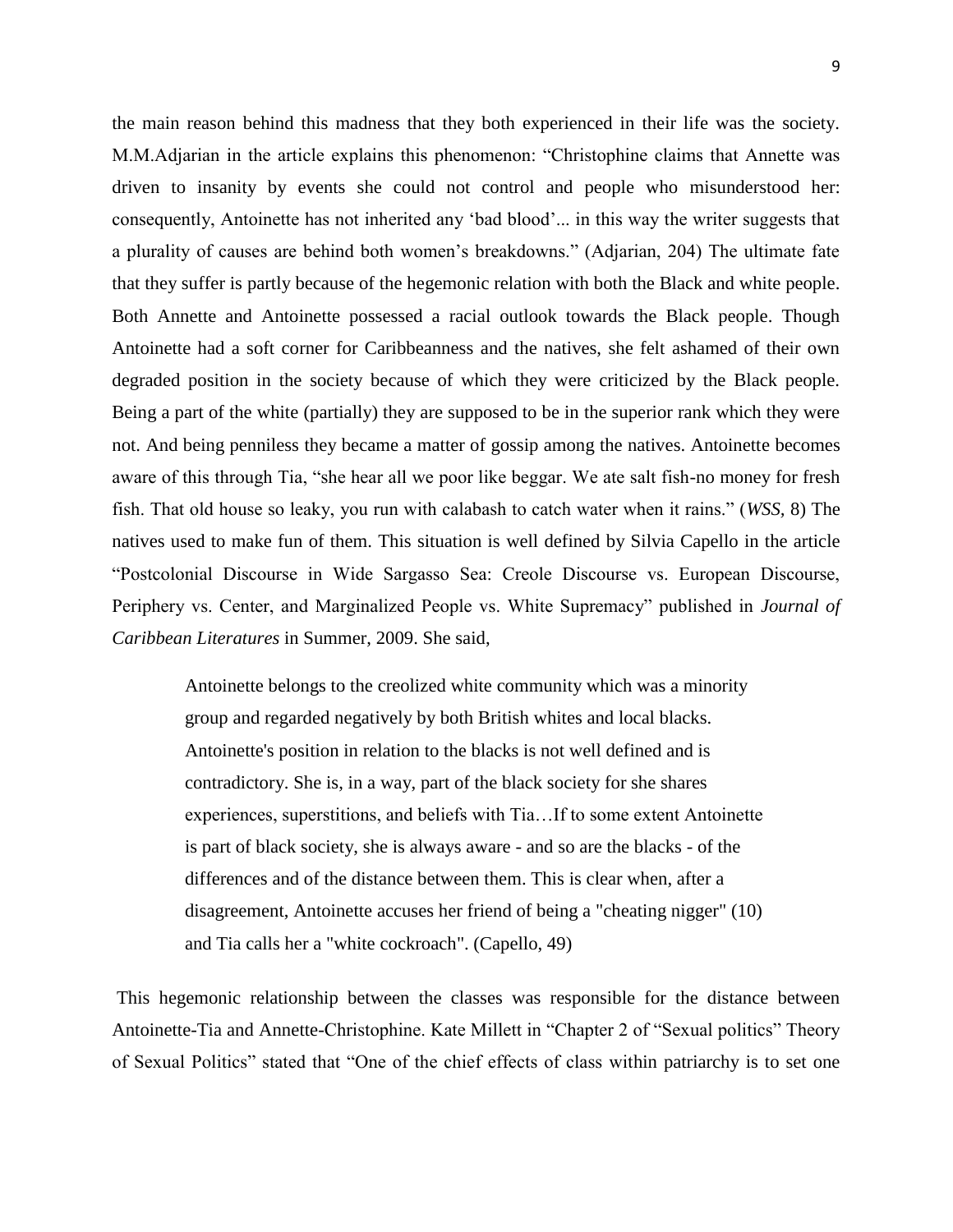woman against another<sup>4</sup>."(Millett, 18) Patriarchal domination in the form of colonization was successful to set women like Antoinette and Tia against each other. Though Antoinette could see her own self in Tia, Tia rejected Antoinette throwing stones at her in the episode when the natives set fire to their house in Coulibri. Antoinette described it as "we stared at each other, blood on my face, tears on hers. It was as if I saw myself. Like in a looking-glass" (*WSS*, 23). Analyzing this incident some critics find that Rhys tried to establish Tia as the mirror image of Antoinette. Silvia Capello in the article explained the incident likewise:

Both the girls are moved by the touching atmosphere of the moment because they feel that something has been lost. They see each other as in a mirror image. The mirror represents the illusion of two things being the same. As the image in a mirror is not exactly the same as reality, so the two girls are somehow similar but still different, they are separated as reality is separated from its image in the mirror; they are separated by "the ideological barriers embedded in the colonialist discourses of white supremacy" (Brathwaite 64). (Capello, 49)

At the end of the novel Antoinette tried to cross all the barriers that separated her from Tia by jumping towards Tia. Antoinette's inner desire to meet and reunite with Tia is depicted as "And the sky so red. Someone screamed and I thought, why did I scream? I called 'Tia!' and jumped and woke.‖ (*WSS,* 123)

Apart from the inner conflicts, the novel *Wide Sargasso Sea* also embodies the conflicts between Blacks and whites, colonizers and colonized, male and female, rational and irrational. Silvia Panizza in the article "Double Complexity in Jean Rhys's *Wide Sargasso Sea*" said about this dichotomy, "On the one side of the "battle-line", then, there is reason, Europe and civilization, adult age, white skin, patriarchy and masculinity; on the other, passion, the Caribbean and the "exotic" colonies, childhood, black skin, matriarchy and femininity." (Panizza, 2) In the novel Rochester tried to show himself as the epitome of European civilization (white, rational, masculine, civilized) on the contrary Antoinette as the epitome of the 'other side' (creole, irrational, feminine, mad). Polarization or the dichotomies are the result of the two distinct

 $\overline{\phantom{a}}$ 

<sup>&</sup>lt;sup>4</sup> Millett, Kate. "Chapter 2 of "Sexual Politics" Theory of Sexual Politics". < <https://www.marxists.org/subject/women/authors/millett-kate/theory.htm>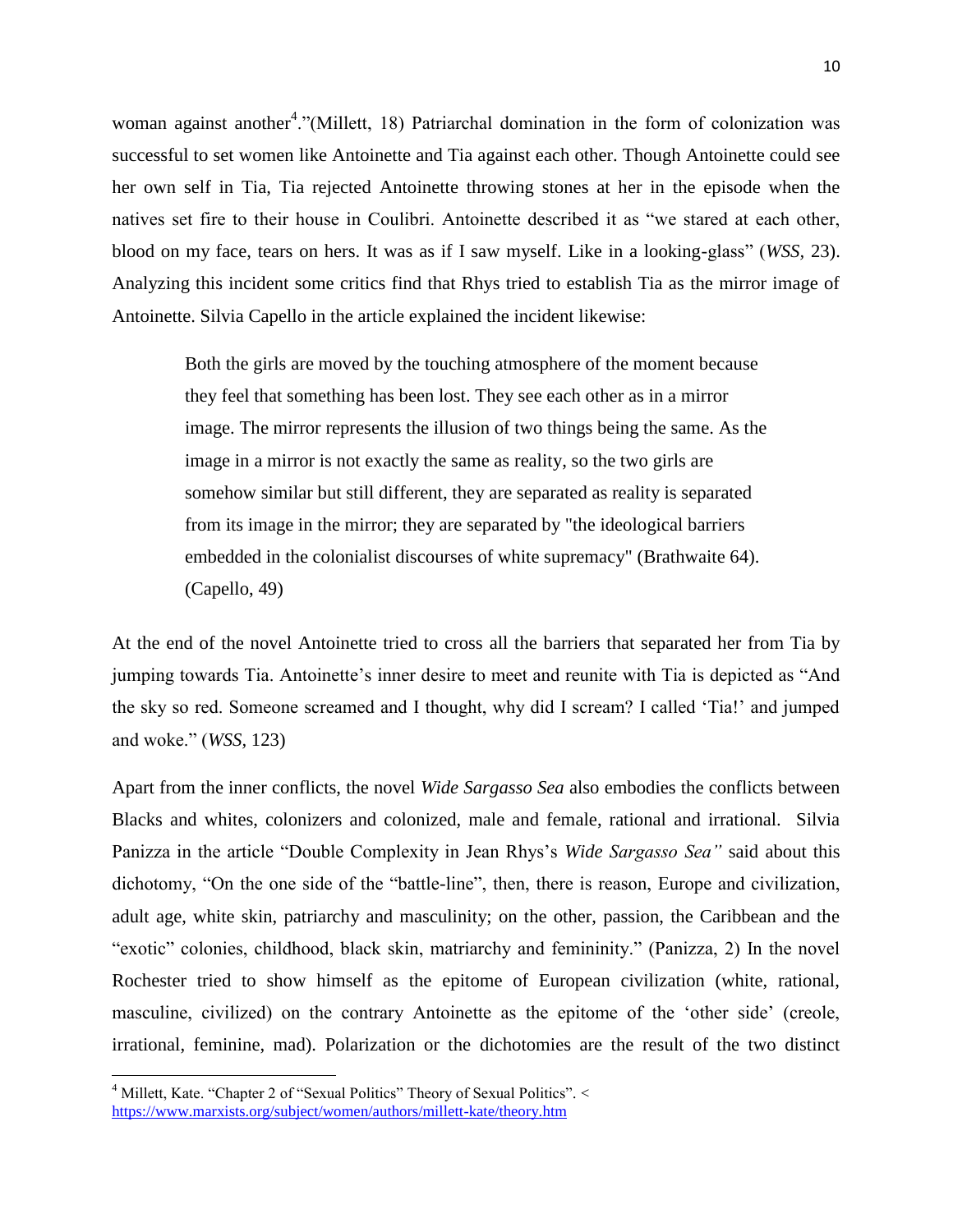cultural influences that coexist in a society (i.e. Jamaica) because of colonization. It is also stated by Sivia Panizza that where there are two opposite forces they always try to win over each other, either by means of attraction or repulsion. The relationship of Antoinette and Rochester fits into the latter category. These two opposite forces try to win over each other by the means of repulsion. In Part Two of the novel, where Rochester is the narrator, he continuously tries to perceive Antoinette as his opponent. He can see all the qualities that he lacks in Antoinette and makes her the specimen of the Other. Rochester's first description of his wife appears in the novel in this way: "I watched her critically. She wore a tricorne hat which became her. At least it shadowed her eyes which are too large and can be disconcerting. She never blinks at all it seems to me. Long, sad, dark alien eyes. Creole of pure English descent she may be, but they are not English or European either." (*WSS, 37*) Antoinette gives him the feeling of discomfort as she was unknown to him because of her acculturation of different culture. He identifies Antoinette with the wild and unknown nature of Granbois (an estate in the island of Dominica) which is equally melancholic. The place appears to him "Not only wild but menacing." (*WSS*, 39) He thinks that ―Everything is too much, I felt as I rode wearily after her. Too much blue, too much purple, too much green. The flowers too red, the mountains too high, the hills too near. And the women is a stranger. Her pleading expression annoys me." (*WSS*, 39) On the contrary the island appears extremely dear and beautiful to Antoinette. Even Rochester felt natural and simple with her when they reached the boundary of Granbois: ‗She smiled at me. It was the first time I had seen her smile simply and naturally." (*WSS*, 40) She felt nostalgic after coming here. She enchanted her past memories and told Rochester, "Don't you like it here? This is my place and everything is on our side. Once.‖ (*WSS,* 42)

Antoinette also feels distant regarding the place England where Rochester belongs, the way Granbois appears a distant land to Rochester. England appears like a dream to Antoinette, the way the island appears to Rochester, as is revealed in this conversation between Rochester and Antoinette,

'Is it true,' she said, 'that England is like a dream?...'

‗Well,' I answered annoyed, ‗that is precisely how your beautiful island seems to me, quite unreal and like a dream'.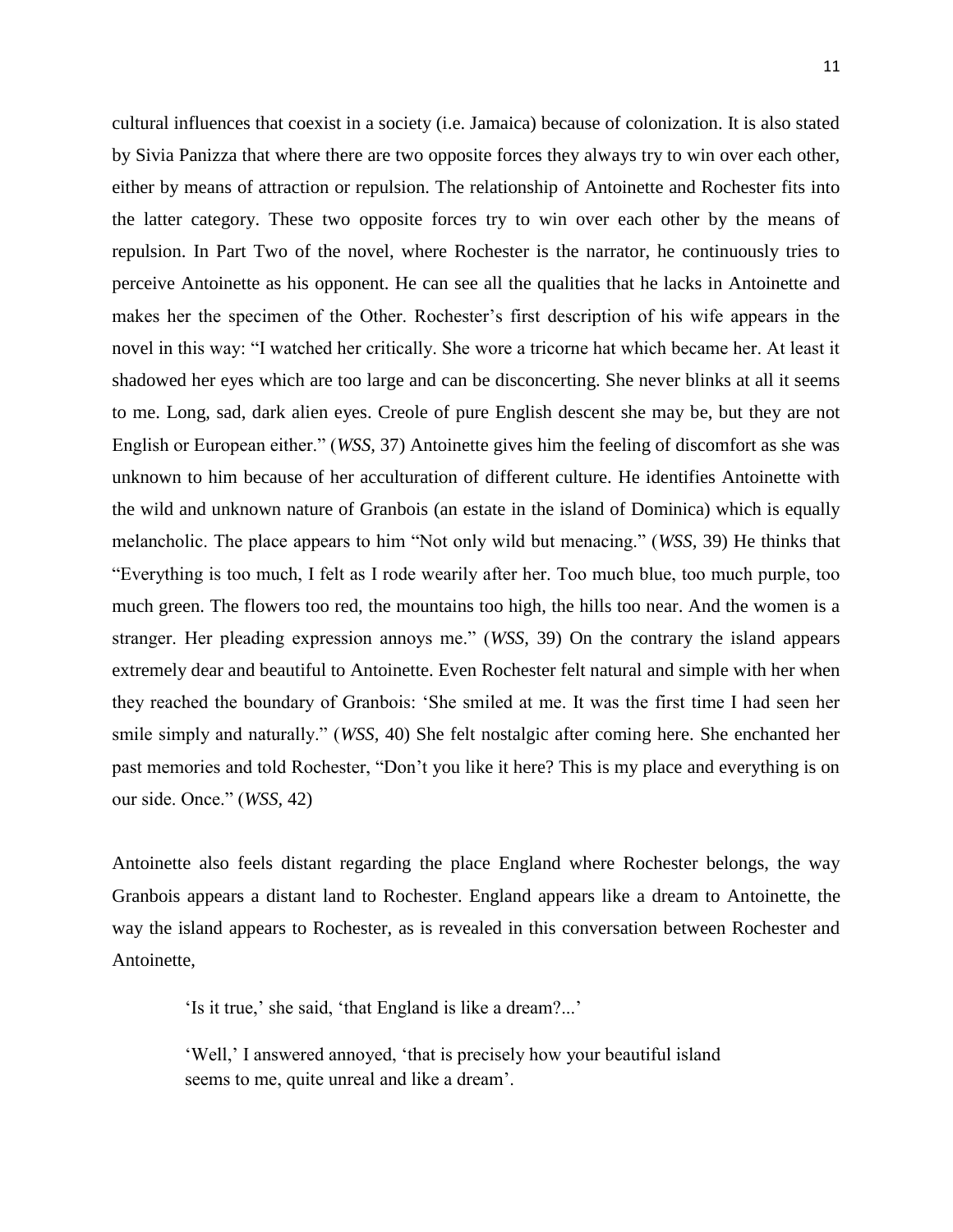‗But how can rivers and mountains and the sea be unreal?'

‗And how can millions of people, their houses and their streets be unreal?' (*WSS,* 47)

So their points of view regarding these two different places differ from each other. The island appears lonely to Rochester but for Anoinette she loves "it more than anywhere in the world. As if it were a person. More than a person." (*WSS*, 53)

Rochester always tries to define Antoinette's identity: "Creole of pure English descent she may be, but they are not English or European either." (*WSS*, 37) He again wants to think of her as English and says, "...she might have been any pretty English girl and to please her I drank" (*WSS,* 40). He is unable to define and place her. Antoinette can be seen to occupy the position of the colonial mimic. Homi Bhabha in his essay ‗Of Mimicry and Man: The ambivalence of Colonial Discourse' says that colonial mimicry is "the desire for a reformed, recognizable other, as *a subject of a difference that is almost the same but not quite.*‖ (Bhabha, 86) In the eyes of Rochester, Antoinette is also 'almost the same but not quite'. And this unknown trait of Antoinette's character made Rochester afraid. He compares this unknown trait of Antoinette's character with the nature of the island, Grandbois which is even more unknown to him. Silvia Panizza in the article "Double complexity in Jean Rhys's Wide Sargasso Sea" said that, "The basic frightful force appears to be most manifest in femininity, which draws wider associations with the other themes. Even Caribbean lush nature, in Rochester's eyes, is female, with its fertile land and overabundant, violently coloured flowers." (Panizza, 5) To overcome this uneasiness he wanted to know the hidden part of Antoinette. Comparing Antoinette with the place Rochester said, "it was a beautiful place- wild, untouched, above all untouched, with an alien, disturbing secret loveliness. And it kept its secret. I'd find myself thinking, 'what I see is nothing  $- I$  want what it hides – that is not nothing.' (*WSS,* 52)

Rochester is curious about Antoinette, her past and the history of the island which seems related to Antoinette. So to know what she hides from him he seeks out Daniel. M.M.Adjarian in the article ‗Between and Beyond Boundaries in Wide Sargasso Sea' also made the point clear by saying,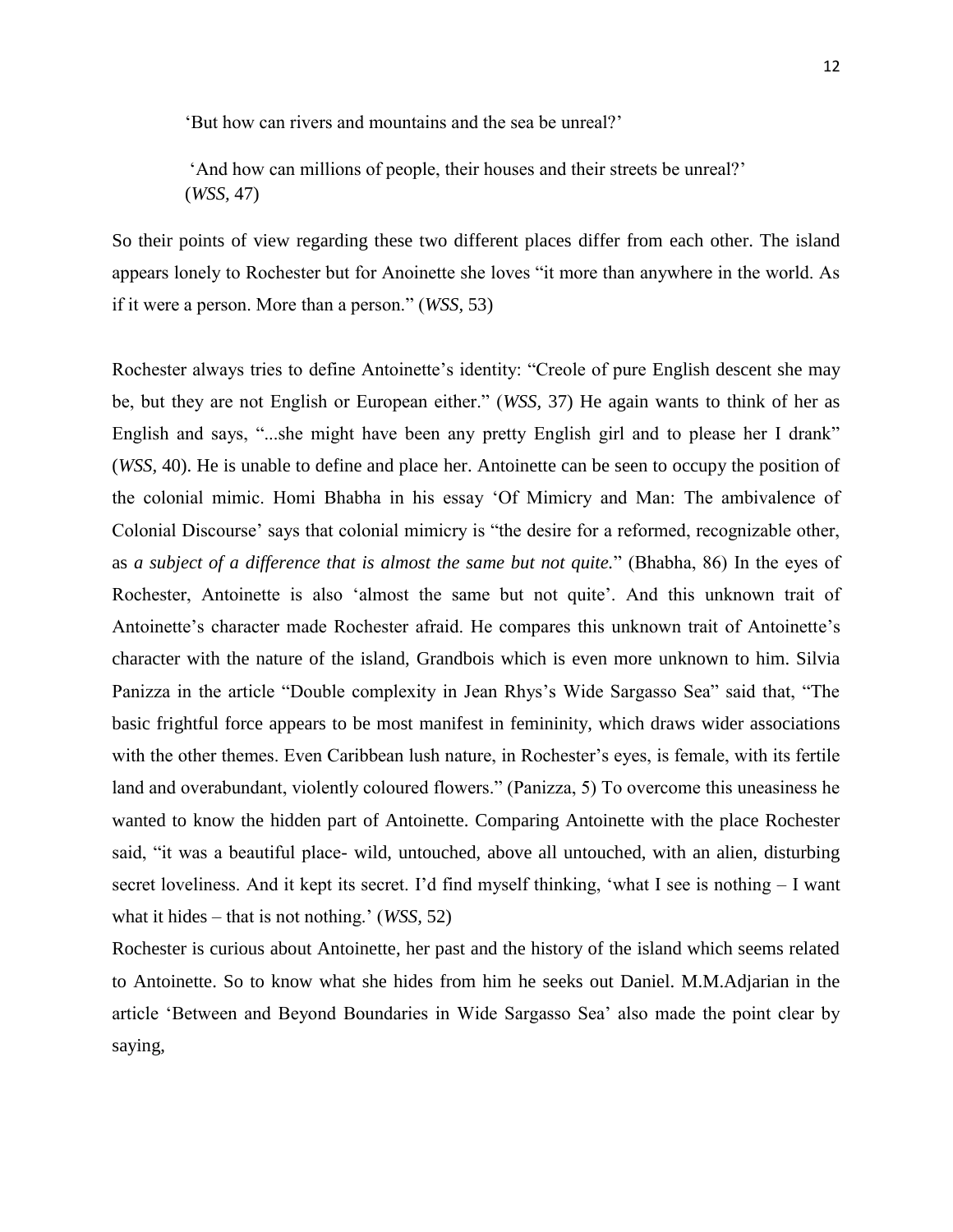Rochester, for him, the island and its inhabitants are like Antoinette's servant Amélie:

sly, spiteful, malignant perhaps" $(65)$  and far from "civilized". At the same time, they also seem to possess an understanding of their environment and strong interpersonal bonds that he, a white outsider, does not have. Because the islanders keep what they know and have from him, he desires to gain access to both and take what he feels is being denied him. "It was a beautiful place....And it kept its secret. I'd find myself thinking, 'What I see is nothing- I want what it hides…' (87).

Rochester's intense wish to possess Antoinette even after he has gained her wealth, can be likened to the colonial impulse. If he could control her completely, he would be able to control what Antoinette comes to represent for him- the island, its inhabitants and the threat they pose to him and his self-conception as an all powerful, all-knowing European. (Adjarian, 206)

Rochester's suspicious patriarchal mind got to know what it wanted to know- Daniel's letter and speech set the train of suspicion on fire. From the very beginning of their relationship Rochester had known that some information about Antoinette had been hidden from him. "I saw the same expression on all their faces. Curiosity? Pity? Ridicule? But why should they pity me. I who have done so well for myself?‖ (*WSS,* 45) When he tried to find out the truth and no one except Daniel told him the truth he felt betrayed and said, "No one would tell me the truth. Not my father nor Richard Mason, certainly not the girl I had married." (*WSS*, 64) On knowing the 'truth', about the bad blood in her family, he distanced himself from Antoinette. Silvia Panizza in the article "Double complexity in Jean Rhys's Wide Sargasso Sea" said,

Antoinette's sexuality appears to him at the same time as threatening and enticing, growing more and more disturbing as he comes to connect it not only with womanhood, but also with blackness and madness. After trying hard to reject that sexuality which his puritan ethics condemn as wrong and contaminating, Rochester associates his wife's sensual behavior with her alleged black blood. It was a widespread legend among Europeans at the time 13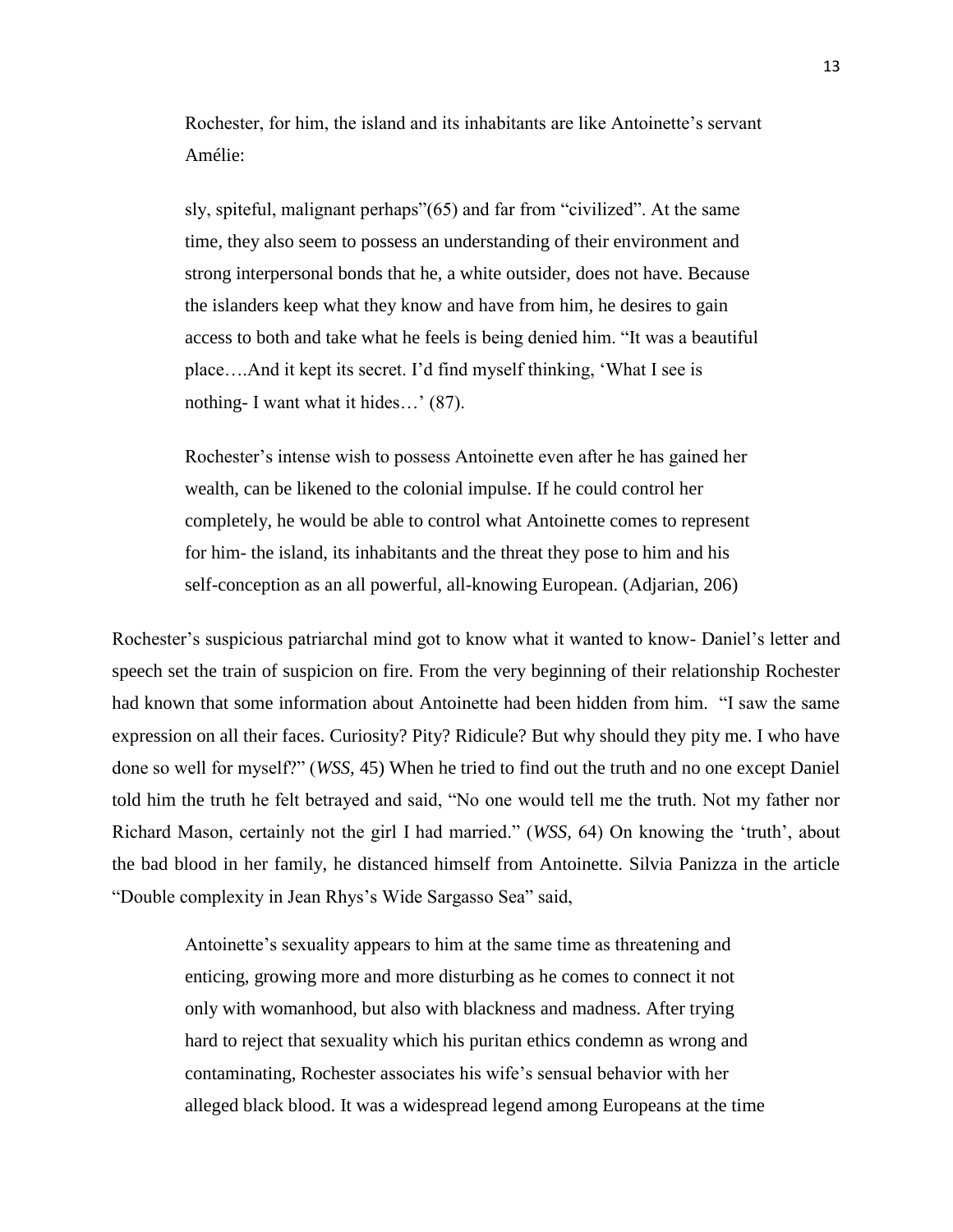that black women were animated by an unbridled libido, a belief inflated by the stories that circulated exaggerating the illicit relationships between planters and their black servants." (Panizza, 5)

The Freudian idea of libido associates life drive with sexual desire. In psychoanalytic criticism it is said that, "in classic Freudian theory it has three stages of focus the oral, the anal and the phallic. The libido in the individual is part of a more generalized drive which the later Freud called *Eros* (the Greek word for 'love'), which roughly means the life instinct, the opposite of which is *Thanatos* (the Greek word for 'death'), which roughly means the death instinct, a controversial notion, of course" (*Beginning Theory: An Introduction to Literary and Cultural Theory,* 93). Freud associated this life giving instinct or Eros to the male and the death instinct or Thanatos to the female. In the novel we also find how several times Rochester and Daniel tried to portray Antoinette as dead like zombies and a person having no will. Rochester never recognized Antoinette's individual being, her true self, and her internal beauty. He always considered her only as an object of his passion. He himself states that in the novel, "I did not love her. I was thirsty for her, but that is not love‖ (*WSS,* 56). To Rochester Antoinette was just a body. Antoinette's desire to die with wantonness also supports this idea. She states her desire in the novel likewise, "You wouldn't have to kill me. Say die and I will die."(*WSS*, 55) Here Rochester finds a connection between Antoinette and black wantonness. Paula Grace Anderson in the article "Jean Rhys's Wide Sargasso Sea: The Other Side/Both Sides Now" published in *Caribbean Quarterly* in March-June, 1982 says that, "similarly, with an awareness of male dominated society , as symbolized by male-female struggle, we can see Antoinette/Bertha's role here as one of symbolic psycho-sexual "primitivism" (the creole/black women as whore)...and Rochester as the symbolic master and maker of the all-male world of power." (Anderson, 58) Kate Millett also analyses this phenomenon in "Chapter 2 of "Sexual politics" Theory of Sexual Politics": "There is some evidence that fertility cults in ancient society at some point took a turn toward patriarchy, displacing and downgrading female function in procreation and attributing the power of life to the phallus alone." (Millett, 6) Many psychiatrists and social scientists throughout the century tried to prove women sick in every sense. Sandra M. Gilbert and Susan Gubar in *The Mad Woman in the Attic* also point this out: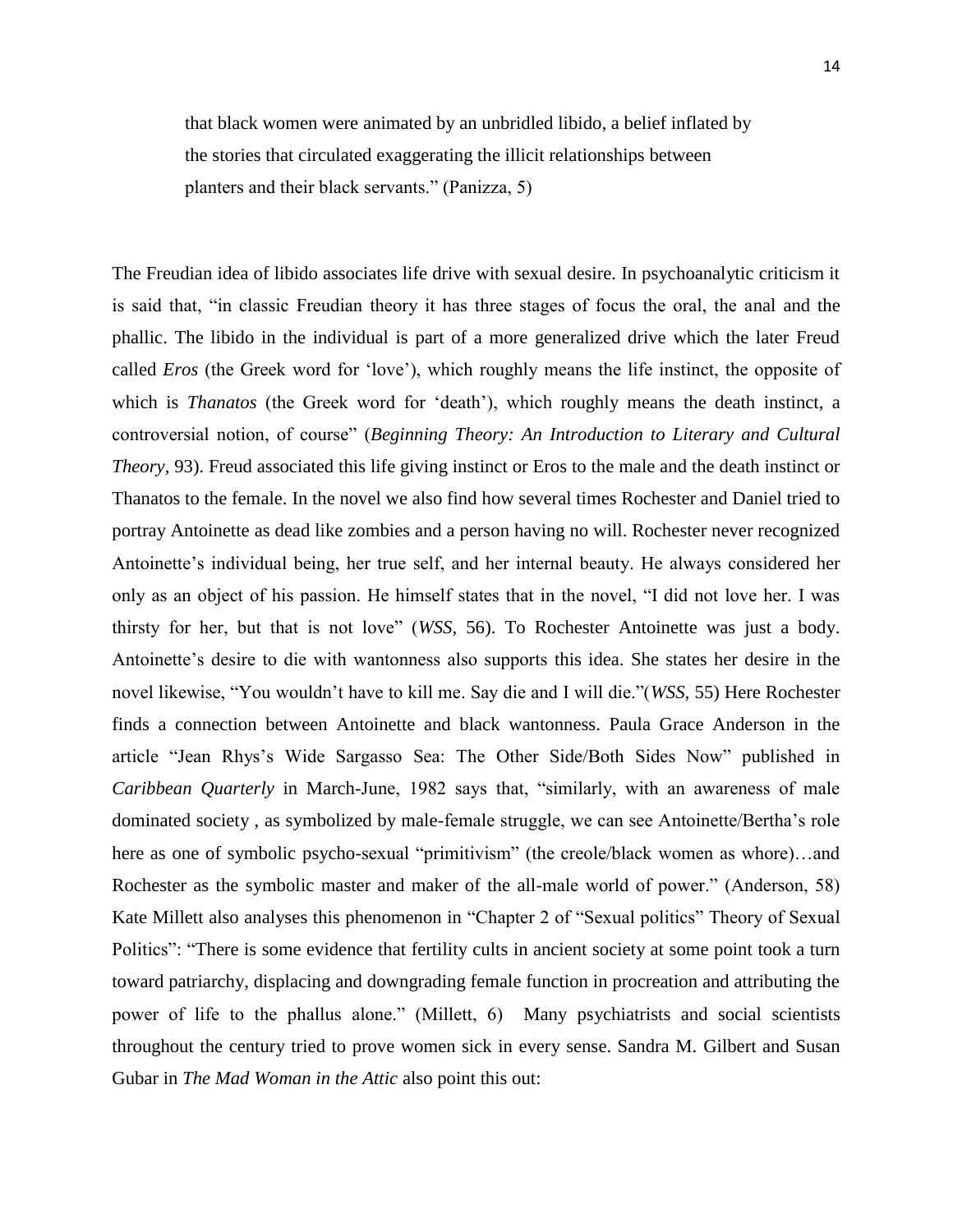Hysteria, the disease with which Freud so famously began his investigations into the dynamic connections between psyche and soma, is by definition a ―female disease‖, not so much because it takes its name from the Greek word for womb, hyster (the organ which was in the nineteenth century supposed to "cause" this emotional disturbance), but because hysteria did occur mainly among women in turn-of-the-century Vienna, and because throughout the nineteenth century this mental illness, like many other nervous disorders, was thought to be caused by the female reproductive system, as if to elaborate upon Aristotle's notion that femaleness was in and of itself a deformity. (*The Mad Woman in the Attic,* 53)

Rochester had the same notion about his wife. Antoinette's unusual behavior, her imagination, dreams and fears lead him to think that she was suffering from some form of hysteria or madness. Silvia Panizza in the article "Double complexity in Jean Rhys's Wide Sargasso Sea" said, "Antoinette's free sexuality leads her husband to suspect her not only of being a mulatto, but also of being mad. This apparently preposterous correlation was typical of the least advanced but unfortunately most popular fringes of Victorian medicine, which held that all women suffered from hysteria to some extent and that this disease was caused by the movements of the uterus and exasperated by any excess of emotion.‖ (Panizza, 5) So Rochester wanted to take Antoinette away from the place that was responsible to arouse these emotions in her. He even tried to give her a new identity that would help her to forget her past and make her the way he wants her. Silvia Panizza in the article "Double complexity in Jean Rhys's Wide Sargasso Sea" explained the matter very clearly,

he imposes on her a European identity and a European name, striving to persuade her that she is the submissive English wife he would want her to be. He goes so far in this as to compare his wife to a zombie, a product of obeah magical rituals, which was characterized by a marked absence of thought and will. A description of a zombie would match with alarming precision Rochester's portrayal of Antoinette: cold hands, red eyes, a connection with death emerging in her night talks, always revolving around that subject, and culminating in his covering the body of his wife "as if I covered a dead girl"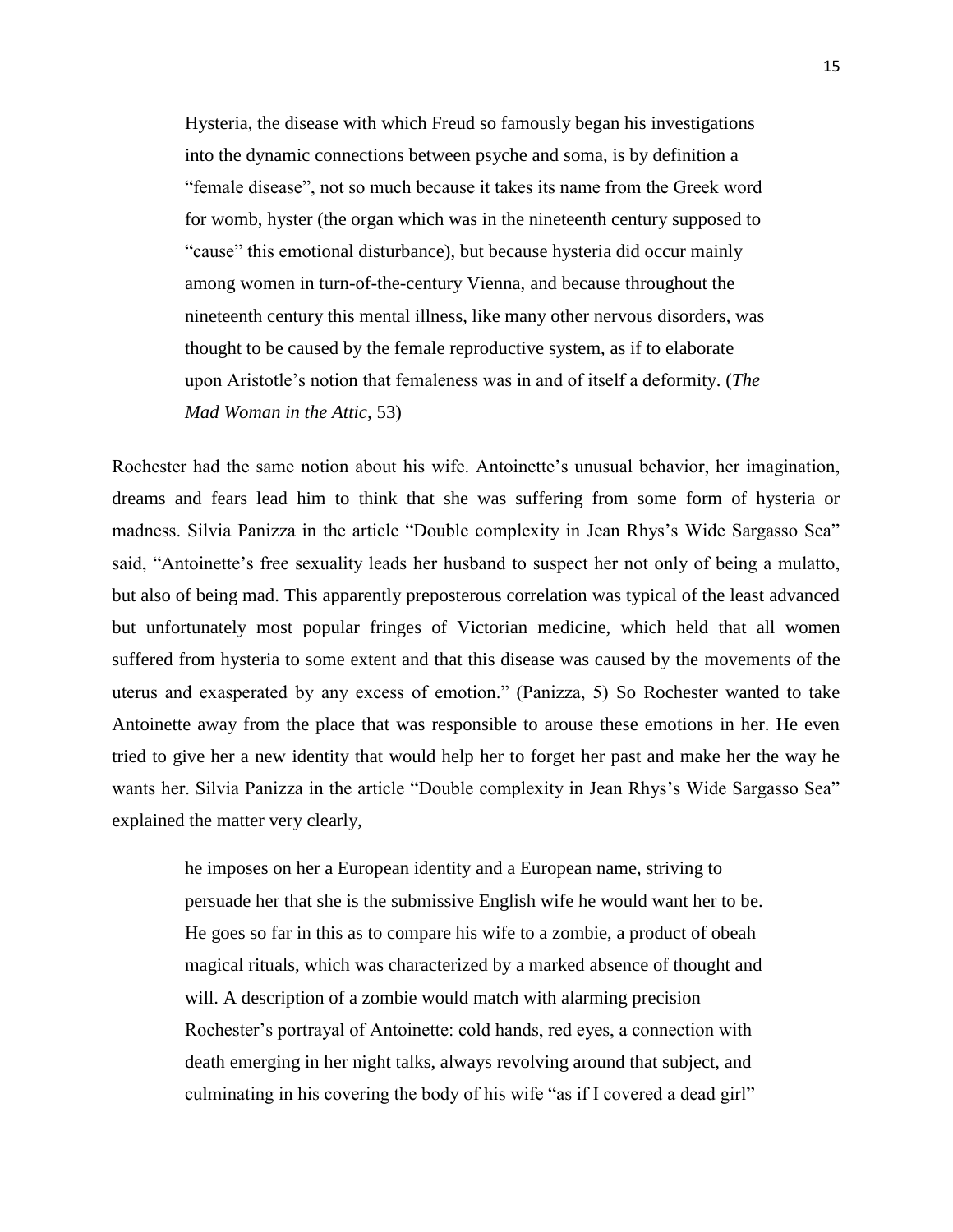(WSS, p. 88). By depriving her of her will, as sorcerers do to zombies, Rochester controls and subjugates his wife, just as slave-owners did with their slaves. (Panizza, 10)

Rochester tries to rename Antoinette as "Bertha" as the name Antoinette is close to the name of her mother Annette which reminds him of her madness. Naming or tagging things, places or people are a key concept in the process of colonization. According to Bill Ashcroft, Gareth Griffiths and Helen Tiffin, " to name a place is to announce discursive control over it by the very act of inscription, because through names, location becomes metonymic of those processes of travel, annexation and colonization that effect the dominance of imperial powers over the non-European world.‖ (*Post- Colonial Studies: The Key Concepts*, 183) So the renaming of Antoinette as Bertha is also a process of colonization through which Rochester wanted to have dominance over her. Here Bertha has been used as palimpsest<sup>5</sup> over which Rochester wanted to inscribe a new identity erasing the previous one. But Antoinette protested every time Rochester called her 'Bertha'. She says,

―Bertha is not my name. You are trying to make me into someone else, calling me by another name. I know, that's obeah too.'(*WSS,* 95)

Antoinette is aware of Rochester's intention. As Rochester was unable to dominate her completely in her own land, he had to take her away to a distant land where he could imprison her and make her completely his own. We came to know of his intention and imperial mind at the end of Part Two when he says:

"If she too says it or weeps, I'll take her in my arms, my lunatic. She's mad but *mine*, *mine*. What will I care for gods or devils or for fate itself. If she smiles or weeps or both. *For me.* (*WSS,* 108)

Mary Wollstonecraft in the book *A Vindication of the Rights of Woman* (1794) identifies the societal expectations from women:

 $\overline{\phantom{a}}$ 

 $<sup>5</sup>$  Palimpsest = originally the term for a parchment on which several inscriptions had been made after earlier ones</sup> had been erased (*Key Concepts in Post colonial Studies*, page:174)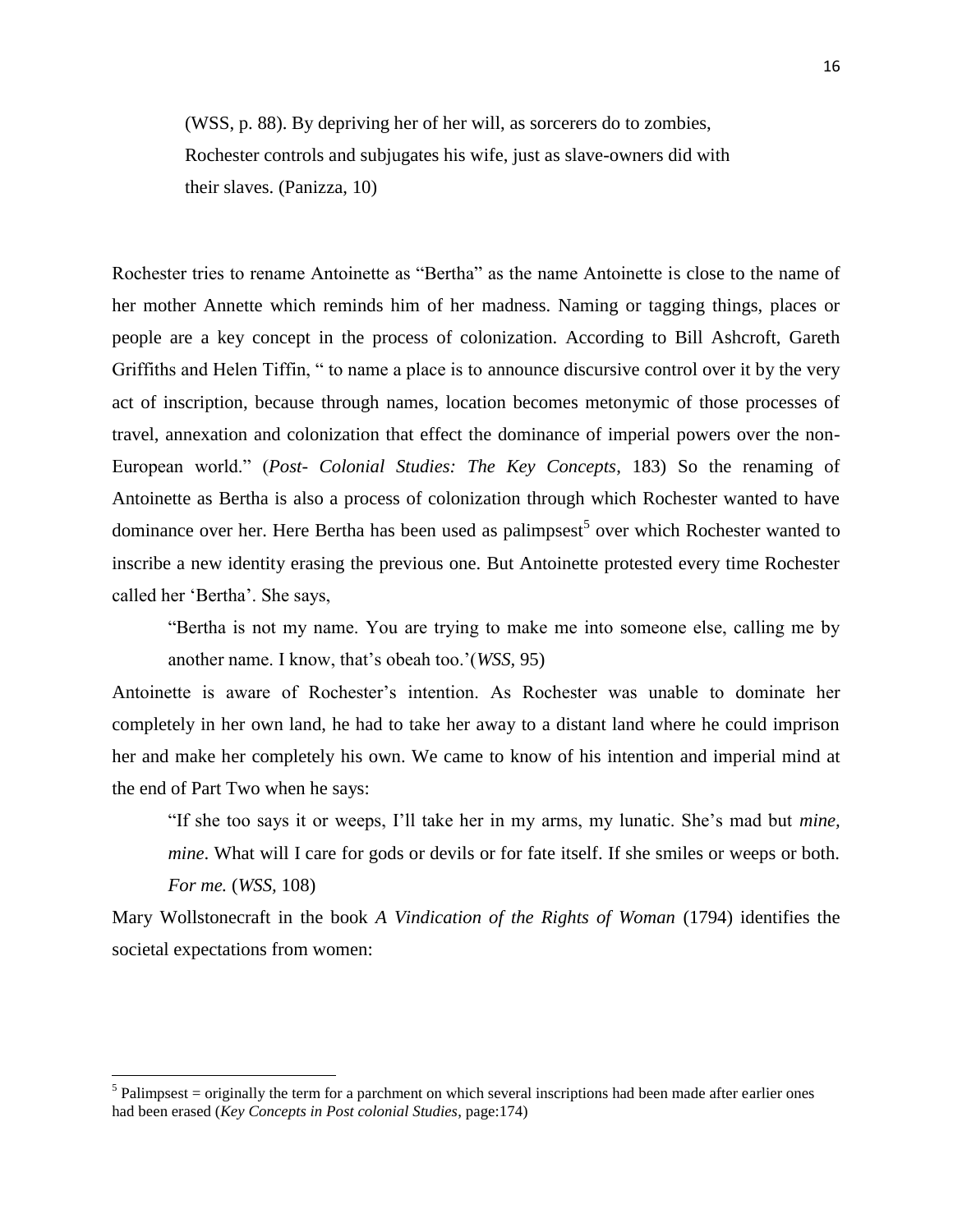Women are, therefore, to be considered either as moral beings, or so weak that they must be entirely subjected to the superior faculties of men.

……….Rousseau declares that a woman should never, for a moment, feel herself independent, that she should be governed by fear to exercise her natural cunning, and made a coquettish slave in order to render her a more alluring object of desire, a sweeter companion to men, whenever he chooses to relax himself. ….with respect to the female character, obedience is the grand lesson which ought to be impresses with unrelenting rigour. (Wollstonecraft, 175)

From the beginning of the novel *Wide Sargasso Sea* the protagonist has been seen as such character who is very submissive and docile. Being rejected by both white and Black societies, she had tried to find a place in her husband's heart. In order to impress him she dressed herself the way Rochester wanted, she even tried to take the help of obeah to make him love her. Mary Wollstonecraft would find a relationship based on emotion only a waste of a lifetime:, "I own it frequently happens that women who have fostered a romantic unnatural delicacy of feeling, waste their life in imagining how happy they should have been with a husband who could love them with a fervid increasing affection every day and all day" (Wollstonecraft, 181). Antoinette's passionate and emotional self loses all that she used to be passionate about – first her friend Tia, then Coulibri, then her mother. This constant sense of loss made her lose any sense of self, and ultimately drove her insane. According to Mary Wollstonecraft passions, emotions, fragility and sensibility are the obstacles in developing the female intellect. And this emotion arouses madness and folly in female characters. She said, "the passions thus pampered, whilst the judgment is left unformed, what can be expected to ensue? - Undoubtedly, a mixture of madness and folly!" (Wollstonecraft*,* 181)

Rhys depicted Rochester as a true representative of the European colonizing mentality who believes himself to be the upholder of pure European culture that is structured by the principles of ‗order' and ‗reason'. Rochester also possessed a patriarchal mind. First he used Antionette by taking her property then he tried to take away her identity in order to break her completely.But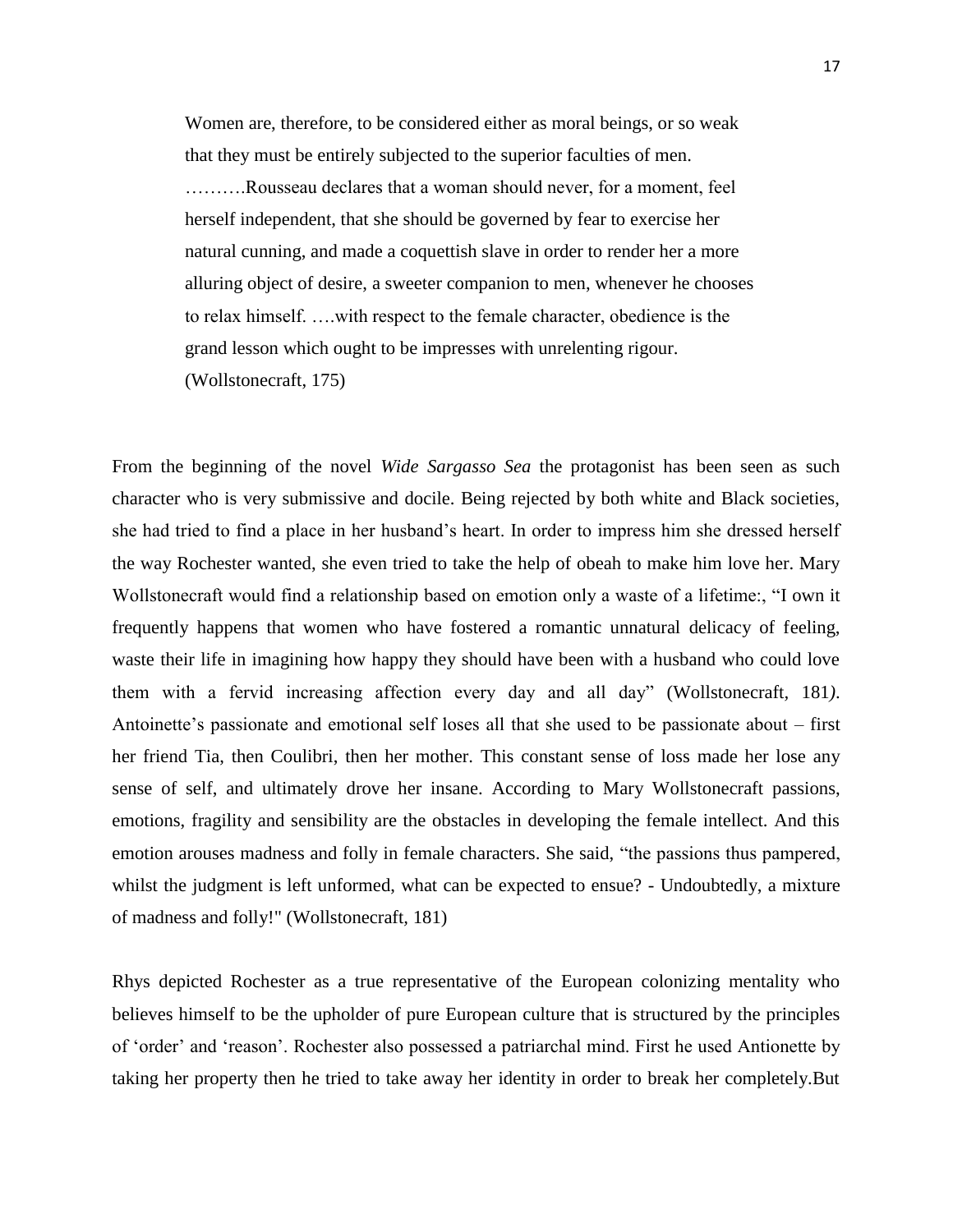she ultimately manages to escape from his domination by setting fire to his house. At the end, she takes a symbolic leap towards Tia and the Blackness with which she had felt most safe. Lee Erwin in the article "Like in a Looking-Glass: History and Narrative in *Wide Sargasso Sea*" published in *NOVEL: A Forum of Fiction* in Winter, 1989 analyzed this last scene as a reunion:

> her leap represents a celebration of or fantasized union with a blackness finally seen to have been the desire of her narrative all along. The mirror, "hard, cold, and misted over with my breath," that Antoinette remembers blocking her union with herself in a childhood memory, and which took on an even harder form in the rock flung by Tia, now becomes the pool in which the two girls swam every day, a reflective but welcoming medium into which Tia invites her. (Erwin, 154)

This last incident is therefore a union with the oppressed colonized subject and a denial of patriarchal and colonial domination over Antoinette who is a victim of dual psycho- cultural and racial identification. Through the leap or the suicidal act Antoinette, a person with a Black psyche and a painful mask of white skin tried to get her desired freedom.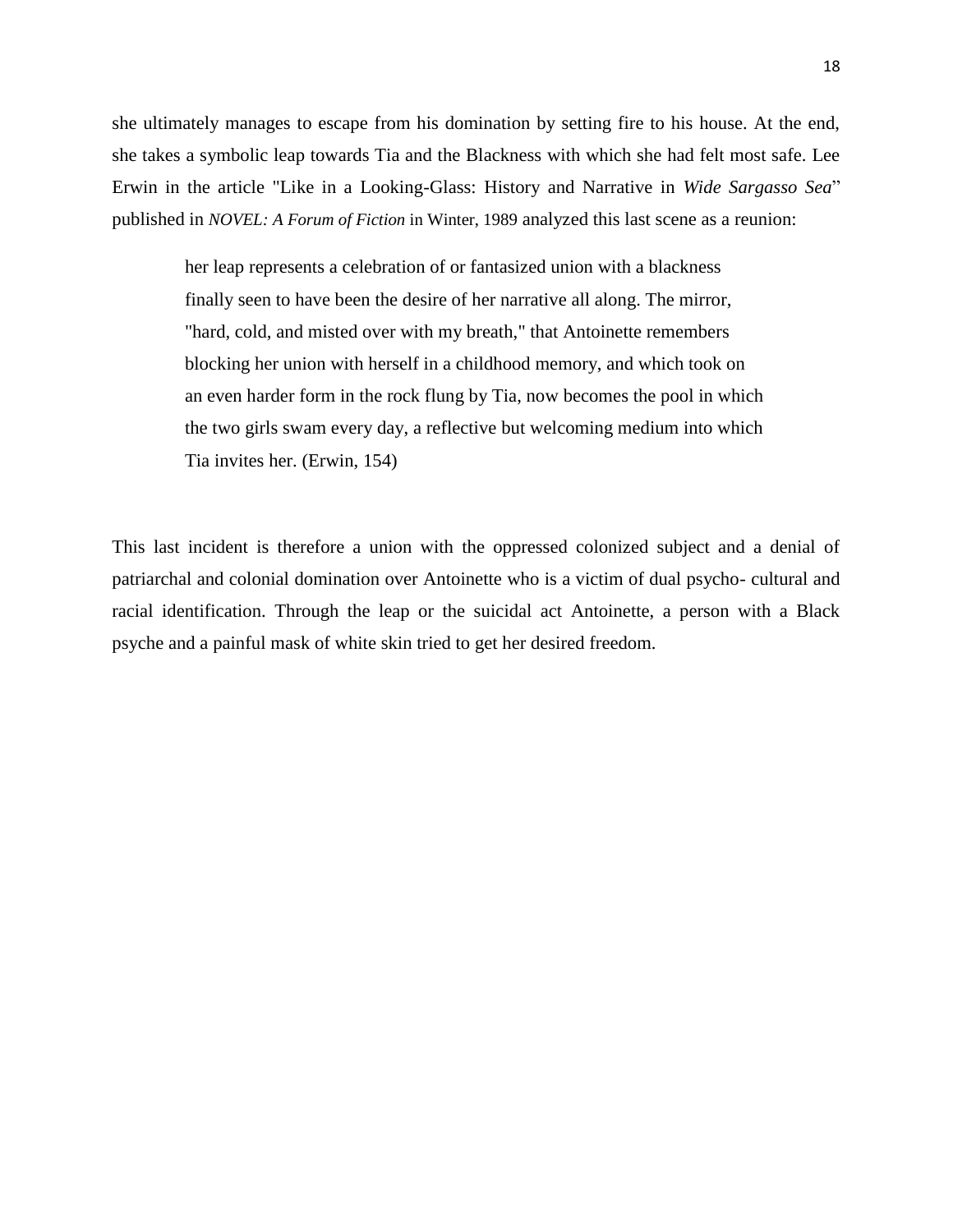### **Chapter 2**

In this part of the dissertation I would like to draw a sketch of the position of women in a society that is filled with class and caste distinctions. While analyzing the issue I would like to focus on how women are colonized, marginalized and confined in their homes by the colonizing and dominating male, how they are deprived of their rights in every spheres of their lives, how their voices are silenced, how marriage as a form of colonization takes away their identity and the creation of bourgeois women through false and impractical female education. The main character of Ammu along with some other female characters like Rahel, Baby Kochamma, Mammachi and Kochu Maria in *The God of Small Things* (1997) fits as the perfect example of this. The life of Ammu along with the two twin siblings is completely ruined due to the boundaries in the map of love drawn by this male chauvinistic society. The theme that dominates through the novel is this map of love: the love law "who should be loved and how. And how much" (*TGOST*<sup>6</sup>, 31) set up by the patriarchy with the categories of class, caste and gender. Arundhati Roy's novel *The God of Small Things* attempts to destabilize the patriarchal norms that support caste and gender domination through demonstrating its destructive effect on the life of the characters such as Ammu, Estha, Rahel, Mammachi, Baby Kochamma and the Untouchable Velutha. This novel Roy tries to portray the social, cultural and political boundaries set by the patriarchy and the utmost desire to transgress these boundaries by marginalized sections.

The novel *The God of Small Things* can be read as an autobiographical novel. Anna Sujatha Mathai in the review of this novel published in *Indian Literature* in July – August, 1997, stated that "The main characters are real, and the story is partly autobiographical." (Mathai, 188) It is believed that the protagonist is none other than the author's mother Mary Roy in real life who fought against the unequal laws that made the inheritance law unjust for women.

The time period of the novel in which it was is basically divided into two parts. One is when Estha and Rahel were seven years old that is in 1969. It is the most important time period for the novel as the state of Kerala along with its inhabitants faced rapid changes. The community of

 $\overline{\phantom{a}}$ 

<sup>6</sup> Arundhati Roy, *The God of Small Things* (Penguin Books, 2002). P 31 (References to the novel will henceforth be abbreviated *TGOST* and included in the paper)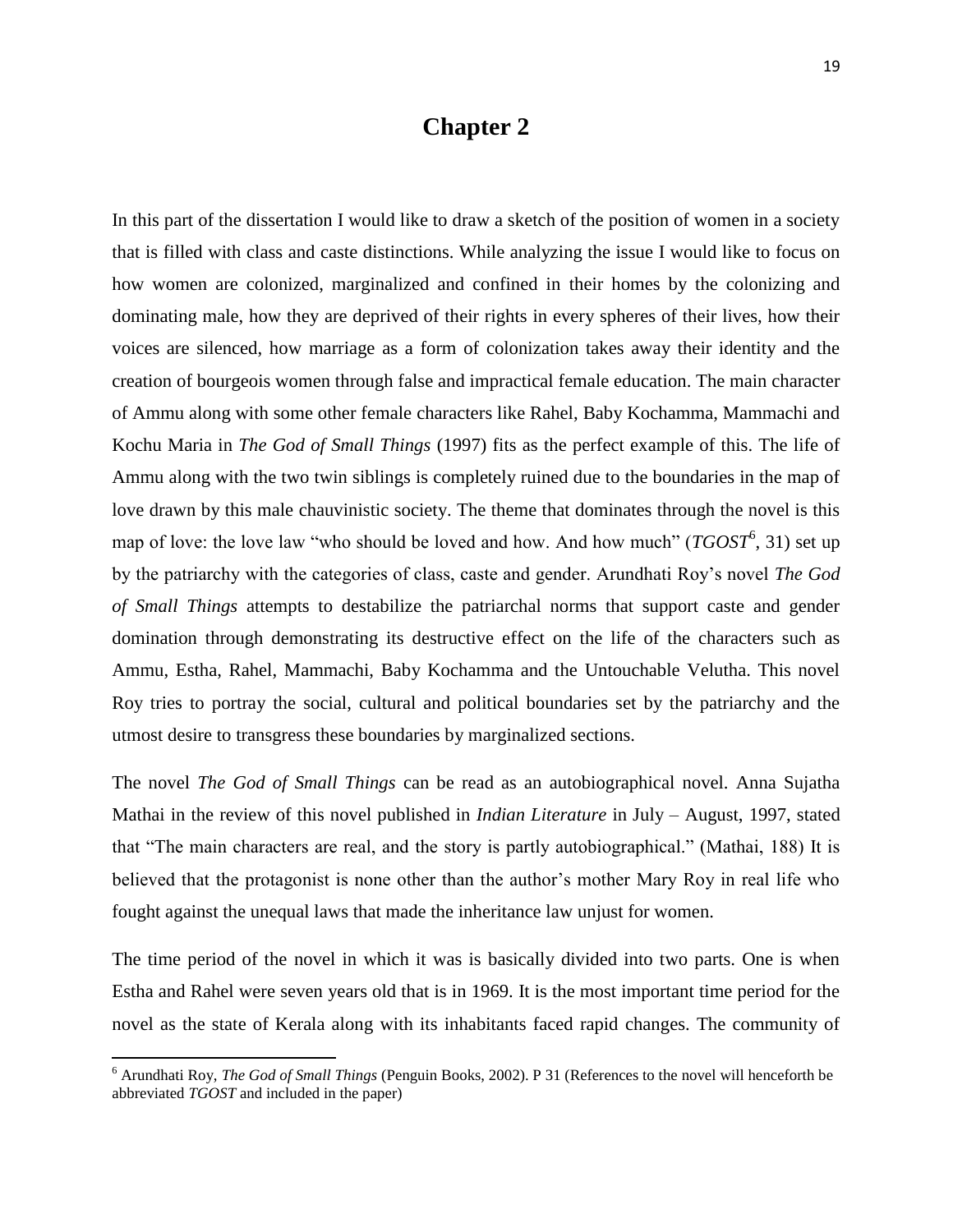Ayemenam started to accept communism that believes in workers and poor classes' empowerment and a classless- casteless society. The older generation Mammachi, Baby Kochamma and even Vellya Pappen were not happy with this change as they were used to people performing their duties according to class and caste. On the contrary the youngest generation Rahel and Estha were not affected by this change as they were not old enough to understand what was happening around them. That is why they felt free to play with Velutha, the Untouchable man and his communist party flag was a play instrument for them. But the life of the middle generation Ammu, Chacko and Velutha was seriously influenced by the change in the society. Chacko being a bourgeois declared himself a Marxist; on the other hand Ammu and Velutha got engaged in a forbidden love affair. Both were influenced by the social and political changes around them. And the second time period of the story is set 24 years later in 1993 when the children were 31 years old. The condition of the society was much calmer, like the serenity in the nature after a destructive storm.

The story is set in Ayemenam in Kerala. Kerala in the first phase of the novel is a postcolonial state that is going through a transformation. It is a state in the south-west coast of India where communism found a strong hold and where the church boasts of a continuous history of 2000 years and more. Communism in India started to spread in the 1920s. Because of the establishment of the organization for workers and spread of peasant's movement, communism became very popular in Kerala. It helped to increase the literacy among the working class and to eliminate poverty. The reason behind this immense popularity of communism was the wide spread class and caste distinction in Kerala. Quoting Lancy Lobo from the essay 'Visions, Illusions and Dilemmas of Dalit Christians in India' (2001) Ajay Sekher in the article ‗Older than the Church: Christianity and Caste in "The God of Small Things"' published in *Economic and Political Weekly* in August 16-22, 2003 stated: "Caste is older than the church" (Sekher, 3445). There is no caste system in Christianity, and Kerala was predominantly Christian. However, in reality there exists a vast gap between the belief and practice of every religion. Although Christianity has no caste but Keralan Christians practice caste. So the people who wanted to change their fate by converting to Christianity were entangled further in cultural and identity crisis. Ajay Sekher states: "Unfortunately the Christian intervention in India has produced little to improve the cultural and social status of the Bahujans, apart from evangelist educational efforts, but further deteriorated the cultural crisis and the human dilemma related to identity and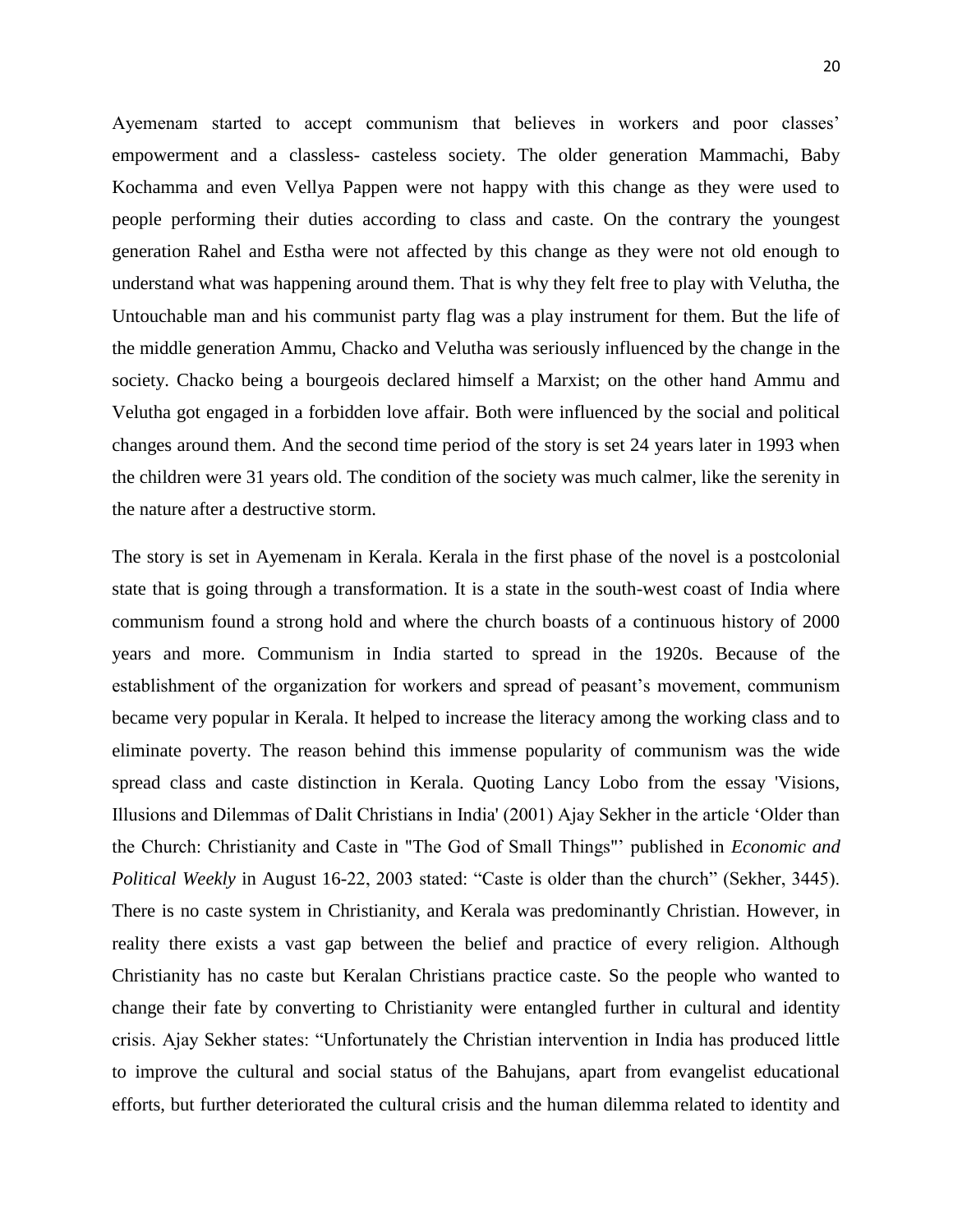egalitarian dignity. This is not just a lonely voice, but the committed research that has been done in the area also agrees with this human crisis related to caste and conversion in India."(Sekher, 3445) A perfect example of it was Velutha with whom Ammu, the central character of the novel had a love affair. He is depicted as an Untouchable, a Paravan.

when the British came to Marabar, a number of Paravans, Pelayas and Pulayas (among them Velutha's grandfather, Kelan) converted to Christianity and joined the Anglican Church to escape the scourge of Untouchability…It didn't take them long to realize that they had jumped from the frying pan into the fire…After independence they found they were not entitled to any Government benefits like job reservations or bank loans at low interest rates, because officially, on paper, they were Christians and therefore casteless. It was a little like having to sweep away your footprints without a broom. Or worse, not being allowed to leave footprints at all. (*TGOST*, 74)

Class and caste driven society set a distinction among who can be touched and who cannot; who can be loved and who cannot. Velutha and his father were among the untouchables. In the novel this distinction is defined:

Pappachi would not allow Paravans into the house. Nobody would. They were not allowed to touch anything that Touchables touched. Caste Hindus and Caste Christians. Mammachi told Estha and Rahel that she could remember a time, in her girlhood, when Paravans were expected to crawl backwards with a broom, sweeping away their footprints so that Brahmins or Syrian Christians would not defile themselves by accidentally stepping into a Paravan's footprint. In Mammachi's time, Paravans, like other Untouchables, were not allowed to walk on public roads, not allowed to cover their upper bodies, not allowed to carry umbrellas. They had to put their hands over their mouths when they spoke, to divert their polluted breath away from those whom they addressed. (*TGOST*, 73)

The caste system in Kerala was deep rooted. When communism came as a revolutionary form fighting for the rights of the lower and working class, it became very popular among them. In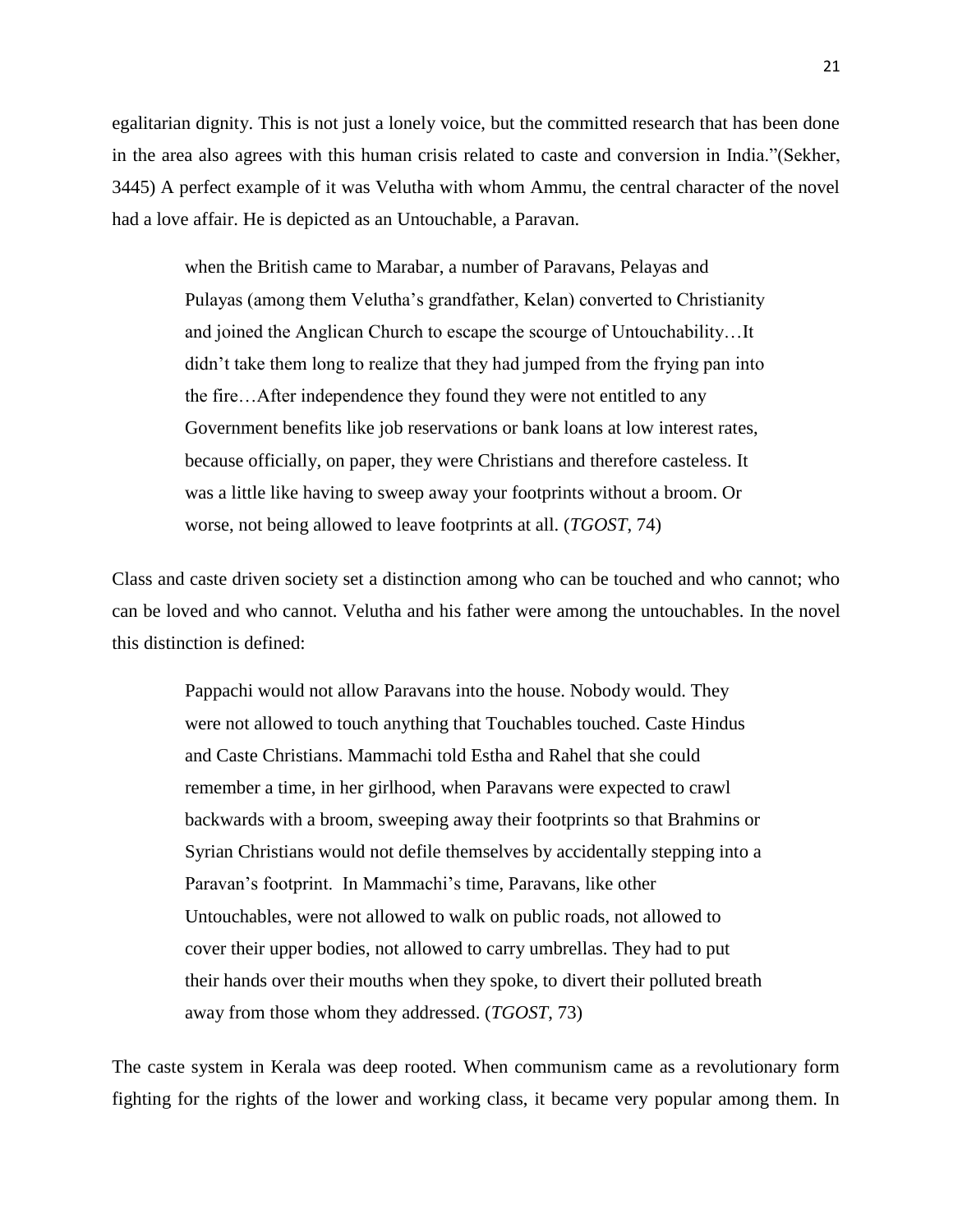1957 communist reforms like the land re-distribution and education reform to build a classless society, gave hope to the oppressed class. But ironically the leadership of the communist party was taken by some touchable upper castes or savaranas and Syrian Christians like Pillai and Namboodipadu. Though people like Velutha became card holding members of the party, power lay in the hands of upper class people. When Velutha needed the help of this leader he was left completely unprotected. Regarding this Ajay Sekher in the article "Older than the Church: Christianity and Caste in "The God of Small Things"' writes "As caste Christianity became just an-other caste Hinduism, caste communism was the next to follow. Pillai and Namboodiripadu are typical representations of caste camaraderie in Kerala. The touch-able upper castes or savarnas and Syrians have hijacked the leadership and the decision-making in the party, that has become another brahamanic varnasrama or yet another church along with the dream of revolution and an egalitarian society by exploiting the aspirations and manpower resources of the untouchable masses.‖ (Sekher, 3446) Arundhati Roy also pointed to this matter in the novel:

The real secret was that communism crept into Kerala insidiously. As a reformist movement that never overtly questioned the traditional values of a caste-ridden, extremely traditional community. The Marxists worked from within the communal divides, never challenging them, never appearing not to. They offered a cocktail revolution. A heady mix of Eastern Marxism and orthodox Hinduism, spiked with a shot of democracy. (*TGOST*, 66)

In the novel Roy showed Comrade Pillai as a person who pretended to practice Marxism outside but believed in the bourgeoisie inside, as opposed to Chacko, who believed and welcomed Marxism inside and was a practitioner of elitist bourgeoisie outside. This feudal, patriarchal and casteist comrade is also shown as a male chauvinist in the novel. His treatment of his wife, Kalyani is humiliating for her, who "referred to her husband as *addeham* which was the respectful form of 'he', whereas he called her 'edi' which was approximately, 'Hey, you!'' (*TGOST*, 270) He turned away from Velutha in the time of need with a false excuse, blaming his wife: "See her, for example. Mistress of this house. Even she will never allow Paravans and all that into her house... my own wife. Of course inside the house she is Boss.‖ (*TGOST*, 278) Though he said he regarded her as the boss, he continued to humiliate her by making naughty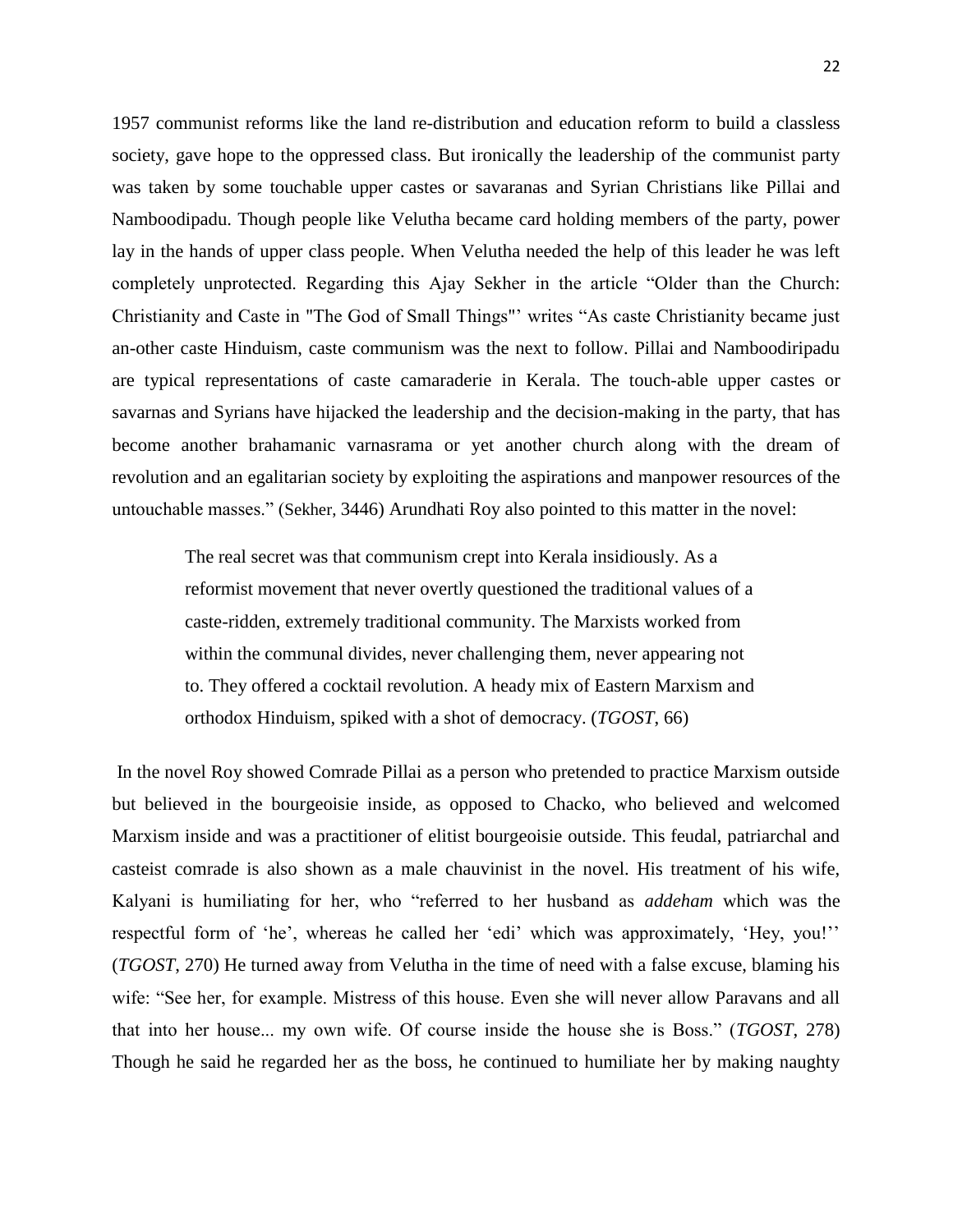sexist puns in front of Chacko. As she could not speak English, she had to consent to whatever her husband said. She did not have the power to resist.

Chacko is the seemingly good person in the novel, who has a degree from Oxford University, also held a negative and humiliating attitude towards women. Though he is shown to be a Marxist who believes in a classless society unlike Pillai, he appears to be a male chauvinist like Pillai. His Marxismis mixed with male chauvinism as in the following description: - "Ammu said it was all hogwash. Just a case of spoiled prince playing Comrade! Comrade! An Oxford avatar of the old zaminder mentality- a landlord forcing his attentions on women who depended on him for their livelihood.‖ (*TGOST*, 65)From the very beginning Chacko consciously discriminates against his sister, Ammu.. Though Ammu did as much work as Chacko in their mother's factory, he always referred to it as his own. Even though the Paradise Pickle Company was established by Mammachi, Chacko and Ammu's mother but Chacko has registered it as a partnership where he made Mammachi (the real owner) the sleeping partner. Later on we find how the term ‗sleeping partner' was made fun of by the Orange- Lemon drink man in the theatre: ―And who does she sleep with" (*TGOST*, 103) Thus he pushed the female members of his family into the periphery so that they could not claim ownership, even though they had equal if not greater rights to the enterprise. Before Chacko's arrival and taking over the control of the factory it was a profitable enterprise, but Chacko transformed it into a losing concern.

Though Ammu did as much work in the factory as Chacko, whenever he was dealing with food inspectors or sanitary engineers, he always referred to it as my factory, my pineapples, my pickles. Legally, this was the case because Ammu, as a daughter, had no claim to the property.

Chacko told Tahel and Estha that Ammu had no Locusts Stand I.

‗Thanks to our wonderful male chauvinist society,' Ammu said.

Chacko said, ‗What's yours is mine and what's mine is also mine' (*TGOST*, 57)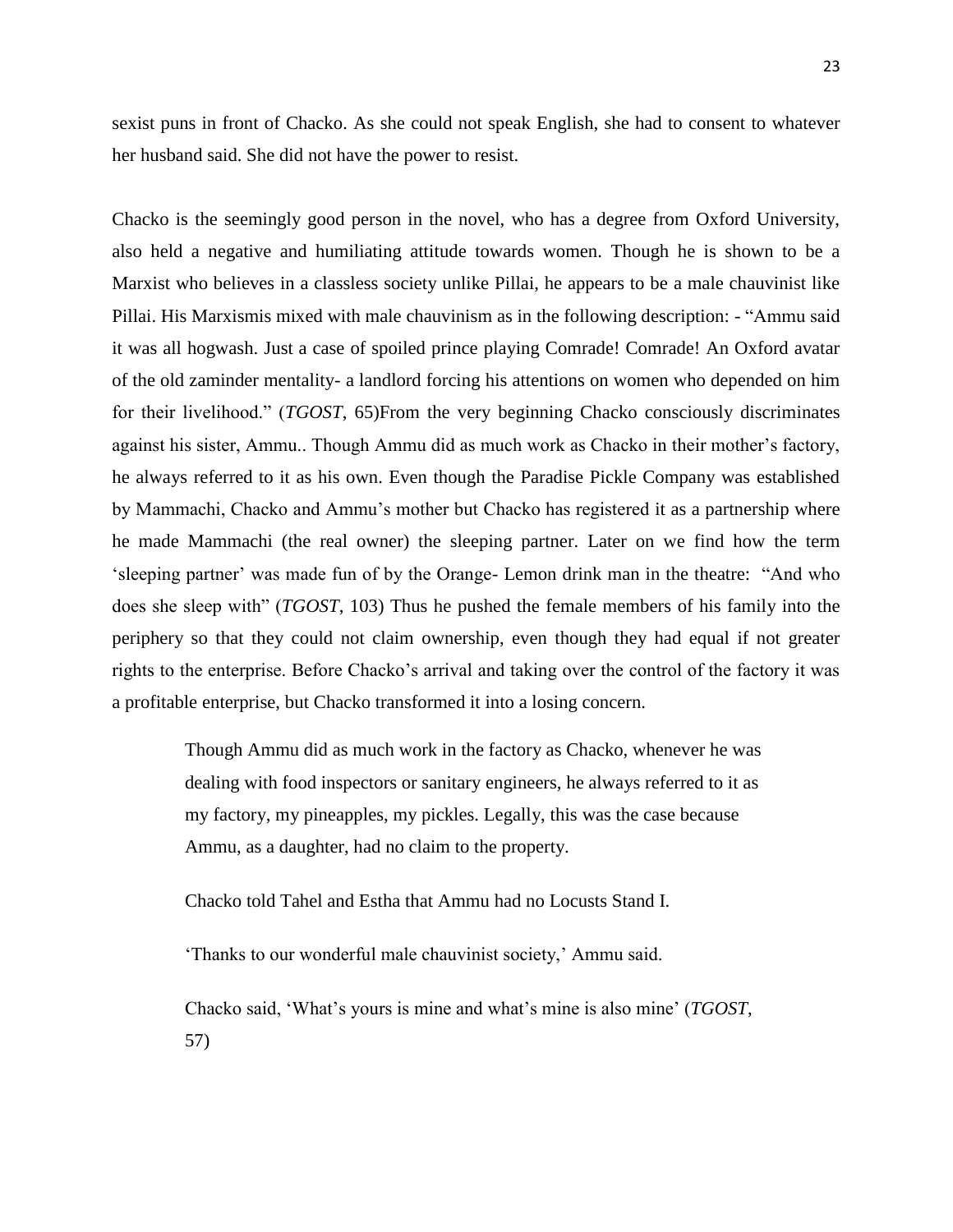And then he laughed because he was aware of the fact that he was favoured by the patriarchal society. Although Chacko claimed the factory as his own, it was Mammachi who ran it. She handled all the crises, while Chacko was busy playing *Comrade Comrade:*.

> Whenever anything serious happened in the factory, it was always to Mammachi and not Chacko that the news was brought. Perhaps this was because Mammachi fitted properly into the conventional scheme of things. She was the Modalali. She played her part. Her responses, however harsh, were straightforward and predictable. Chacko, on the other hand, though he was the Man of the House, though he said, 'My pickles, my jam, my curry powders,' was so busy trying on different costumes that he blurred the battle lines. (*TGOST*, 122)

Despite being not worthy of it, he was given the proprietorship of the company just because he was male and therefore the legal heir. By the continual claiming of *my* factory, *my* pineapples, *my* pickles he tried to remind Ammu of her true place.

Ammu the protagonist of the novel was an ill-fated woman who was despised by almost everyone. She was denied almost every right that a human being needs to lead a happy life. In the very beginning of her life she was denied the right to study. After finishing her schooling she was not sent to college for further education, because it was more important to raise the money of dowry than to raise the money of education for a girl. Her brother Chacko, on the other hand, was sent to Oxford to complete his studies.

Pappachi insisted that a college education was an unnecessary expense for a girl, so Ammu had no choice but to leave Delhi and move with them. There was very little for a young girl to do in Ayemenem other than to wait for marriage proposals while she helped her mother with the house work. Since her father did not have enough money to raise a suitable dowry, no proposals came Ammu's way. (*TGOST*, 38)

Education and marriage were considered two opposite sides of a coin and a girl could not have both. The example of Baby Kochamma the sister of Pappachi and the daughter of Reverend Ipe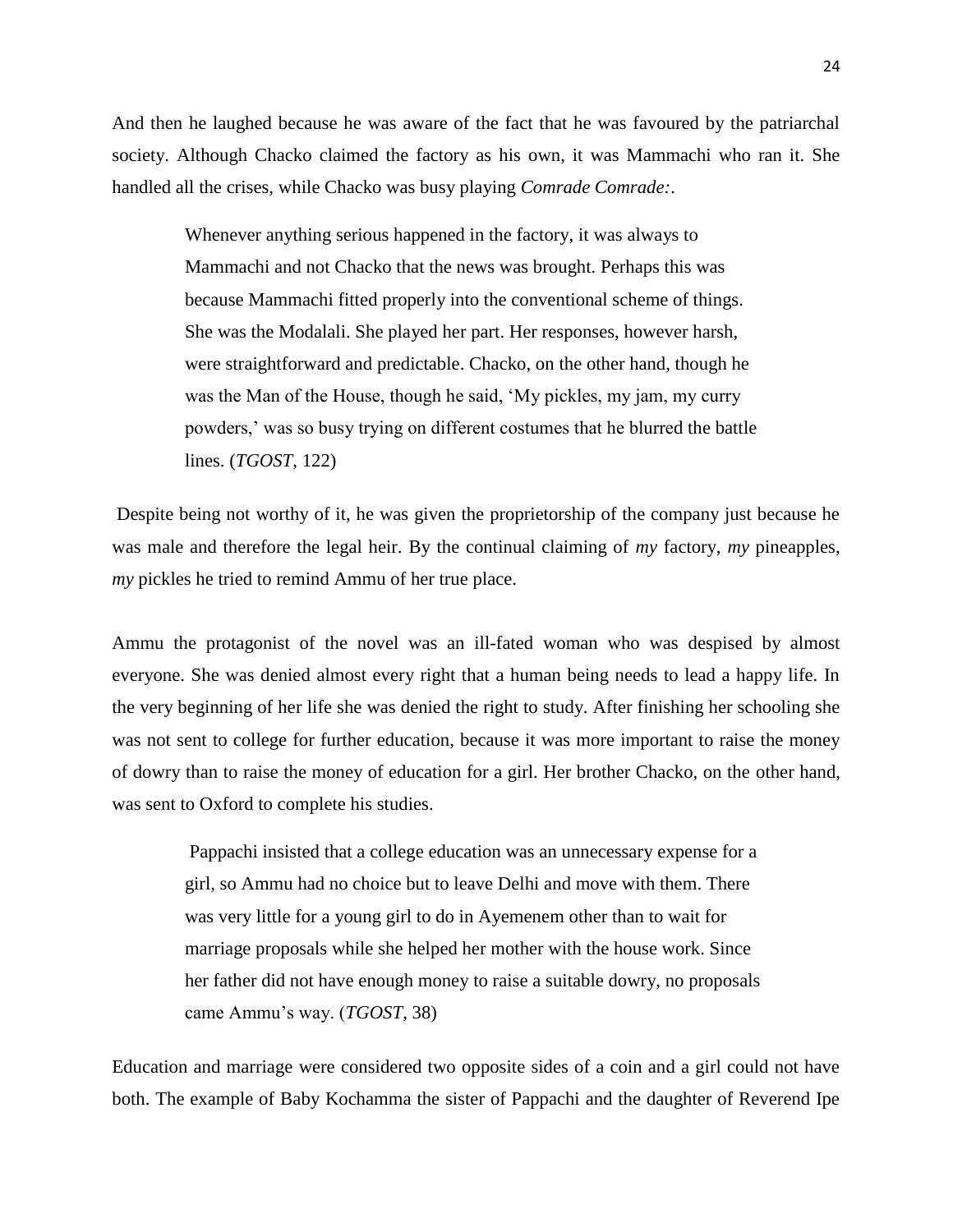was always given as a warning. She had remained unmarried as she had been rejected by Father Mulligan with whom she was in love. Having failed to marry, Reverend Ipe allowed his daughter to continue with her studies. - "He decided that since she couldn't have a husband there was no harm in her having an education. So he made arrangements for her to attend a course of study at the University of Rochester in America.‖ (*TGOST*, 26) But what did she study? She had a diploma in Oriental Gardening. There was a vast difference in the discipline of study in male and female. Kate Millett in "Chapter 2 of "Sexual politics" Theory of Sexual Politics" has talked about it in great detail:

Since education and economy are so closely related in the advanced nations, it is significant that the general level and style of higher education for women, particularly in their many remaining segregated institution, is closer to that of Renaissance humanism than to the skills of mid-twentieth-century scientific and technological society. (Millett, 22)

Education for girls was directed to home and child management. Sujata Patel in the article ‗Construction and Reconstruction of Woman in Gandhi' published in *Economic and Political Weekly* in February, 1988, writing about the social concept of female education, says: "To be able to be a good mother, a woman has to be given different education which gives her a training in not only basic domestic needs but also home economics and basic information about the world in which she is living." (Patel, 378)

Partha Chatterjee in the essay "Nationalist Resolution of Woman's Question" also discussed the matter of female education that was introduced by the new patriarchy during the reformation that took place in the nineteenth century. Through female education the social reformers claim to empower women without transforming their social position (that was located in the home). Partha Chatterjee writes, "Formal education became not only acceptable, but in fact a requirement for the new *bhadramahila* (respectable woman), when it was demonstrated that it was possible for a woman to acquire the cultural refinements afforded by modern education without jeopardizing her place at home."(Chatterjee, 246) He also pointed to Radharani Lahiri who wrote about women's education being different from that of men:, "Radharani Lahiri for instance, wrote in 1875: "Of all the subjects that women might learn, housework is the most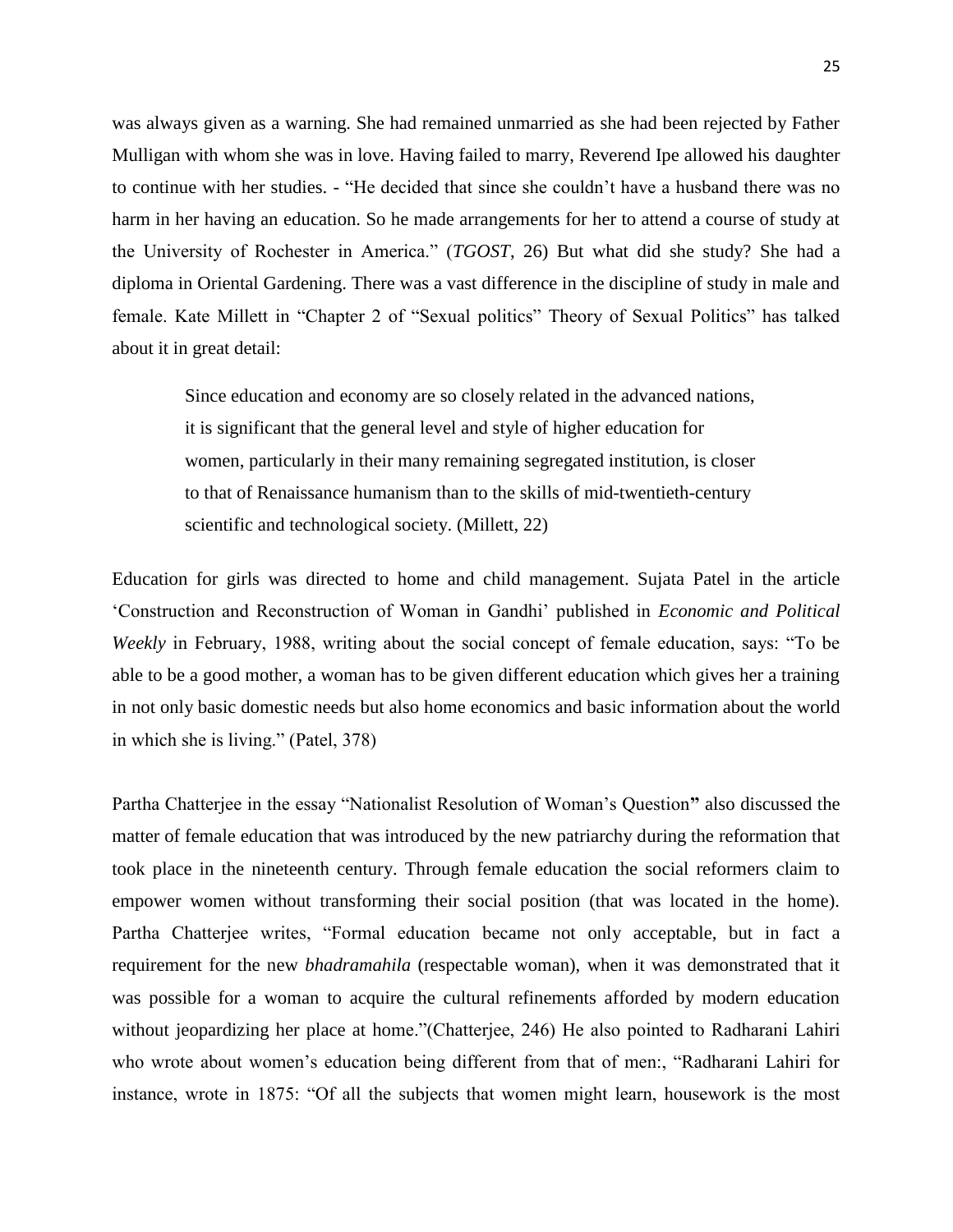important… whatever knowledge she may acquire, she cannot claim any reputation unless she is proficient in housework"." (Chatterjee, 247) Partha Chatterjee also pointed to the selectiveness of the social reformation that took no part in redeeming caste, class and gender problems. , ―Fundamental elements of social conservation such as the maintenance of caste distinctions and patriarchal forms of authority in the family, acceptance of the sanctity of the *shastras* (ancient scriptures), preference for symbolic rather than substantive change in social practices- all of them were conspicuous in the reform movements of the early and mid-nineteenth century." (Chatterjee, 235) The problem was acute specifically in the question of the social position of women. Reena Patel in the article "Hindu Women's Property Rights in India: A Critical Appraisal" published in *Third World Quarterly*, in 2006 states that the only issue not be influenced by the westernizing acts of the mid nineteenth-century reform movement was regarding women's social position. She says:

In the interplay of reformist agendas and the privileging of religion within colonial discourse women became pre-eminent, but problematic, signifiers as the embodiment of 'tradition'. The existing legal framework reflects the postcolonial state's continued engagement with the debates of the past. While independence brought the adoption of a new constitution, a vast body of law, judicial and administrative, continued as before with minor changes. (Patel, 1259)

Women were considered to be the spiritual domain, a keeper of true traditional identity and the marker of the difference between west and east. Therefore they needed to be kept at home safe from the outer treacherous- hideous world which is the domain of the male. And so when in the novel Mammachi had to come into contact with the outer world through her playing the violin, the violin lessons were stopped by Pappachi: "It was during those few months they spent in Vienna that Mammachi took her first lessons on the violin. The lessons were abruptly discontinued when Mammachi's teacher, Launsky- Tieffenthal, made the mistake of telling Pappachi that his wife was exceptionally talented and, in his opinion, potentially concert class." (*TGOST*, 50) Pappachi stopped her lessons just because it may give her fame which can surpass Pappachi's fame and therefore may prove harmful and threatening towards Pappachi's pride as an imperial entomologist.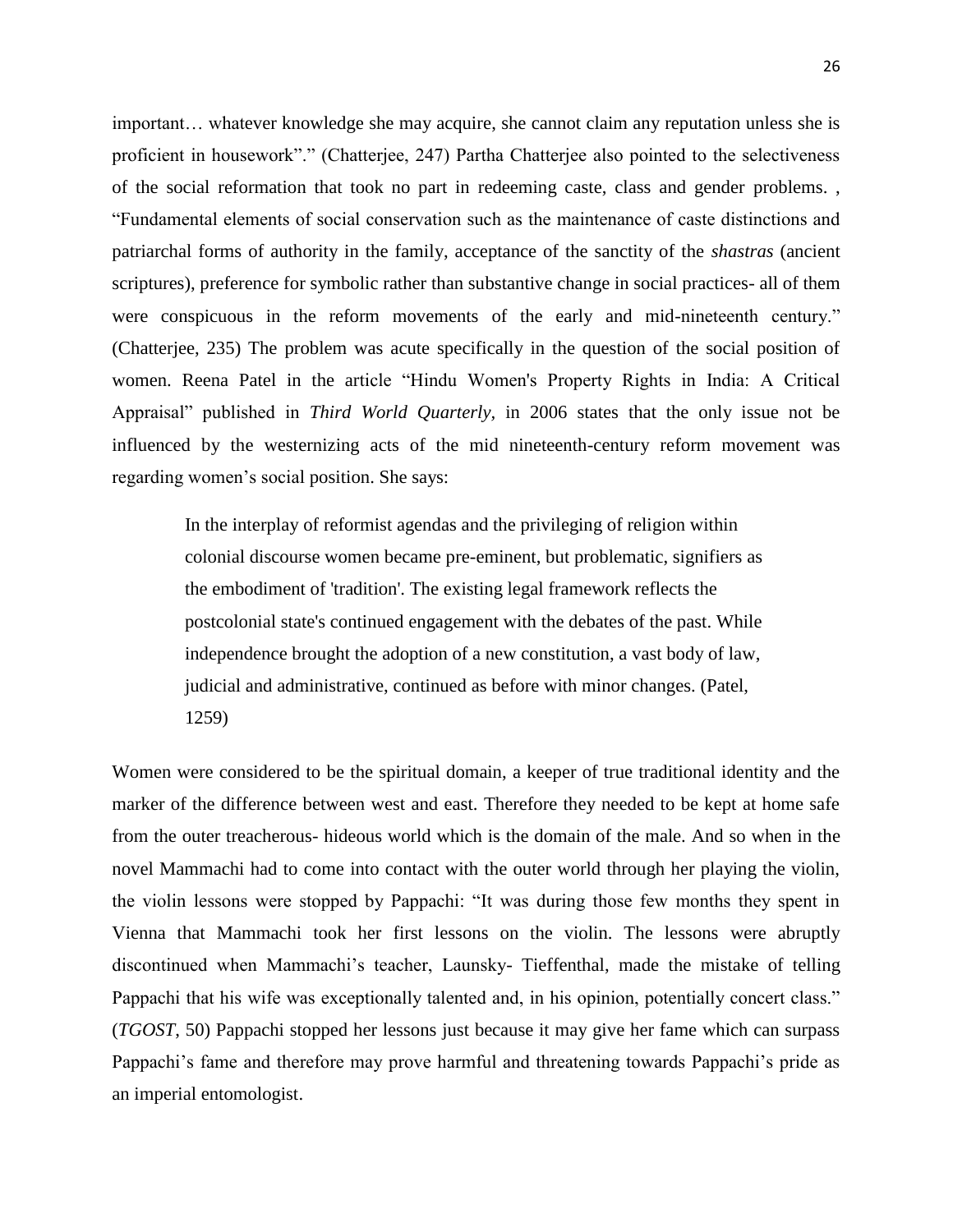Ammu wanted to escape this life and so hopped onto the first proposal of marriage that came to her. "She thought that *anything*, anyone at all, would be better than returning to Ayemenem." (*TGOST*, 39) But marriage proved to be a failure, as her husband turned out to be an alcoholic who tried to use Ammu to retain his job. Mr Hollick the English manager of the tea state offered Abbu that if he let Ammu live with him for a while then it would be possible to stop his transfer. Ammu rejected the offer, and was reproached by her husband because of her refusal. This is when he started becoming physically violent. When the violence started to include her children she couldn't bear any more and returned to Ayemenem, the place she detested the most. Physical violation of women is a common phenomenon in a male dominated society and Ammu was used to it as she grew up seeing Mammachi being assaulted by Pappachi very frequently. In the novel a large passage is devoted to describing the two faced characteristic of Pappachi who

worked hard on his public profile as a sophisticated, generous, moral man. But alone with his wife and children he turned into a monstrous, suspicious bully, with a streak of vicious cunning. They were beaten, humiliated and then made to suffer the envy of friends and relations for having such a wonderful husband and father. (*TGOST*, 180)

Pappachi never dared to show his real face in front of Chacko. So he used to beat Ammu and Mammachi when Chacko was out of the house. Ammu gives a very subtle description of Pappchi's cruelty in the novel: "Ammu had endured cold winter nights in Delhi hiding in the mehndi hedge around their house (in case people from Good Families saw them) because Pappachi had come back from work out of sorts, and beaten her and Mammachi and driven them out of their home. On one such night, Ammu, aged nine, hiding with her mother in the hedge, watched Pappachi's natty silhouette in the lit windows as he flitted from room to room. Not content with having beaten his wife and daughter (Chacko was away at school), he tore down curtains, kicked furniture and smashed a table lamp."(*TGOST*, 181) It is patriarchy that gave the head of the family (basically the eldest male) permission to treat the women of the family as their property. Therefore they can do whatever they wish with them. Regarding this issue Kate Millett in 'Sexual Politics' has said, "Traditionally, patriarchy granted the father nearly total ownership over wife or wives and children, including the power of physical abuse and often even those of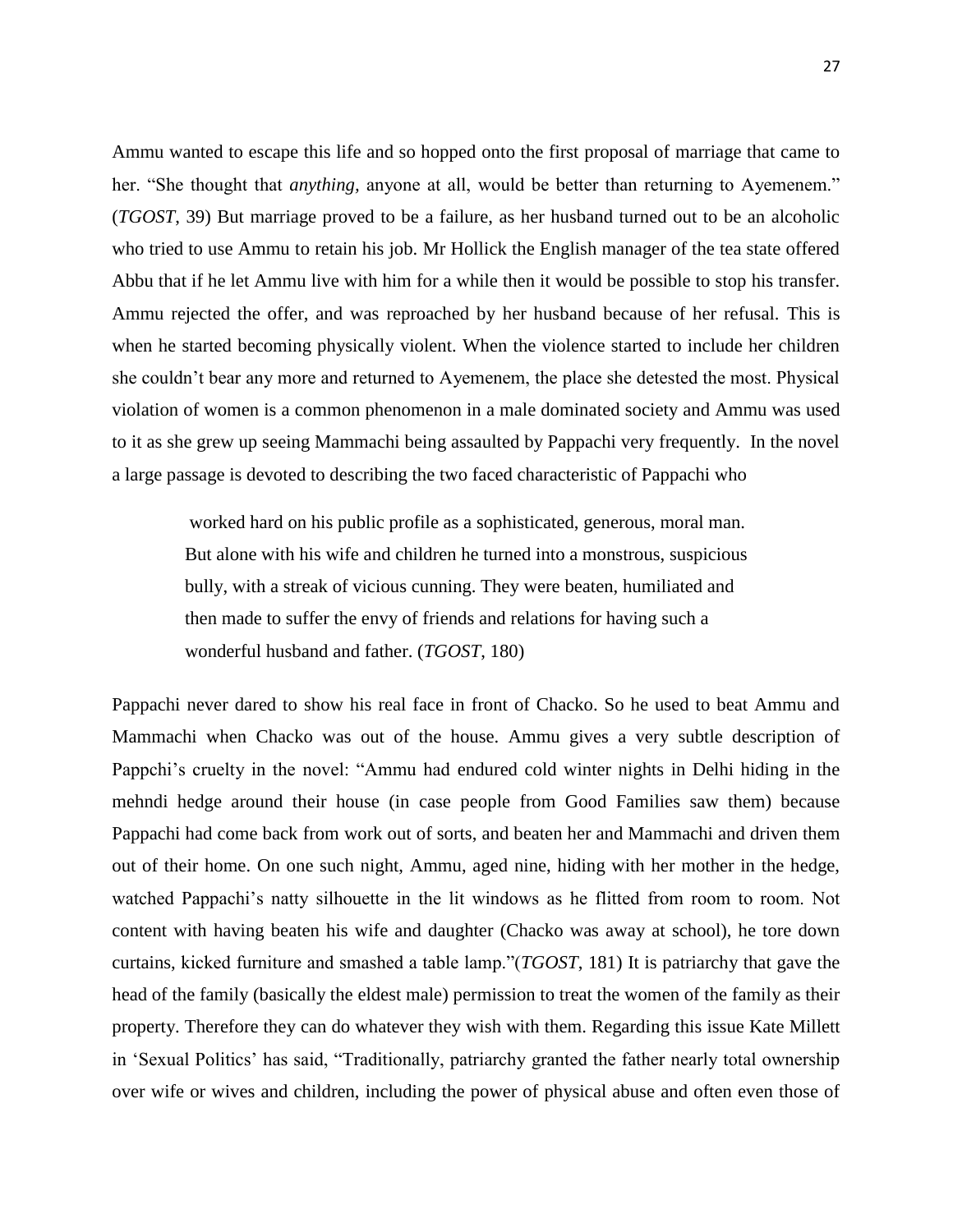murder and sale. Classically, as head of the family the father is both begetter and owner in a system in which kinship is property."  $(13)$ 

Pappachi was an example of extreme patriarchy that dominated the society. He was a reputed person and respected by others in the society. And so he didn't like Mammachi's pickle- making job because women who earned were not well regarded socially. Sujata Patel in the article ‗Construction and Reconstruction of Woman in Gandhi' talked about the social attitude towards working women: "The most distinct and precious quality of a woman is her purity. To retain this purity, she should not do economic work; by doing economic work her purity and honour is violated." (Patel, 378)

Though Mammachi was almost blind, Papppachi offered her no help. In the novel the description goes like:

Though Mammachi had conical corneas and was already practically blind, Pappachi would not help her with the pickle-making, because he did not consider pickle- making a suitable job for a high- ranking ex Government official. He had always been a jealous man, so he greatly resented the attention his wife was suddenly getting... every night he beat her with a brass flower vase. The beatings weren't new. What was new was only the frequency with which they took place. One night Pappachi broke the bow of Mammachi's violin and threw it in the river.

Then Chacko came home for a summer vacation from Oxford…a week after he arrived, he found Pappachi beating Mammachi in the study. Chacko strode into the room, caught Pappachi's vase-hand and twisted it around his back.

‗I never want this to happen again,' he told his father. ‗Ever.' …he never touched Mammachi again. But he never spoke to her either as long as he lived. (*TGOST*, 48)

This long passage illustrates the parallelisms between colonial modes of rule and patriarchal power. Pappachi is an Anglophile which "meant that Pappachi's mind had been brought into a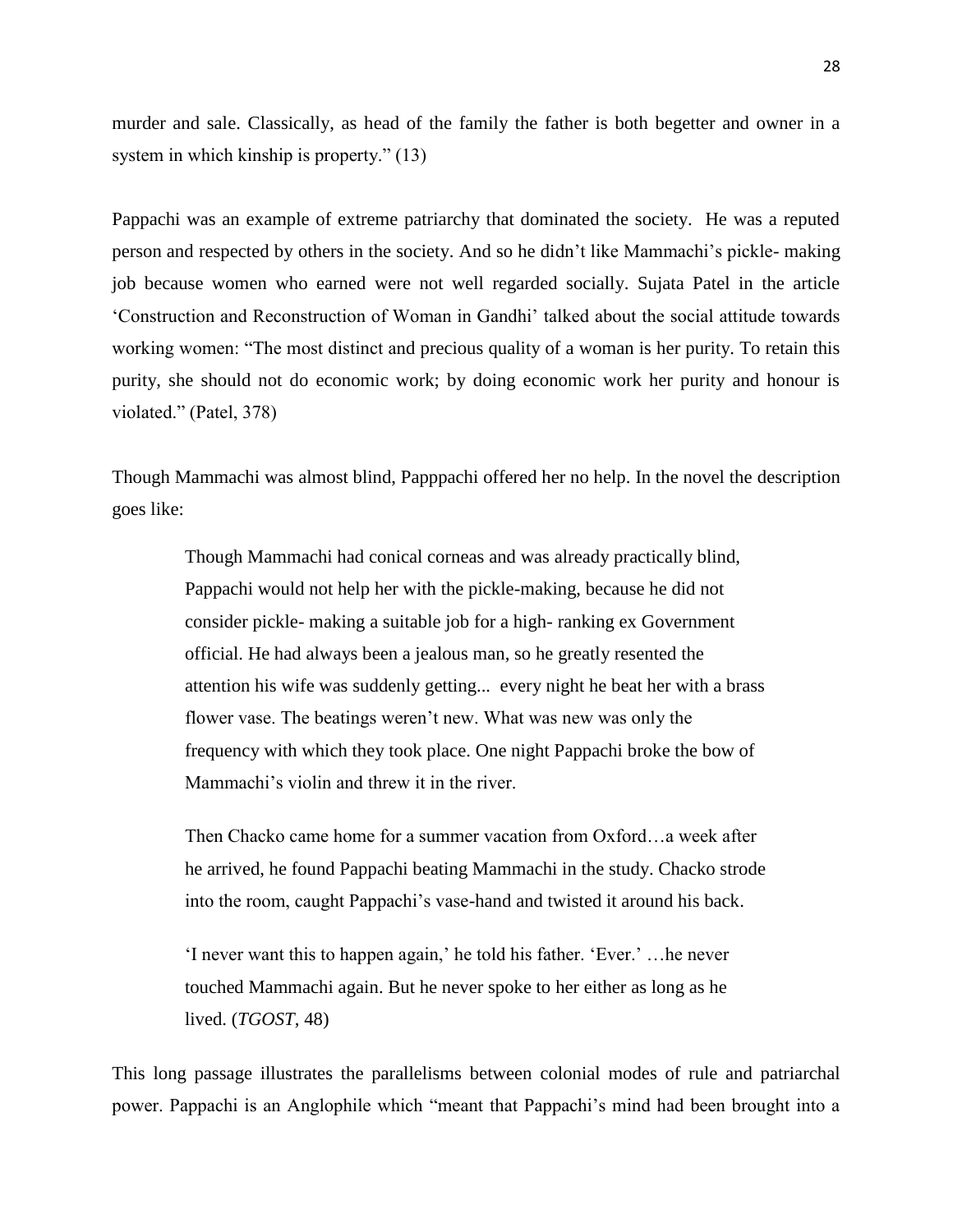state which made him like the Engish." (*TGOST*, 33) He was "Indian in blood and colour, but English in tastes"<sup>7</sup>. Being identified with the English he wanted to "doubly colonize"<sup>8</sup> the women. And the women characters (Mammachi and Ammu) appear here as colonized subjects who never protest against this violation; they seem to occupy the position of the subaltern other who are denied voice. It was another male from the family Chacko who protested against the physical violation not Mammachi herself. Even Mammachi was used to this. In Ammu's words: ―She was used to having him slouching around the pickle factory and was used to being beaten from time to time." (*TGOST*, 50). However, the signs of jealousy in Pappachi against Mammachi's increasing success in the pickle making venture also portrays Mammachi in a position of mimicry, as a distorted image of Pappachi. Bhabha in the essay "Of Mimicry And Man: The Ambivalence Of Colonial Discourse" stated that the notion of the colonized as submissive or passive is not the whole picture, they can be a threat to the colonizer also. By imitating the colonizer, the colonized can become a threatening figure for the colonizer as they can see their own partial, perhaps distorted image, in the figure of the colonized other, even as they try to occupy the dominant position. Mammachi was gradually becoming popular and therefore taking the control (partially) of the family, whereas Pappachi had grown old and retired. So Mammachi's newly-acquired economic position threatens Pappachi, and he is afraid of losing grip within his own colonial space, that is the family. In the novel such incidents are recorded as in the following passage: "In the evenings, when he knew visitors were expected, he would sit on the verandah and sew buttons that weren't missing onto his shirts, to create the impression that Mammachi neglected him. To some small degree he did succeed in further

corroding Ayemenem's view of working wives.‖ (*TGOST*, 48) Here it can be compared to the image of the westernized women that Partha Chatterjee has talked about in the article. By coming into contact with the outer world; by meeting, travelling, eating and drinking with the men, women were seen to be losing their spiritual god-like qualities. He pointed to the fact that westernization of the women was strongly criticized:

It was, of course, a criticism of manners: of new items of clothing such as the blouse, the petticoat and shoes … of the use of western cosmetics and jewellery, of the reading of novels…of needlework…of riding in open

<sup>&</sup>lt;sup>7</sup> 'Minute on Indian Education' (1835) by Thomas Babington Macaulay (1800-1859)

<sup>&</sup>lt;sup>8</sup> Gayatri C. Spivak. "Can the Subaltern Speak". March, 2010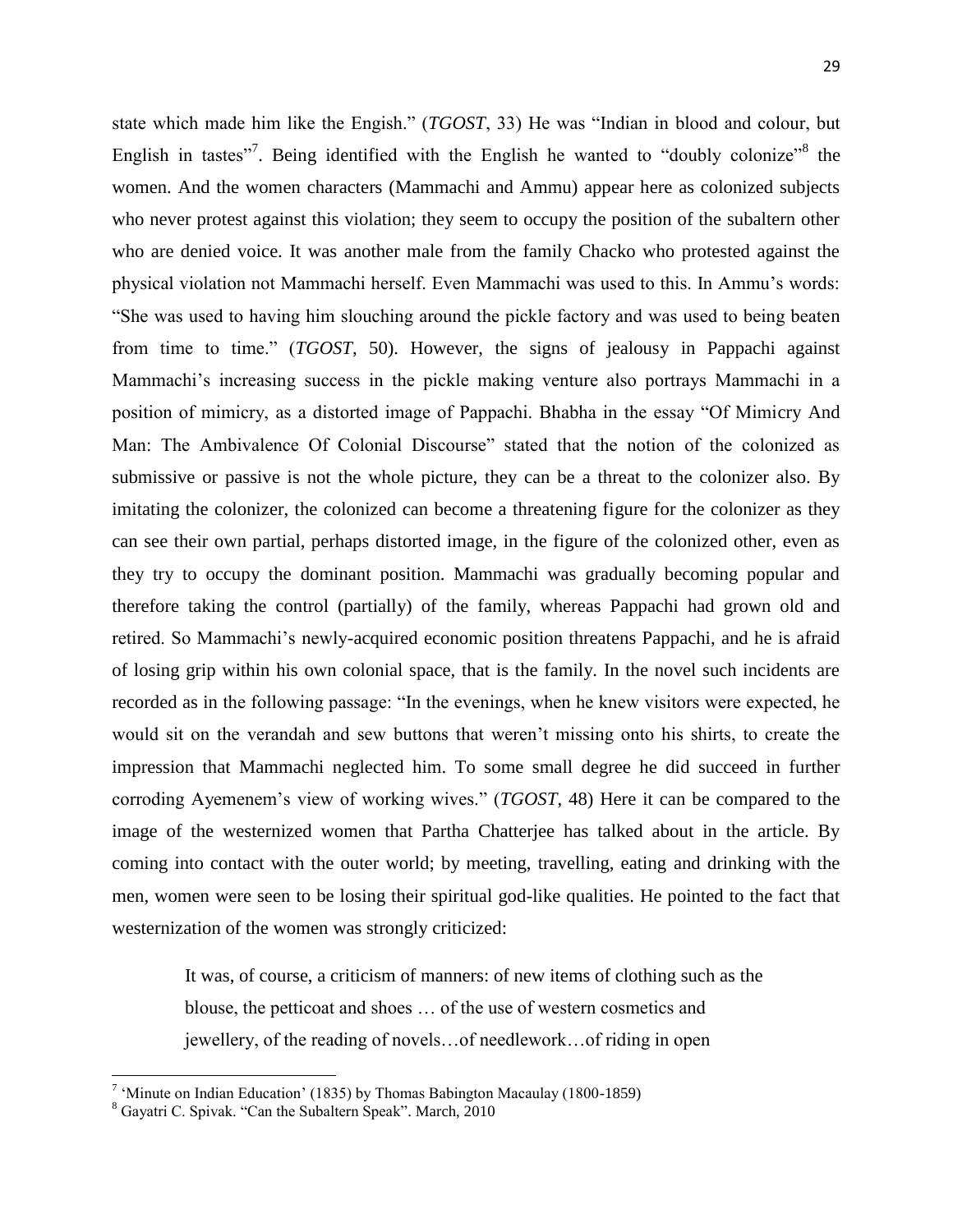carriages. What made the ridicule stronger was the constant suggestion that the westernized women were fond of useless luxury and cared little for the well being of the home. (Chatterjee, 240)

Baby Kochamma another female character from the novel actually fits into this characteristic of the bourgeois westernized woman. She is shown as living her life backwards, embracing the material world that she had renounced in her youth in her old age, wearing make-up, kohl, lipstick and jewellery. Her dyed jet-black hair and weight loss gave her a younger look. Baby Kochamma tries to look fragile and marvels at her tiny feet. These are some of the characteristics in women that Mary Wollstonecraft criticized in the book *A Vindication of the Rights of Women*. According to her fondness for beauty, practicing sensibility, elegance of mind, sweet docility of manners are some of the traits in women cultivated by men in order to subjugate them. She writes, "I wish to persuade women to endeavor to acquire strengths, both of mind and body, and to convince them that the soft phrases, susceptibility of heart, delicacy of sentiment and refinement of taste, are almost synonymous with epithets of weakness and that those beings who are only the objects of pity and that kind of love…‖ (*A Vindication of the Rights of Women,* 168) Through a narrow mistaken education and many sexual prejudices such weaker sex is created only for man, love and lust not to practice any reason or constructive work in the society. But what will happen to the woman who didn't find any man. Mary Wollstonecraft stated, "How women are to exist in that state where there is to be neither marrying nor giving in marriage, we are not told.‖ (*A Vindication of the Rights of Women,* 182) In the novel we the readers get a glimpse of the condition of such woman through the character of Baby Kochamma. She herself stated about her fate as, "The fate of the wretched man-less woman." (*TGOST*, 45) She was also partly responsible for the tragic end that Ammu and Velutha had suffered. It was Baby Kochamma who was jealous of Ammu and her fighting spirit. "Baby Kochamma resented Ammu, because she saw her quarrelling with a fate that she, Baby Kochamma herself, felt she had graciously accepted. The fate of the wretched man-less woman.' (*TGOST*, 45) She also hated the twins Rahel and Estha. In the novel we get,

In the way that the unfortunate sometimes dislike the co-unfortunate, Baby Kochamma disliked the twins, for she considered them doomed, fatherless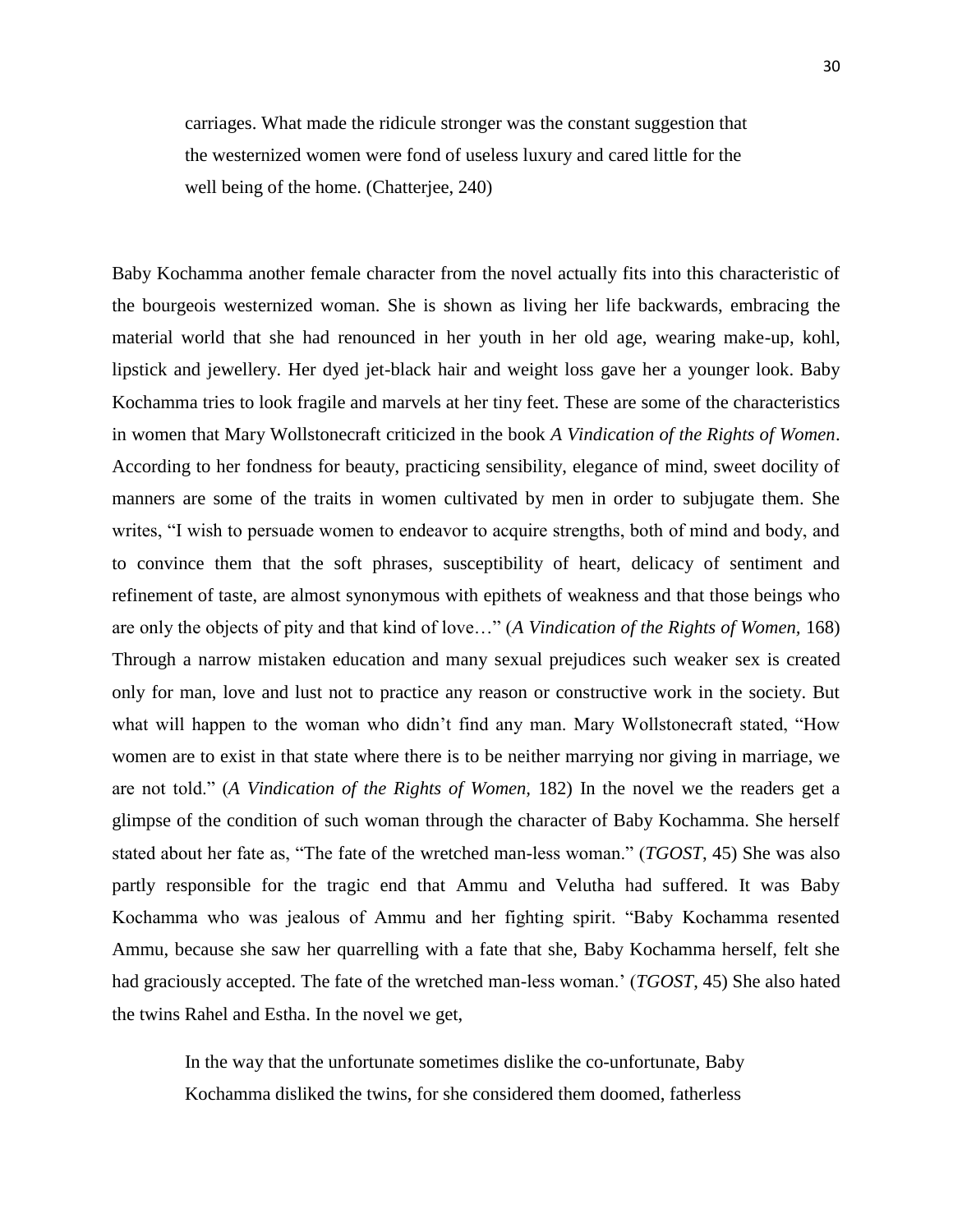waifs. Worse still, they were Half- Hindu Hybrids whom no self-respecting Syrian Christian would every marry. She was keen for them to realize that they (like herself) lived on sufferance in the Ayemenem House, their maternal grandmother's house, where they really had no right to be… she subscribed wholeheartedly to the commonly view that a married daughter had no position in her parent's home. As for a divorced daughter – according to Baby Kochamma, she had no position anywhere at all. And as for a divorced daughter from a love marriage, well, words could not describe Baby Kochamma's courage. As for a divorced daughter from an intercommunity love marriage- Baby Kochamma chose to remain quiveringly silent on the subject. (*TGOST*, 45)

This above mentioned quotation is really important to describe the position of women without men in a patriarchal society. The reason behind the jealousy Baby Kochamma felt towards Ammu and her twins is the fear of losing or at least sharing the protection and financial support that she gets from the family. Mary Wollstonecraft in *A Vindication of the Rights of Woman* pointed to the facts that as women are financially dependent on the men of the family so it is likely to arouse jealousy regarding the share that each of them get from one. She wrote, "the wife, a cold-hearted, narrow-minded, woman and this is not an unfair supposition; for the present mode of education does not tend to enlarge the heart any more than the understanding, is jealous of the little kindness which her husband shows to his relations; and her sensibility not rising to humanity, she is displeased at seeing the property of her children lavished on a helpless sister…the consequence is obvious, the wife has recourse to cunning to undermine the habitual affection, which she is afraid to openly opposes…‖ (*A Vindication of the Rights of Women,* 190) Not only Baby Kochamma, in the novel we find Mammachi hated Margaret Kochamma for the same reason. Roy pictured the very common problem of mother-in-law and daughter in law, through the characters of Mammachi and Margaret. It is said,

She hated Margaret Kochamma for being Chacko's wife. She hated her for leaving him. But would have hated her even more had she stayed. The day that Chacko prevented Pappachi from beating her (and Pappachi had murdered his chair instead), Mammachi packed her wifely luggage and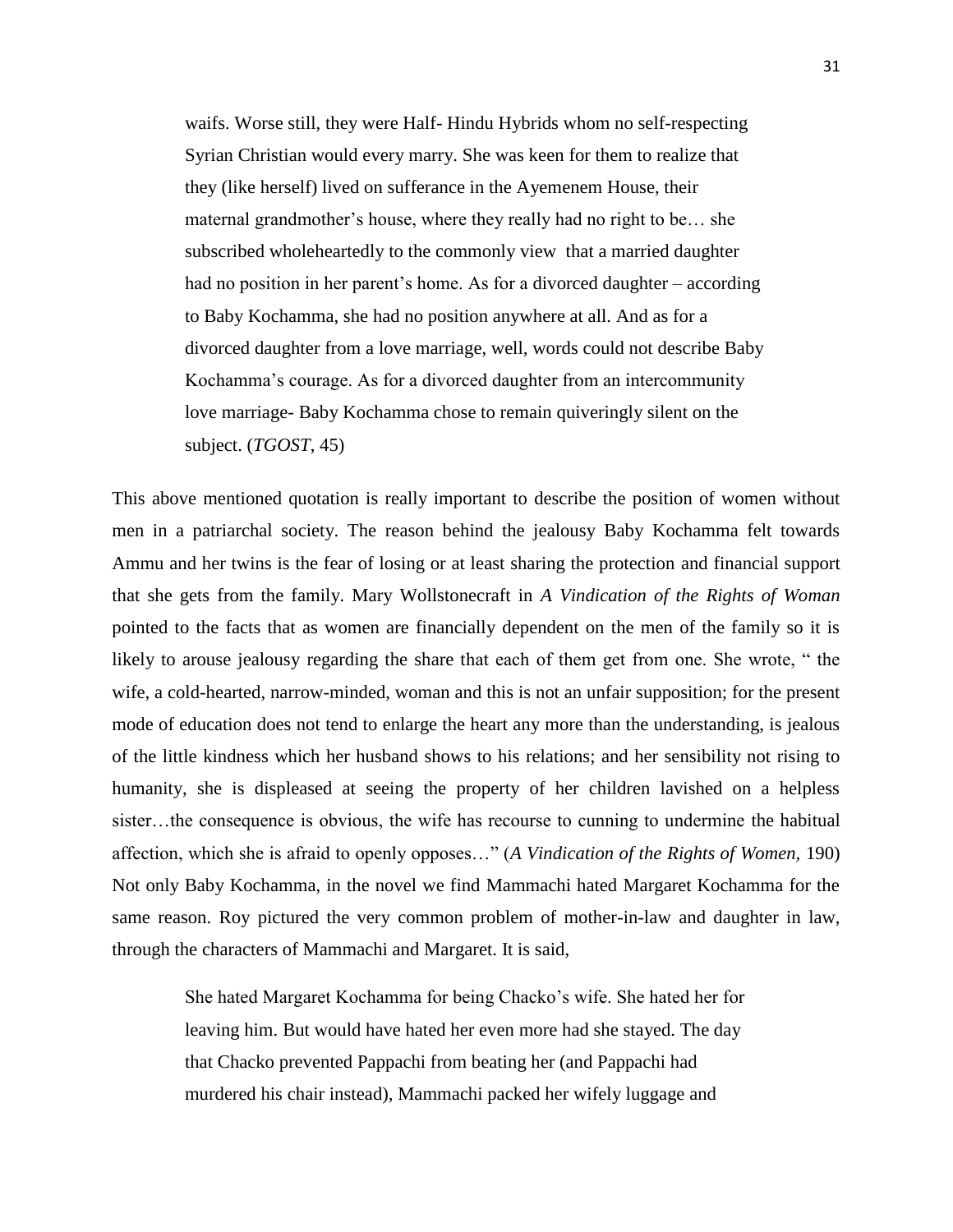committed it to Chacko's care. From then onwards he became the repository of all her womanly feelings. Her man. Her only love. (*TGOST*, 168)

As Mammachi considered Chacko as her savior, she was afraid of losing the only hope of protection and safety from him when his love Margaret Kochamma arrived in the city. Kate Millett has also pointed out the same: "In a money economy where autonomy and prestige depend upon currency, this is a fact of great importance. In general the position of women in patriarchy is a continuous function of their economic dependence. Just as their social position is vicarious and achieved (often on a temporary or marginal basis) through males, their relation to the economy is also typically vicarious or tangential." (Millett, 20) The position of a daughter in a family who is divorced is quite unthinkable in the society like Ayemenem, because as soon as a girl is married off she is separated, becomes someone else, and does not belong to her natal place anymore. Carol Vlassoff in the article "Progress and Stagnation: Changes in Fertility and Women's Position in an Indian Village" published in *Population Studies* in July, 1992 talked about women's position after marriage: "Dyson and Moore highlighted an interesting aspect of women's status or 'autonomy' in India: nearness of kin as a determinant of women's sense of security and power. Women are typically separated, from their families on marriage, and their links with a familiar world over which they have some control are lost. On a regional level, Dyson and Moore observed that the greater the 'marriage distance' (distance from parents that women move when they marry), the higher the infant/child mortality, fertility, and sex ratios (males/100 females)." (Vlassoff, 197)

In India the rights of property for women was not certain. Reena Patel in the article "Hindu Women's Property Rights in India: A Critical Appraisal" talks about the legal rights of Hindu women : "Hindu women have enjoyed independent property rights since 1956, with the passage of the Hindu Succession Act, which granted equal shares to females and males in respect of parental property. Nevertheless, it is widely acknowledged in India that legal rights guaranteed to Hindu women have by and large not been exercised by them." (Patel, 1256) So, Ammu's right on property and security was uncertain and the situation of her two children is even worse as they were Half-Hindu Hybrids. It was quite problematic for someone from mixed- community to survive in a society that was already torn between class and caste systems. Rahel and Estha's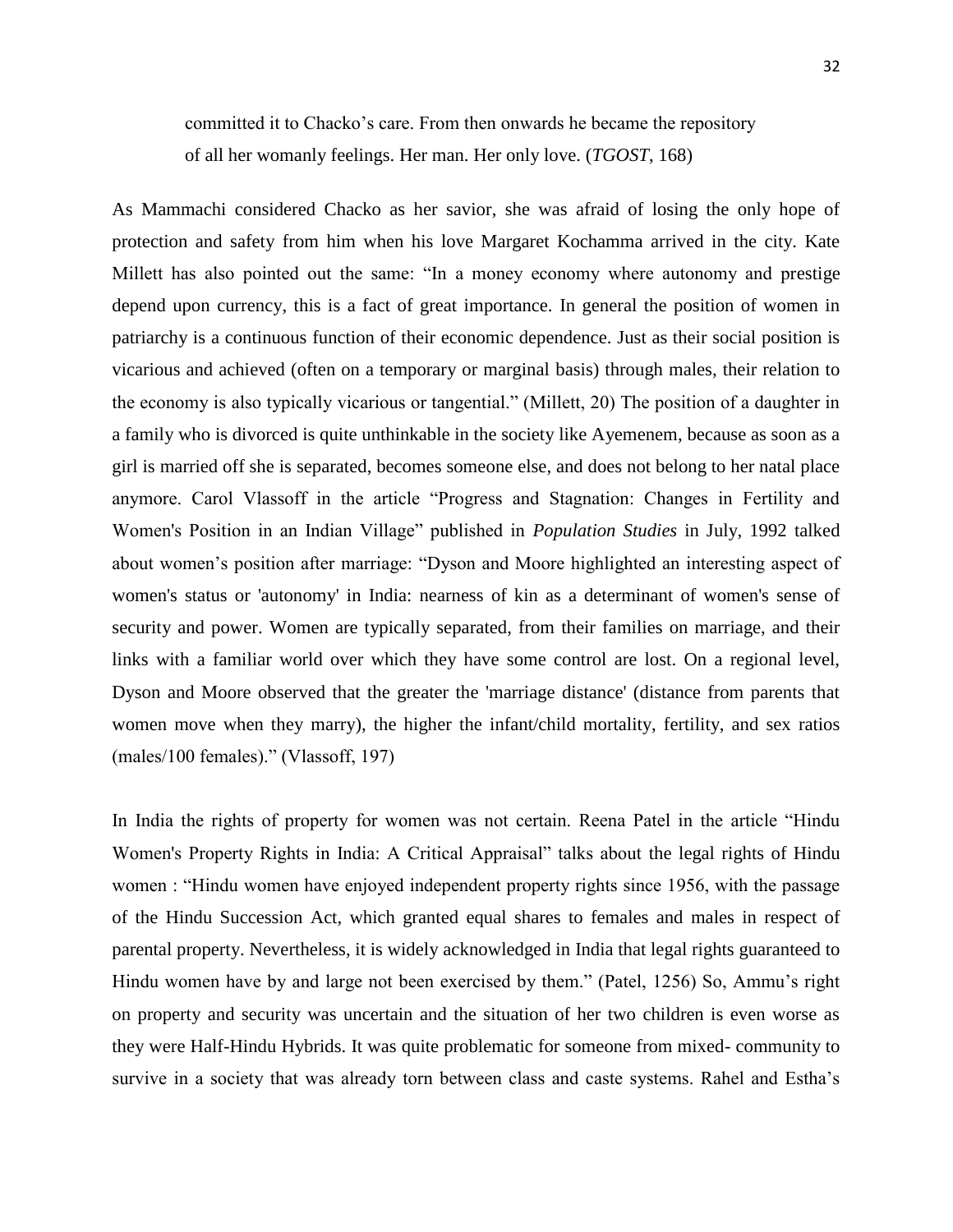lives were thus torn like their hybridity. No one was eager to take their responsibility. In the novel Ammu and Chacko fought over this:, 'Stop posing as the children's great Saviour!,' Ammu said. ‗When it comes down to brass tacks, you don't give a damn about them. Or me.' ‗Should I?' Chacko said. ‗Are they *my* responsibility?' he said that Ammu and Estha and Rahel were millstones around his neck.' (*TGOST*, 85) They were constantly reminded of their true place which was definitely not in the house in Ayemenem. Even Kochu Maria didn't spare to pass comments on them: "Tell your mother to take you to your father's house,' she said. 'There you can break as many beds as you like. These aren't your beds. This isn't your house.' (*TGOST*, 83) The distinction between the three children Estha- Rahel and Sophie Mol is also very vivid in the novel. Just because Sophie Mol was from the male (Chacko) side she was more acceptable in the family than Estha and Rahel who were from the daughter of the family. Patriarchal society considers the children and wife of a son (heir) as part of the family, whereas a daughter and her children are excluded from the family. Quoting Sir Henry Maine, a nineteenth century historian of ancient jurisprudence Kate Millett wrote: "Maine argues that the patriarchal basis of kinship is put in terms of dominion rather than blood; wives, though outsiders, are assimilated into the line, while sisters' sons are excluded." (Millett, 13) As a half-English person, Sophie Mol is more acceptable. The novel shows the colonized basis of the society through the respect shown to the old colonizers, especially the colonizer's language. The biased Pappachi, the incurable British CCP chi chi poach (shit wiper) didn't believe Ammu's story of an Englishman who had tried to violate her: "he didn't believe that an Englishman, any Englishman, would covet another man's wife." (*TGOST*, 42) Comrade Pillai despite his Marxism was also enslaved to the colonizer's language, and was very proud of his son's English. Baby Kochamma imposed the language of the colonizer on Rahel and Estha in the week before Sophie Mol's arrival. Chacko who claimed to be a believer of Marxism was "a proud and happy man to have had a wife like Margaret. White." (*TGOST*, 143) Thus the representatives of the society were mentally chained and restricted with a colonial mindset.

The tragic death of Velutha and Ammu was predictable in this kind of society. Gender is considered to be another class in the society and the love affair between Velutha, the Untouchable and Ammu was considered to be illegitimate. However, a similar affair was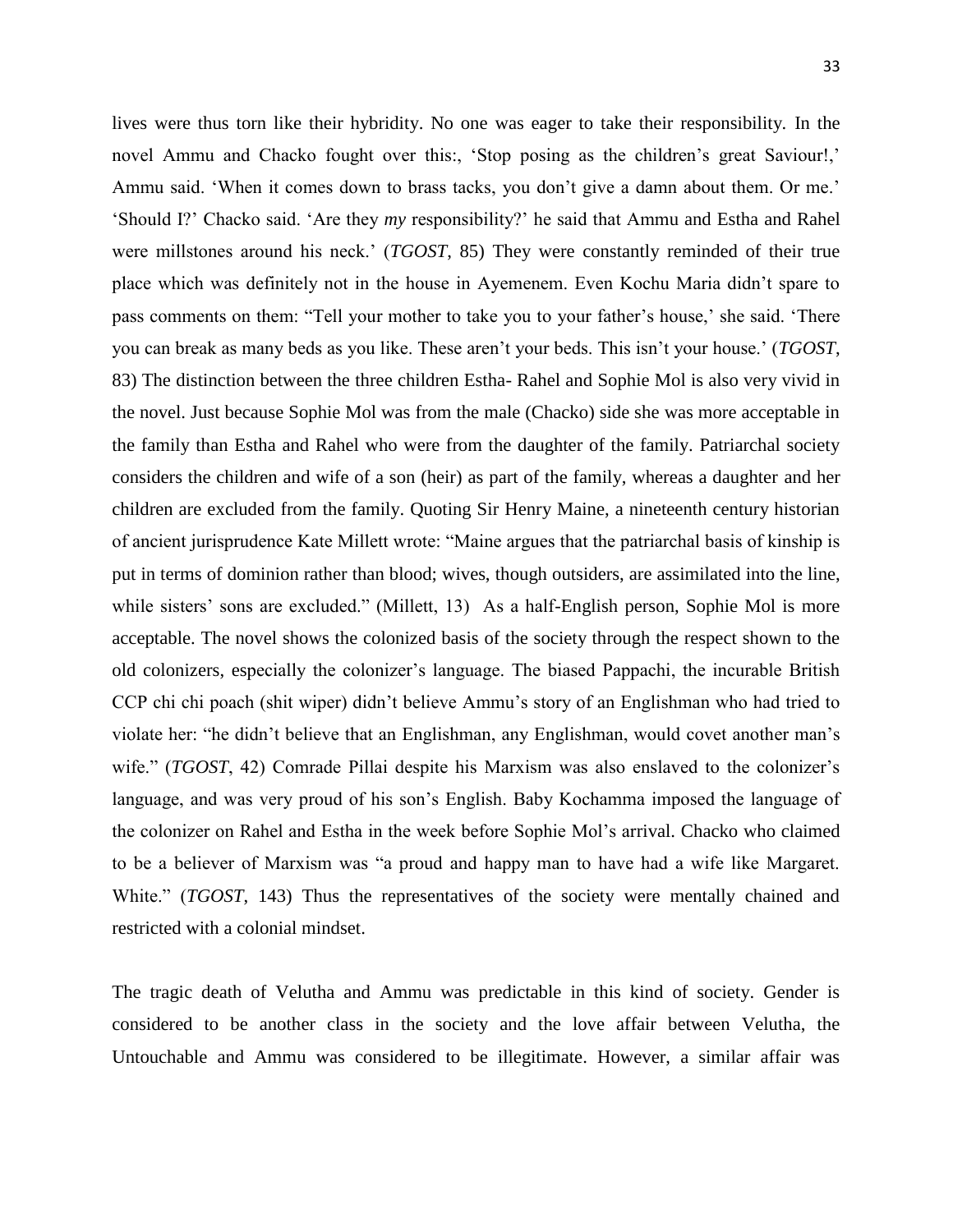permitted to Chacko, and Mammachi and Baby Kochamma justified this as the fulfillment of a ‗man's need'. . The novel describes these attitudes in great detail:

‗He can't help having a Man's Needs,' she said primly. Surprisingly, Baby Kochamma accepted this explanation, and the enigmatic, secretly thrilling notion of Men's Needs gained implicit sanction in the Ayemenem House. Neither Mammachi nor Baby Kochamma saw any contradiction between Chacko's Marxist mind and feudal libido... Mammachi had a separate entrance built for Chacko's room, which was at the eastern end of the house, so that the objects of his 'Needs' wouldn't have to go traipsing through the house. She secretly slipped them money to keep them happy. (*TGOST*, 168)

Chacko was allowed to have illegitimate relationships with working class women and also to make them pregnant. And Mammachi, his mother used to bribe those women to keep them happy and their mouths shut. But Ammu's relationship with a working class male, Velutha was not acceptable. According to Baby Kochamma it brought a shame to the family and it was God's punishment on Ammu. She couldn't understand how a woman from an upper class Syrian Christian family could even stand the smell of such paravans. Thus what was permitted as a man's need and part of a feudal libido for Chacko was seen as god's punishment and a threat to the family prestige when his sister was concerned. And so Ammu had to go; leave the family; to die in a grimy room. The whole event was described while Rahel was reading a chapter called ‗Little Ammu' in Estha's diary:

Little Ammu. Who never completed her corrections. Who had to pack her bags and leave. Because she had no Locusts Stand I. because Chacko said she had destroyed enough already. (*TGOST*, 159)

Ammu died alone, and only Rahel and Chacko were at the crematorium as the church refused to bury her, as because she had been married to a Hindu person and had engaged in an illegitimate relationship with a paravan.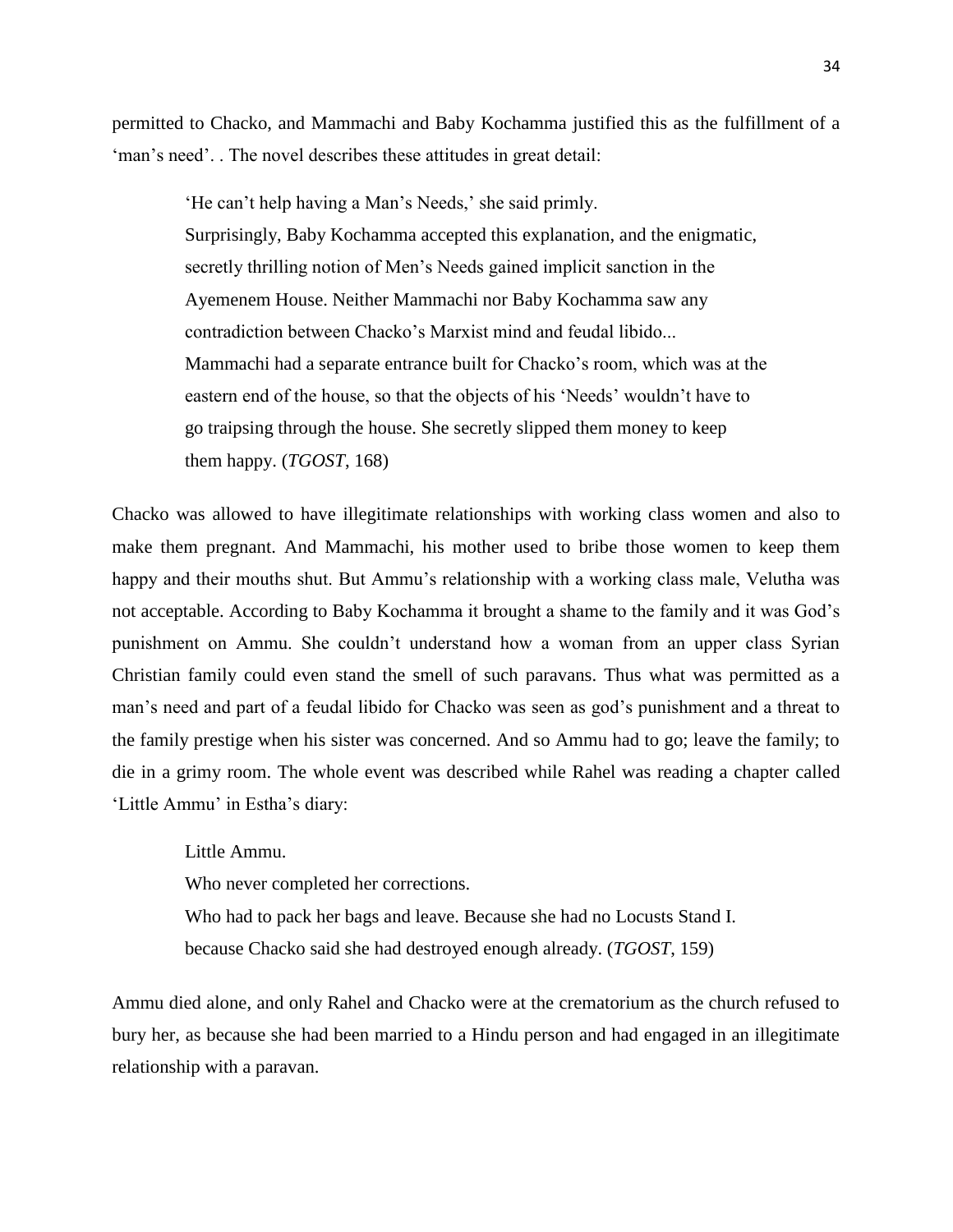Ajay Sekher in the article "Older than the Church: Christianity and Caste in "The God of Small Things"" pointed to this fact and wrote: "It is again the woman who is chained as per the love laws. The man has his instinctual legitimate needs! The question of honour of a caste/community is again limited and ascribed to the female sexuality and more precisely her body. When Chacko has illicit relations with untouchable women it is natural, but a similar relationship between an untouchable man and touchable Christian woman is taboo and deadly dangerous.‖ (Shekhar, 3447) He also said, "Again the patriarchal double standards of this savarna/Syrian morality is exposed in its excusing men's needs and despising that of women. Thus presenting to us further problematic of caste, that it is not simply purity/pollution and endogamy, but something complex deepened by gender questions as well as by economics of class and capital." (Shekhar, 3447)

Thus the novel is infused with the gender and caste distinction and their inability to question the social power structure. The powerless or the marginalized try to transgress social boundaries by establishing socially illegitimate relationships- one between the Untouchable Velutha and Ammu and another in the incest between Rahel and Estha. As they couldn't find meaning of life in the legitimate relationships so they were in quest of life, meaning, happiness through illegitimate relations. Amita Sharma in the review 'Truths of Memory and Transgression: God of Small Things, The God of Small Things by Arundhati Roy' published in *India International Centre Quarterly* in Spring, 1998 acknowledged these two relationships as private acts of selfexpression against the society. She stated, "The refrain of the novel is a questioning of the laws of love that lay down how much and who will love? Legitimate relationships dissolve into dishonesties whether at the Tea Estate or the Pickles Preserves factory or into a convenient connivance of self-interests. These legitimized and institutionalized relationships that destroy individuals contrast with the non legitimate individual acts that forge their own meaning in a private world. The former must destroy the latter, but meaning inheres in the latter…the beginning of a socially illegitimate relationship through the hint of incest—ending with the eternal tomorrow of the illicit tryst. This at one level is the conventionally romantic end where the aura of the dead lovers' passion survives. At another and more significant level, it is an assertion of the only possibility of discovering meaning in life through private acts of selfexpression. The eternal recurrence of 'Naaley'—tomorrow." (Sharma, 168)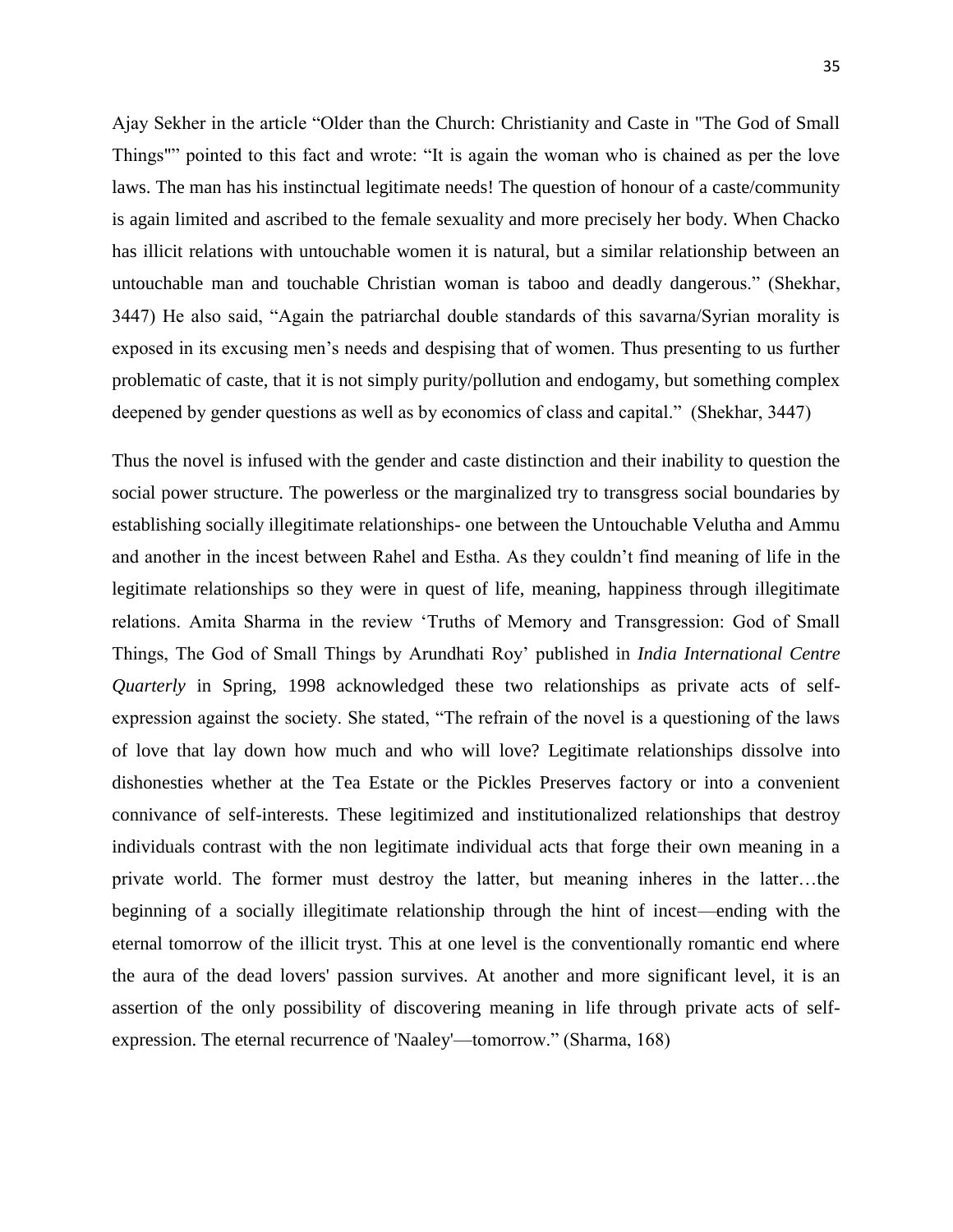### **Chapter 3**

**It is over-simplistic to assume, for example, that men are necessarily the perpetrators of war while women are its peace-loving victims. In reality men and women may each be protagonists of war in various ways, and are dramatically affected by it, both physically and emotionally**. 9

#### - **Judy El- Bushra and Cecile Mukarubuga**

The third chapter of my thesis elucidates this idea with reference to Tahmima Anam's trilogy *A Golden Age* (2007) and *The Good Muslim* (2011). In this chapter I will show, first, the effect of a historical event on women characters mainly Rehana and Maya: how their characters are shaped and to what extent; secondly the protagonists' stand against the stereotypical ideology regarding women as social and cultural beings; thirdly, religion as a means of domination practiced by the patriarchy in the society and last of all women's contribution as nationalists in comparison to the male characters in the novel.

Tahmima Anam has set the story of the novel *A Golden Age* against the backdrop of Bangladesh's independence war in 1971. The plot circles around a family during the war portraying the passion, hope, faith and heroism of every individual in it. Through the family history Anam tries to animate the grand history of the country. This technique was previously visible in Bapsi Sidhwa's *Ice-Candy-Man* (1988) which is on the India Pakistan partition of 1947, Vikram Seth's *A Suitable Boy* (1993), Rohinton Mistry's *A Fine Balance* (1996) about the emergency rule in the mid 70s.

The novel is based on the story of the Haque family and their surroundings. The story resembles the life of the author's grandmother. The protagonist of the novel Mrs. Rehana Haque is based on her grandmother's life in 1971. As the author herself had not been born during the 1971 war, she had to rely on the oral story from her grandmother and also on some basic research on the war. That is why the novel does not give a full picture of the war, rather the reader has to assume through hints and references the actual events of the time.

 $\overline{\phantom{a}}$ 

<sup>&</sup>lt;sup>9</sup> Judy El- Bushra and Cecile Mukarubuga. "Women, War and Transition". *Gender and Development*, (Oct, 1995). P. 16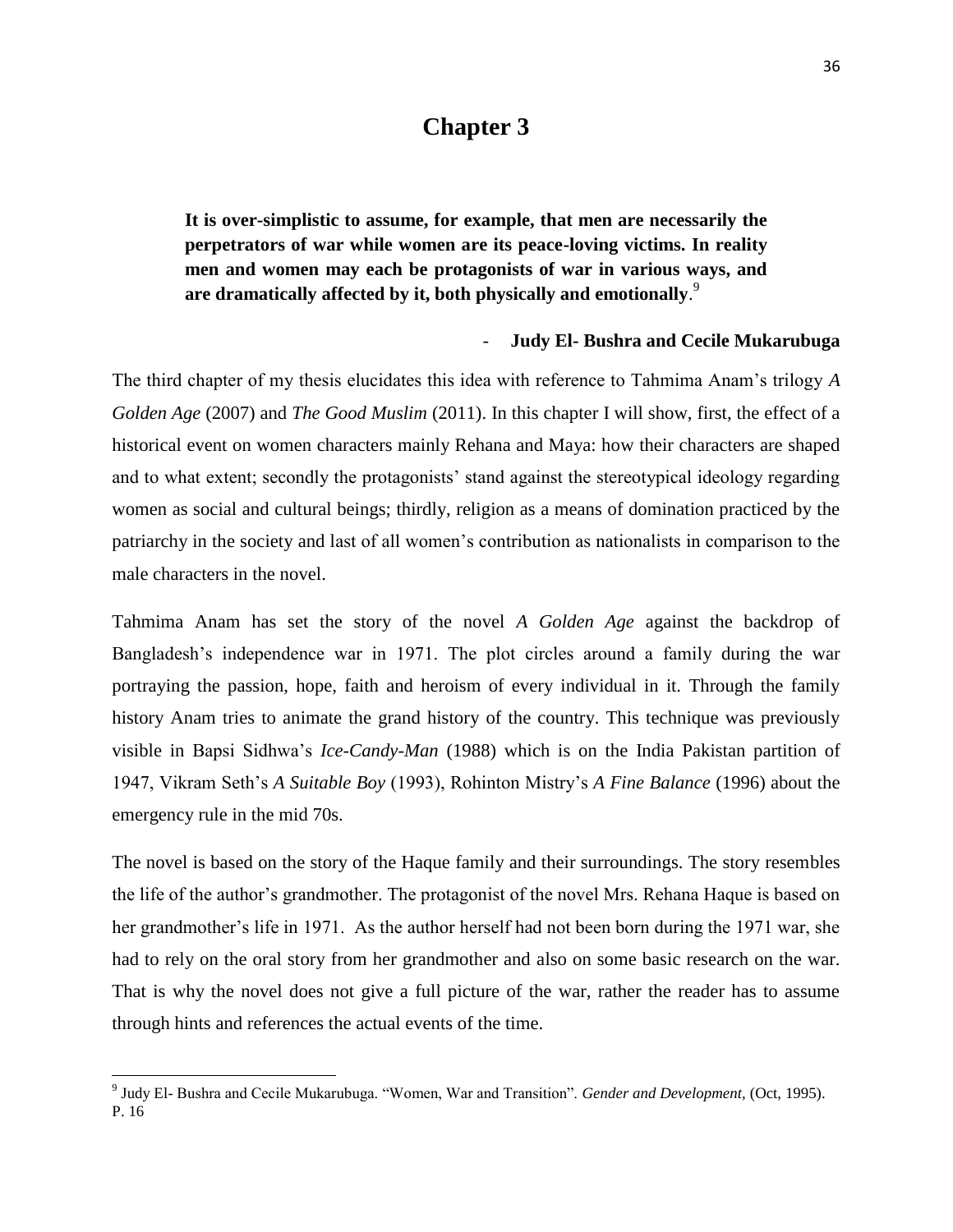The novel opens with the personal battle of Mrs Rehana Haque regarding the custody of her own children Sohail and Maya. At the beginning of the novel Mrs Haque appears to be weak both physically and mentally and most importantly economically, so that it was difficult to keep the children with her. As a mother had to fight to keep her children with her after her husband's death, as their uncle, her brother, wanted to take their custody. Patriarchy forces a mother to prove that she has enough property and means in order to have right to bring up her own children. In the novel we find, "The judge said Rehana had not properly coped with the death of her husband. She was too young to take care of the children on her own. She had not taught them the proper lessons about Jannat and the afterlife."  $(AGA<sup>10</sup>, 5)$  So Rehana Haque does not fit into the criteria of being a mother. Her irresponsibility as a mother was traced to the fact that she had taken the children to watch the movie Cleopatra, that she protected the children from knowing what had actually happened to their father, and that she was poor and friendless in the city. So Mrs. Rehana Haque had to let both the children go to the Lahore with their Faiz uncle.

Mrs. Rehana Haque did not fit the criteria a society expected of a woman. The stereotyped idea regarding women is that they should be treated like men's slave or that they are to take care of men and children. But the relationship of Mrs. Haque with her husband was quite unusual because of which her brother-in-law didn't like her. In the novel we find,

Faiz had never liked Rehana. It had something to do with Iqbal's devotion to her. Leaving her slippers outside the bathroom door when she went to bathe. Pressing her feet with olive oil. Speaking only in gentle tones. Everyone noticed; Faiz would say, Brother, you are spoiling your wife and Mrs. Chowdhury, who lived opposite their house in Dhanmondi, would sigh and declare, Your husband is a saint. (*AGA*, 6)

Being a woman Rehana was already struggling with the social barriers and did whatever required to keep her children safe. . Her neighbor, Mrs. Chowdhury advised her to build another house by taking a loan from the bank. But she failed to take the loan. Mrs. Haque says, "But I was just a woman. Without a male guarantor, all the banks turned me down." (*AGA*, 148) Without finding any way out she decided to go to Mr. Qureishi, an old friend of Mrs. Chowdhury's brother, and

 $\overline{\phantom{a}}$ 

<sup>&</sup>lt;sup>10</sup> Tahmima Anam, *A Golden Age*(John Murray Publishers, 2007). P 5 (References to the novel will henceforth be abbreviated *AGA* and included in the paper)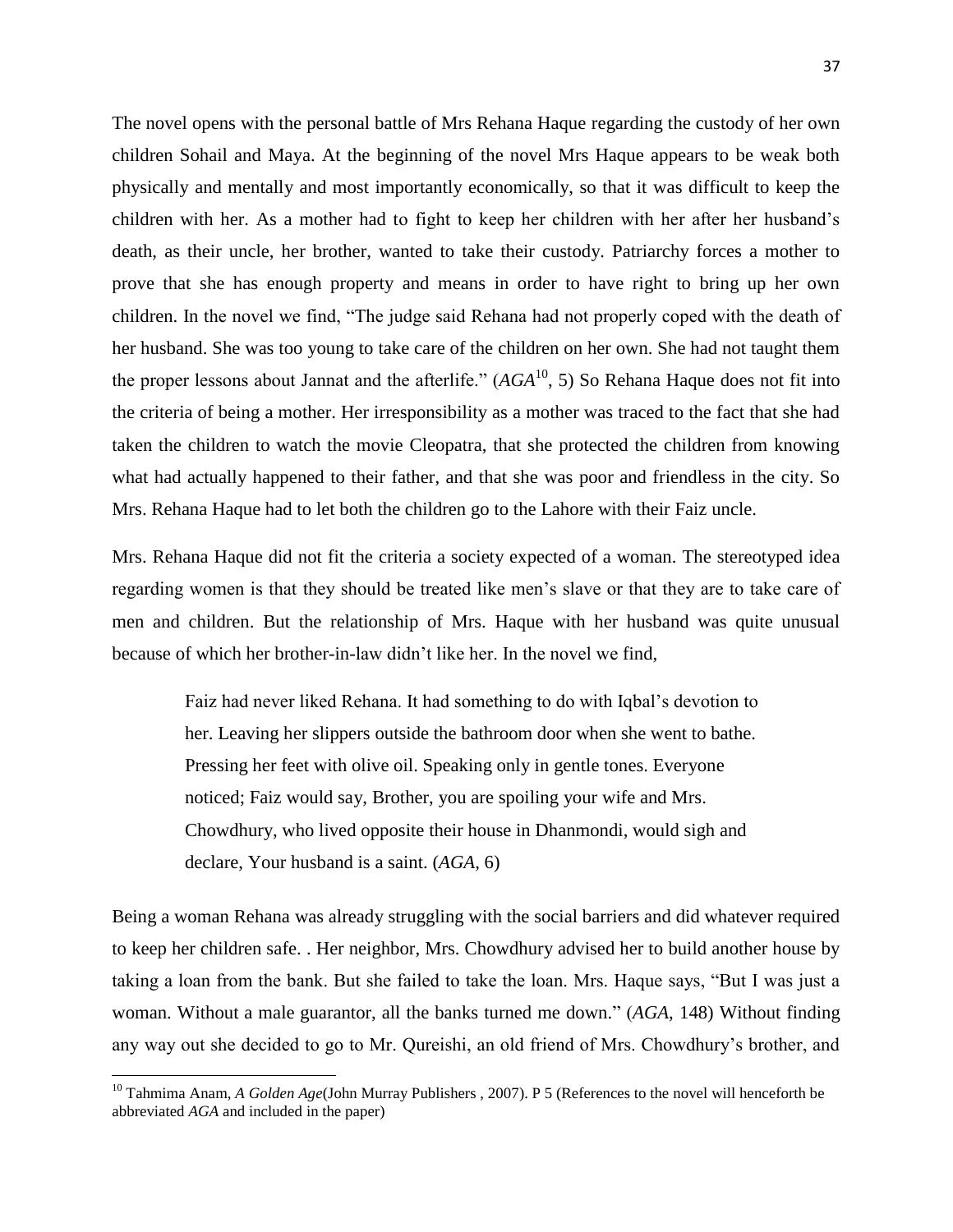she was treated by him as most single women are. The incident is described in the novel in the following words:

‗That Qureishi man was a fraud. It wasn't Mrs. Chowdhury's fault- I should have taken her with me, but I went alone, and I must have looked terrible, lost, and the man tried to take advantage.'

There he was, pressing the gristle of his cheek against her mouth, and his hand was on the sleeve of her blouse, and she could smell the curry breakfast he'd eaten that morning, and the stale old soap, and the sick, brutal need. (*AGA*, 148)

Mr. Qureishi here is a representative of the patriarchal mind who thinks of women only as a body to be exploited.

After that Mrs Rehana Haque thought about getting married to Mr. T Ali a blind but rich man thinking that this would help to get her children back. But she ended up stealing jewellery that belonged to his dead wife. This incident left a permanent scar on her mind . But all that she did was for the sake of her children, to bring them back to her, to love them, to see them growing up, to protect them from Faiz and his wife who ‗looked hungrily at the children' (*AGA*, 6).

This small act of protecting her children leads to the greater cause of protecting her country for her children though at the first stage Rehana was not sure about her position in the revolution. In the novel we find when the political situation around the country was turning bad, and all men and only men did was discuss the war. In the party that Rehana threw on the anniversary of her children's return, Sabeer, Sohail and Mr. Sengupta (the men) were discussing the war, whereas the ladies Mrs. Akram, Mrs. Chowdhury, Mrs. Rahman and Mrs. Rehana Haque were busy talking about the marriage of Rehana, Biriyani and the love affair of Silvi and Sohail. When Mrs. Akram expressed her concern for Sohail as ‗he was so involved in student politics' (*AGA*, 30) Mrs. Rehana Haque tried to defend him by saying ‗He isn't' (*AGA*, 30). Though she defended her child saying, 'It's just all in the air...' (*AGA*, 30) but she herself believed 'Her own children seemed a little out of control by comparison' (*AGA*, 30). Mrs Chowdhury also had a negative view regarding Sohail's involvement in student politics. In the novel the reaction of both Mrs. Rehana Haque and Mrs. Chowdhury regarding the participation in the struggle is described as: ―He'll never make a good husband, she heard Mrs. Chowdhury say. Too much politics. The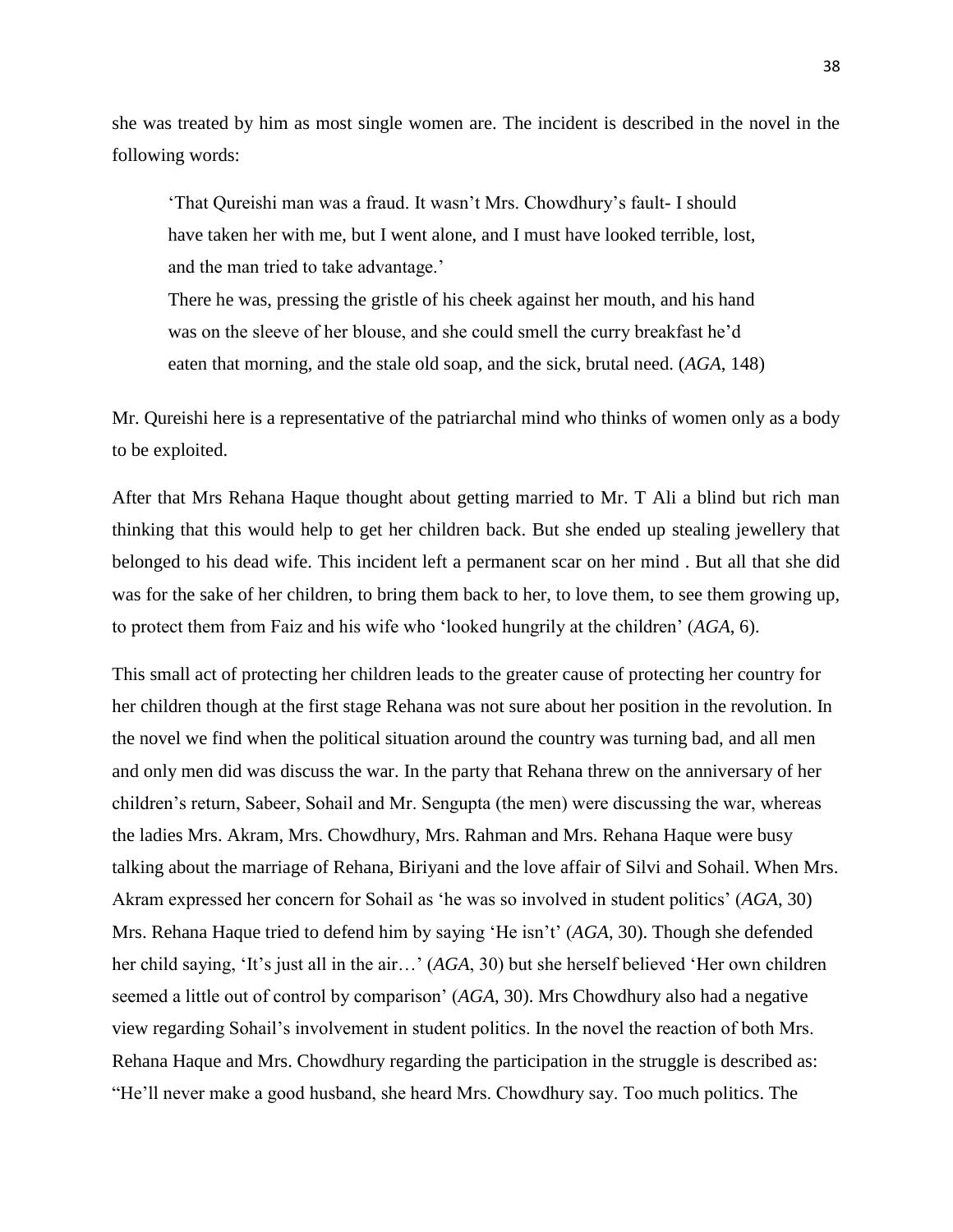comment had stung because it was probably true. Lately the children had little time for anything but the struggle." (*AGA*, 33)

Simone de Beauvoir in *The Second Sex* (1949) discussed women's reaction regarding war. She says:

> The man knows he can reconstruct other institutions, another ethics, another code; grasping himself as transcendence, he also envisages history as a becoming; even the most conservative knows that some change is inevitable and that he has to adapt his action and thinking to it; as the woman does not participate in history, she does not understand its necessities; she mistrusts the future and wants to stop time" (*The Second Sex*, 727).

Some researches observe that while men see war as an opportunity of taking over power, women perceive it as destructive and a process of violence and violation. In the article "Symposium: Women, War, and Peace in Jewish and Middle East Contexts" published in *Nashim: A Journal of Jewish Women's Studies & Gender,* in Fall, 2003 the following words occur:

There have also been discussions of gender differences with regard to the meaning of such concepts as "power" and "security" and to different thoughts that come to mind when discussing war…we found gender differences in people's replies to the question: "what comes to your mind in response to the word war." Women tended to respond in terms of injured and dead, bloodshed and suffering, while men were more likely to respond in terms of weapons and battles, strategy and serving.<sup>11</sup> (Charlotte Elisheva Fonrobert *et al*, 14)

 $\overline{\phantom{a}}$ 

<sup>&</sup>lt;sup>11</sup> Fonrobert. Charlotte Elisheva et al, "Symposium: Women, War, and Peace in Jewish and Middle East Contexts." *Nashim: A Journal of Jewish Women's Studies & Gender.* Fall, 2003 ; p. 14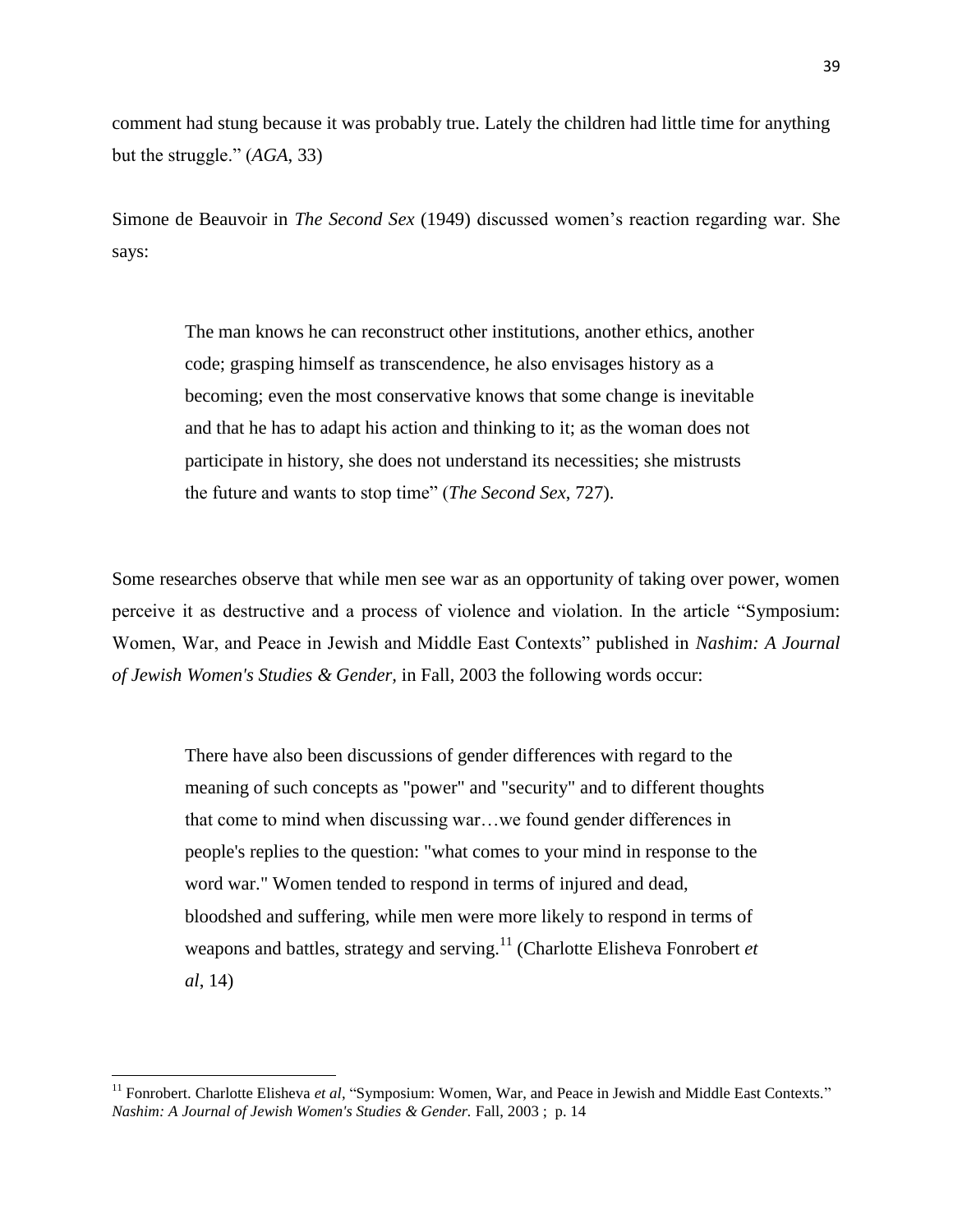40

Wherever political chaos or revolution or war happens, women are ready to compromise in order to restore peace. That is why women are known as peace- makers or more compassionate.

However, this is not always the case. In a recent study on war between Israel and Palestine it is found that, "The young women, on both sides, tended to be more militant"<sup>12</sup>. In the novel A *Golden Age* the daughter of Mrs. Rehana Haque Maya was not different. In 1970 just after the cyclone hit Bangladesh and the government did not participate in the rescue operation, Maya joined the student communist party to protest against such inhuman neglect. She was carried away by ideas like "*Uprising. Revolution.*" (*AGA, 3*) Though Mrs. Rehana Haque took pride in Sohail's leadership qualities and his popularity in every group in the university, she did not like Maya's involvement and always tried to hold her back at home. Probably Mrs. Rehana Haque also believed in "the myth of "Man the Warrior" and the myth of "Woman as Beautiful Soul."<sup>13</sup> Maya is presented as a true activist. From the beginning to the end of the novel and even in the second part *The Good Muslim* she maintained her activist attitude. She was very excited to go to the protests that followed the disrupted cricket match in March 1971. As Sohail was a boy, he could join the procession but for Maya the case was different. Instead we get a picture a of restless Maya dying to see the events in the street. In the novel from the conversation of Rehana and Maya we can see the condition of Maya was like a fish out of water:

Rehana saw Maya reaching for the handle and said, 'Keep the window up.' They turned out of the stadium and on to Paltan Road. ‗I want to see what's happening,' Maya said.

‗You can see from here.'…Maya cupped her hands against the window and shouted, 'Joy Bangla! Joy Sheikh Mujib!'...

Maya tried to identify the people in the crowd. 'Who is it? Chattra League?' (*AGA*, 41)

 $\overline{\phantom{a}}$ 

 $12$  Ibid, 20

<sup>&</sup>lt;sup>13</sup>McElwain, Hugh T. "Rev of *Women and War* by Jean Bethke Elshtain". *American Journal of Sociology*, 1988. p. 441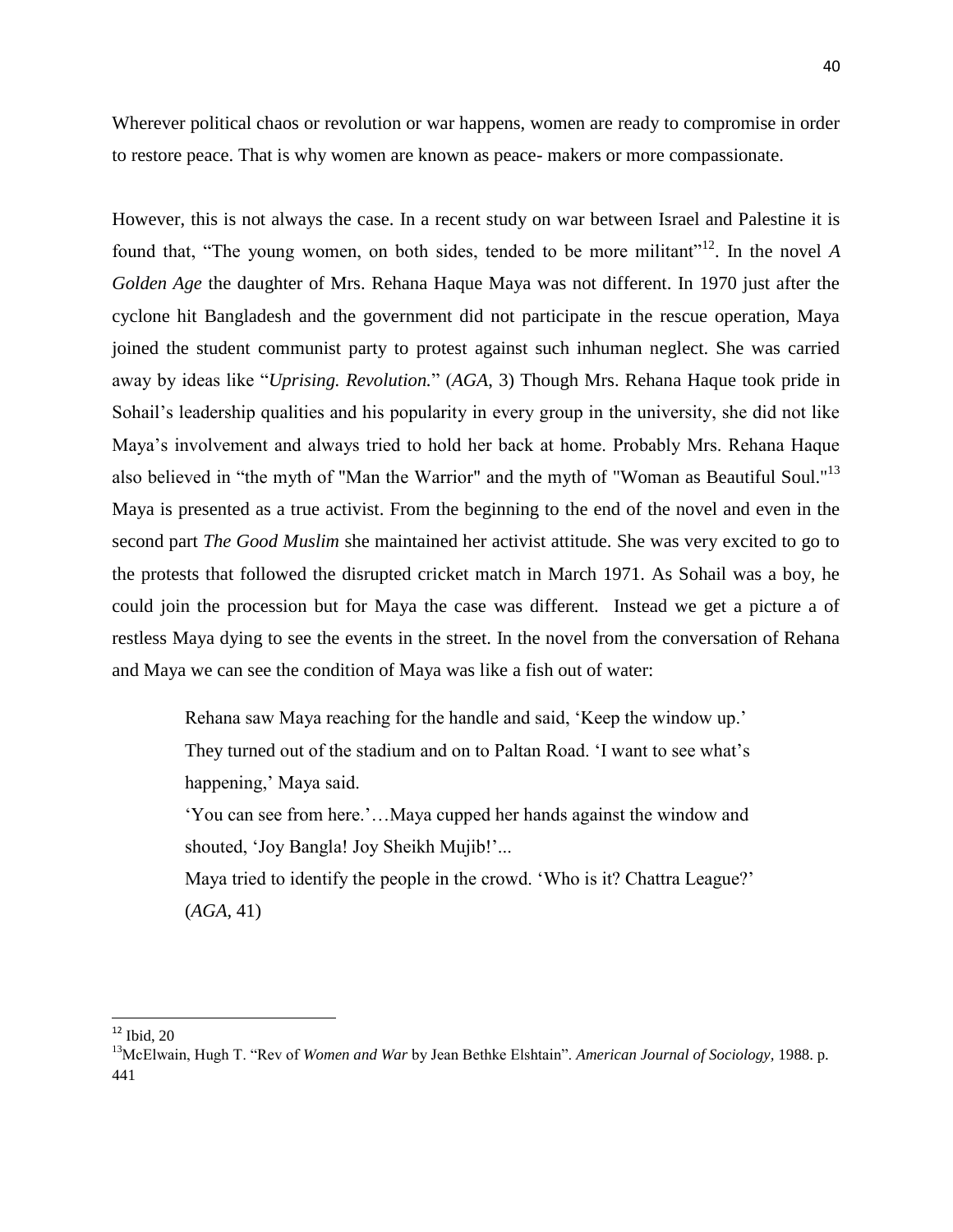Though she could not join the procession, she managed to participate in the protest from home by making some posters. There was a difference between the way Sohail and Maya felt and dealt with the revolution. Though Maya was under the protective eye of her mother, her devotion to the revolution was stronger than that of Sohail. Sohail appeared to be more interested in Silvi, the daughter of Mrs. Chowdhury than the country's situation. In the engagement ceremony of Silvi and Sabeer though both Maya and Sohail were present, it was Maya rather than Sohail who had to be forced to come to the party. She was not at all happy with the indifference that her neighborhood showed to the condition of the country. In the novel it is said that, "She wanted to be on the streets, distributing leaflets and singing 'We shall overcome'."(*AGA*, 54). She regretted that she was not in the university when the operation searchlight broke out in the country on the night of 25<sup>th</sup> March 1971. She desperately wanted to be part of history: "She wanted some mark, some sign that the thing had happened to her. A bruise on the cheek. A tear in her blouse."(*AGA*, 71) Her friend Sharmeen's disappearance after that day moved Maya so much that she started to separate herself from the everyday life. And when Sohail went to the camp across the border she started to go to the university to contribute to the war by training the other girls. But Rehana did not want to lose Maya also. She wanted to protect her. Maya and Rehana had an argument over this matter in the novel when Rehana followed Maya to the University in order to find what Maya was actually doing there, whether she has involved herself in something dangerous. The incident is described in the following words:

> ‗Are you spying on me?' she said. The exercise has made her aggressive. Her braid was coming undone, and the stray hairs clung wetly to her forehead...Maya mounted an attack. 'why did you bring us back here?' ‗What do you mean?' ‗From Lahore? Why did you bother to bring us back? You have no feeling for this place.' What did she mean? 'This is my home. Your father's home.' Then why won't you let me do something? I just want to protect you. Everything I've done I've done for you and your brother. Now please, get in the car, the curfew's about to ring (*AGA*, 88)

It is true that Rehana had a different attitude towards her children, as she herself confesses: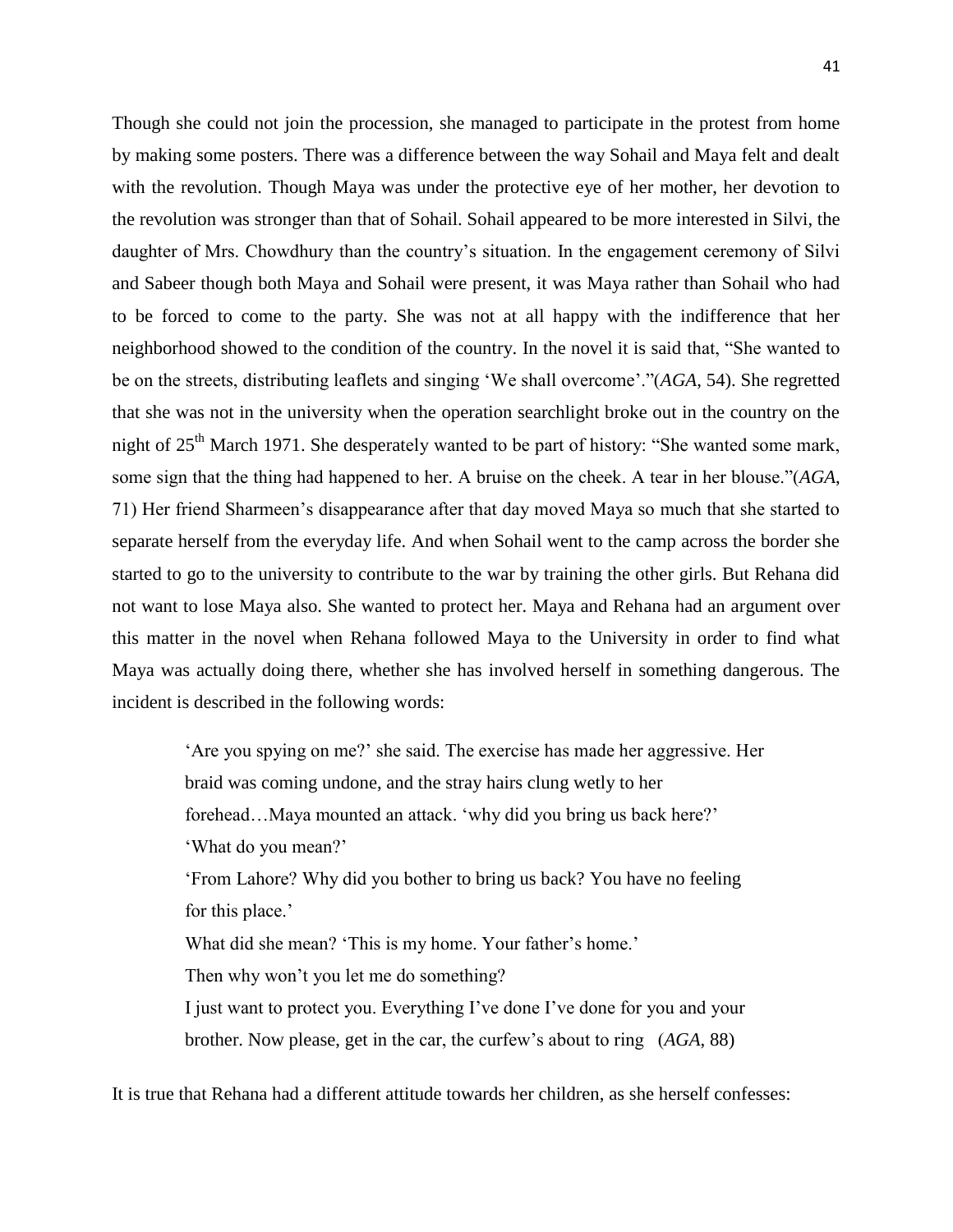Rehana often wondered if she could help loving one child better. She had a blunt, tired love for her daughter. It was full of effort. Sohail was her forst born, and so tender, and Maya was so hard, all sympathy worked out of her by the throaty chants of the street march, the pitch of the slogan…suddenly the angels from her face had moved, sharpened, so she was no longer young or pretty. And she wore only widow's white, which was always felt to Rehana like an insult." (*AGA*, 76)

She sometimes felt guilty because of this: 'Rehana thought of it as her biggest failure. That her daughter had not found a way into her heart.' (*AGA*, 77). Even the neighbors seem to be aware ofthis. In the novel Mrs. Rahman said, "But you've always been- a little unforgiving of Maya" (*AGA*, 93). A Mothers' partiality towards the boy child is a common issue in every society. In *The God of Small Things* Ammu had complained about Chacko being favored by Mammachi. But unlike Mammachi Rehana was aware of her partial attitude and wanted treating both children equally.

Rehana wanted to control Maya. Here Maya's condition was quite like Pauline's in *The Bluest Eye* (1970), who unlike her brothers was not allowed to go to school as she had to take care of the home. Maya was not allowed to go to the university whereas Sohail got the permission to go to the war, to train as a guerrilla. But unlike Pauline, Maya appeared to be a very strong girl with total control over herself. That is why even after her mother's refusal she managed to contribute to the war by writing columns or by collecting blankets for the soldiers.

From Rehana's point of view then her stand is perfectly justified. Being a widow it was not easy for her to raise the children. She had to struggle to keep them with her. Maya was irritated at her mother's unreasonable tendency to keep them at home. She had an argument over it in the novel: Maya turned on her mother and began with a shout:

‗You are not so good at this either. You couldn't keep my brother back, and you can't keep me!'

Keep me. The words were poisoned arrows.

‗You don't know what you're saying.'

‗You've been crazy- ever since- ever since Abboo died, you have this thing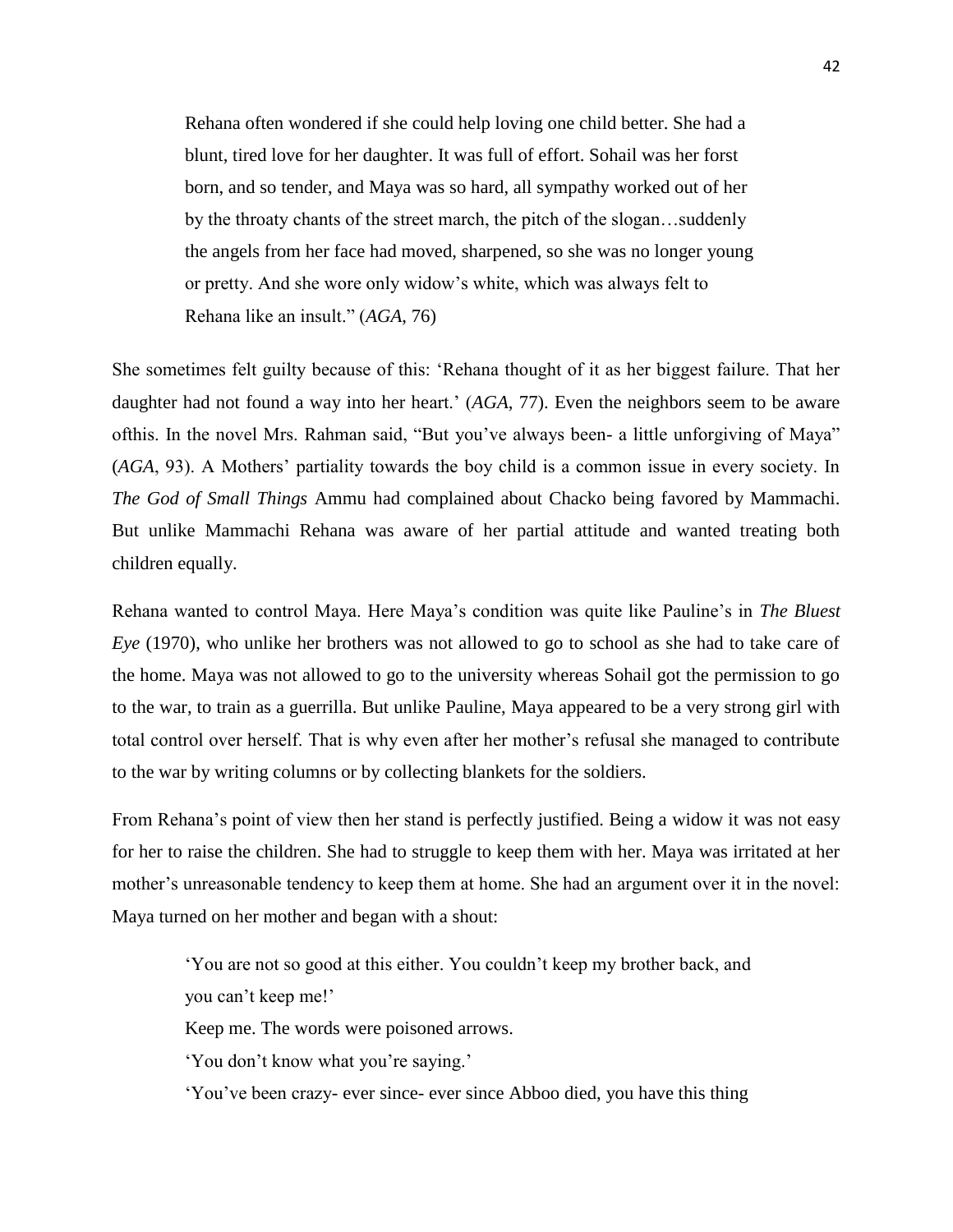about keeping us at home. You're mad! You want to lock us up!'… ‗I mean you could never understand what it's like for me and Sohail.' ‗Leave your brother out of it.'

‗Sohail,' she said, ‗where is he now? Probably dead, killed by one of your Pak soldiers!' (*AGA*, 89)

It is indeed true that Reghana has always tried to keep the children close to her because they were her whole world. It was not easy to raise the children in a society driven by the males. She had to fight with the society; the society that thinks it is important to have a husband to raise the children. Rehana did everything to protect her children, to prove she did not need any male support to raise her children. It is not only Maya who she tried to protect, she also tried to keep Sohail when he wanted to go to the war. She took him to her husband Iqbal's grave where she felt more strengthened. Even though Rehana raised the children by herself and was responsible for them by herself, whenever there is a serious matter to be dealt with, Rehana always thought about Iqbal. When for the first time she had to let her children go, she thought about what Iqbal would have wanted. And also this time when she had to let Sohail go to war, she thought about Iqbal again. In the article "Symposium: Women, War, and Peace in Jewish and Middle East Contexts" the difference between men and women's views are depicted as: "This difference, like that between the women's compassion and the men's pragmatism, may be attributable to the men's view of themselves as the leaders and negotiators who must deal with the issues and the larger picture, while women deal with daily life, family food, children's needs, and so forth."<sup>14</sup> It is the practice of patriarchal society that makes women feel dependent on men while making important decisions. Even Maya who is shown as a strong character, had to rely on the Major and Sohail to arrange something for her active contribution to the war by writing stories about the war. And as the arrangements were done by Sohail so Rehana could not oppose it, as she trusts her son. But with this incident we also find how much the character of Rehana has been strengthened by the thought of her dead husband's wishes, and she is able to s think about losing them by sending them to the war. The war has a great effect on Rehana. During this transition period of the country, she had to meet many challenges to protect her children, but her world also expanded to protect other fighters such as Joy, Aref, and the Major. The refugees who took

l

<sup>&</sup>lt;sup>14</sup>Fonrobert. Charlotte Elisheva *et al*, "Symposium: Women, War, and Peace in Jewish and Middle East Contexts.". p.19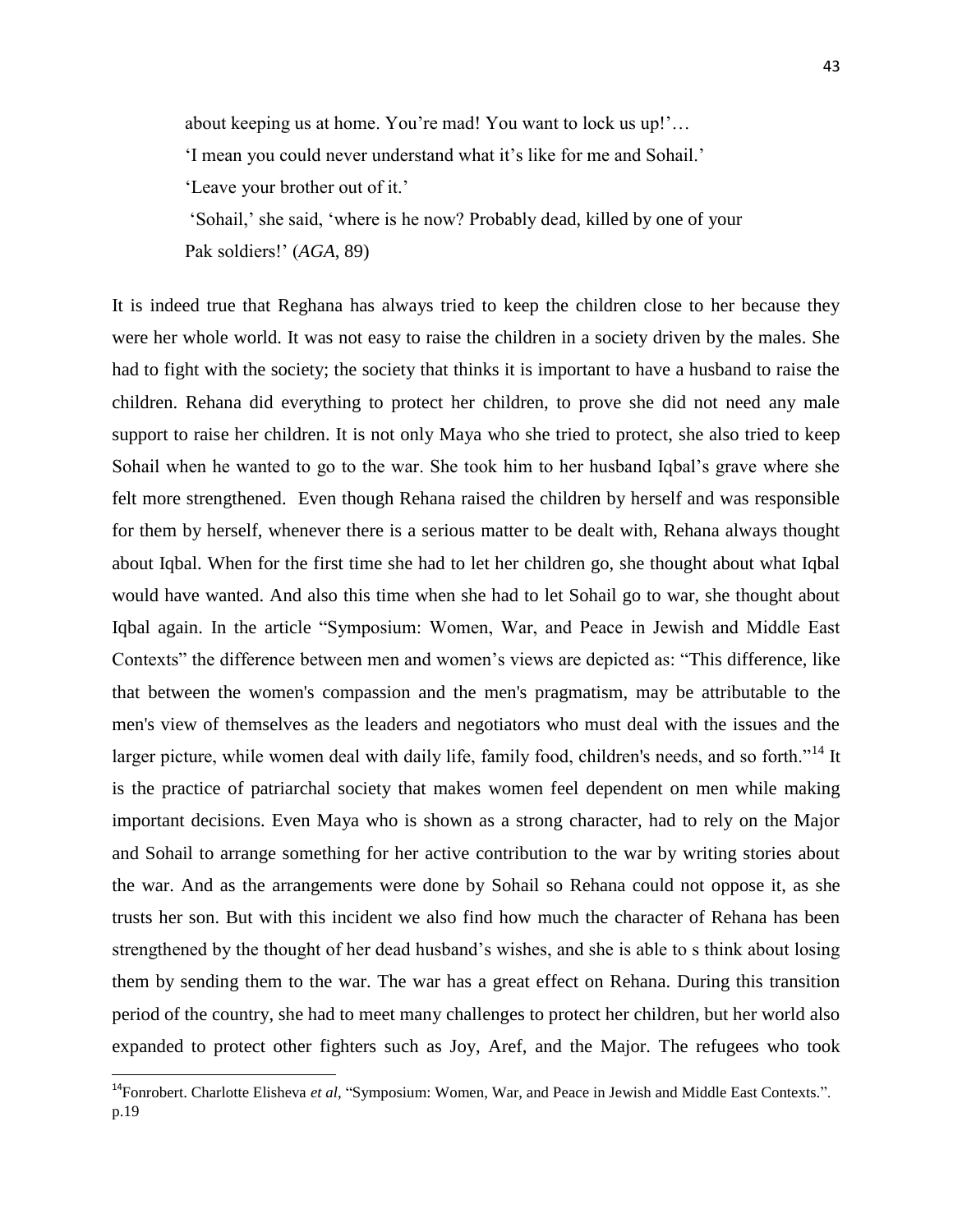shelter at Shona shaped her into a new person who was ready to deal with the thought of losing her children in the war for the sake of her country. So it was not only the men of the society who fought for their country, housewives like Rehana also contributed to the war. Though a war has always been recognized as an act of men's bravery and courage, women participate in war as well. In the novel we get a common view of society regarding women's contribution to the war in the voice of Mrs. Akram and Mrs. Rahman:

> ‗I tell you, we should all stay here and take a stand.' ‗What sort of a stand, exactly?' Mrs. Akram asked. ‗We should do something. I'm not giving up so easily.' ‗Don't be foolish. You're just a housewife. What on earth could you possibly do?' ‗You wait and see. I'm not just good for gin-rummy, I'll have you know. (*AGA*, 86)

And after few days these ladies Mrs. Akram, Mrs. Rahman and Rehana started sewing, making blankets for the refugees to contribute to the war, although for Rehana, it was more to prove to Maya her loyalty to the country. Mrs. Rehana Haque who had her roots in India, who was a native Urdu speaker, who had relatives (her sisters & her brother-in -law) in Pakistan believed this country to be her own, loved this country as it was her husband's Iqbal's and her children's home. In the novel we find Mrs. Rehana had to go through this pain of belonging and not belonging each time Maya used to remind her. There is an event in the novel:

‗Don't you know? We're at war, and my daughter says I have to do something. To prove I belong here. So I'm doing something.' Rehana felt a tear crawling out of her eye; she tilted her head, sent it back. ‗I'm doing something. Making blankets for refugees.' She felt her lip curling back on to her teeth. (*AGA*, 92)

And so to prove that she belonged to this country she decided to sacrifice all her gifts that were associated with the memory of Iqbal, her dead husband: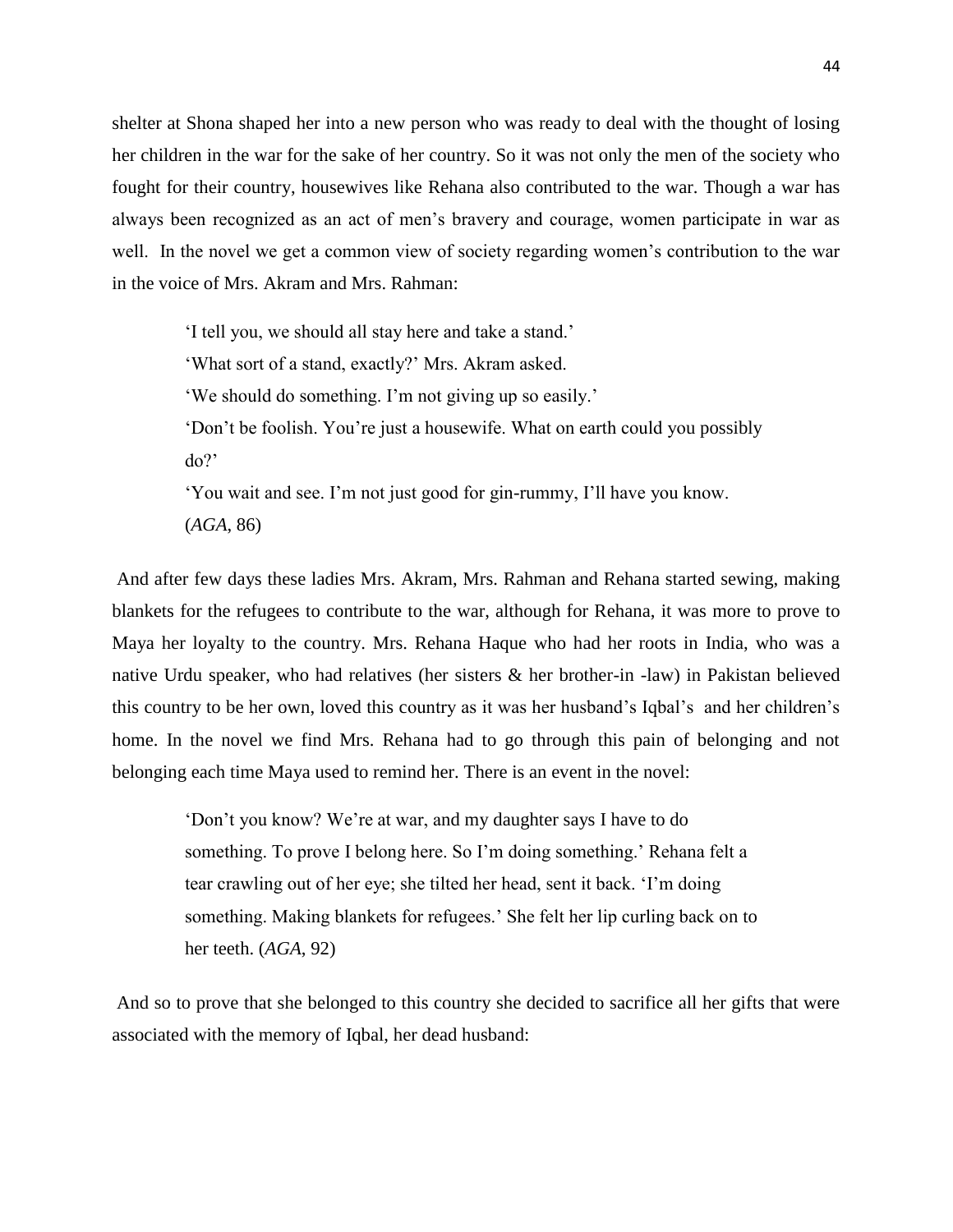'Rehana,' Mrs Rahman said, pointing to the silks, 'you don't have to use these. We can find some old cottons.'

Rehana dug in her heels. 'Why not? Everyone has to make sacrifices, why not me? It's my country too.'

‗Of course it's your country-' Mrs. Akram began.

‗My daughter doesn't think so.' (*AGA*, 92)

Sacrifice is one of the most vital parts of a war, and women indeed sacrificed a lot. Another story of untold sacrifice is hidden under the story of Mrs. Rehana Haque, a story that had been silenced intentionally; the story of Mrs. Sengupta, Sharmeen and also Piya in *The Good Muslim.* Women's position in war can easily be understood from the following quotation from Judy El- Bushra and Cecile Mukarubuga's article "Women, War and Transition" talked about it: "In armed conflict, there is a widespread practice of targeting women for particular abuse, precisely because of their association with the identity and well-being of their community". (Bushra and Mukarubuga, 17)

The perpetrators of the 1971 war included Pakistanis, Bengalis and Biharis (Muslim Urdu speakers and recent migrants to East Pakistan from India after the partition in 1947). As it was a war of both ethnicity and religion, the Pakistani army targeted Hindus and the Bengali ‗traitors' (Mukti Bahini); Bengalis targeted members of the Pakistani army and Biharies. But one common target was the women. In the novel the picture of the violence was not as gruesome as that of the Hindu-Muslim riots during the partition of India Pakistan in 1947 in Bapsi Sidhwa's *Ice Candy Man.* The descriptions of the train to Pakistan that arrived in the station full of dead bodies; of body parts of women was enough to give the whole picture of the war. But in both *A Golden Age* and *The Good Muslim* Tahmima Anam hints at the violence towards women. It was clear that Mrs. Sengupta apart from losing her child and husband, Mr. Sengupta, has also been subjected to violations for a long period but about which she kept silent. Sharmeen the best friend of Maya who went missing after the operation searchlight was found long after that incident. She was found pregnant and was in such a condition that she could not survive. From these few incidents the violence towards women could be traced. In the novel *The Good Muslim* we find a more detailed description of women victims and their suffering, through the character of Piya, who had been held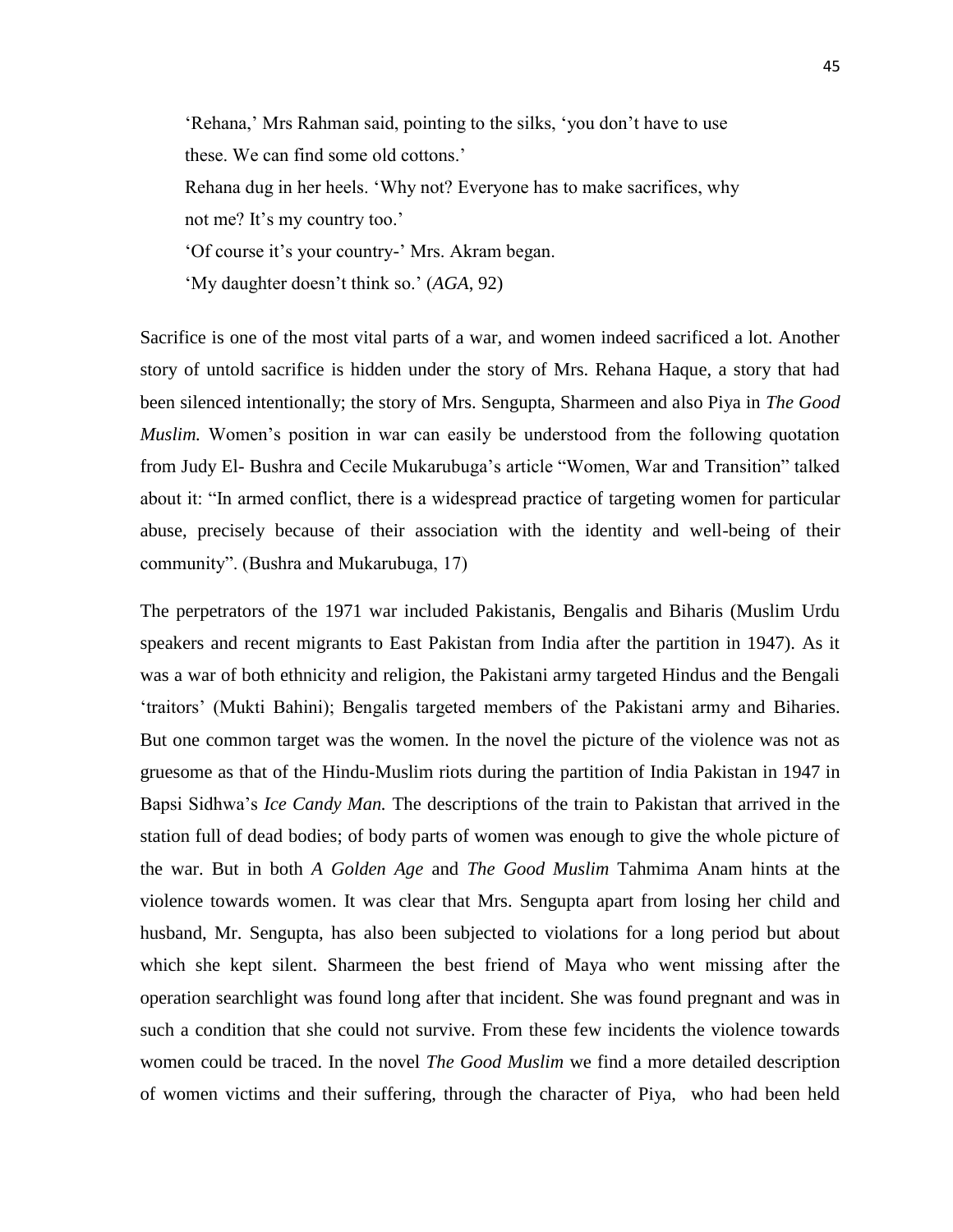captive in the army camp and shaved her hair and thought of herself as impure. She was hesitant when Sohail approached her to marry her, because she was carrying a child, a war child. She wanted to get rid out it and so she went to the clinic in Women's Rehabilitation Centre:

She wanted- she wanted to get rid of it. She was afraid of the operation, she

wasn't sure. She held my arm like this-'...

‗And she said, please, I don't want to. And you know, a

'May be she changed her mind.' $(TGM<sup>15</sup>, 141)$ 

It was not only Piya there were lots more who "had been raped in their villages, in front of their husbands and fathers, others kidnapped and held in the army barracks for the duration of the war' (*TGM*, 69) and who had now came to the clinic to have the abortions: "But some of them- it was hard, you know, I didn't think so much about it at the time- they wanted to get rid of them, but when it came time to do it they would cry. And then they would wake up and ask us to put the babies back.‖ (*TGM*, 243).At one moment they wanted to get rid of the memory of those black days in the camps, and at the next, they thought of the unborn child as a part of themselves. Though these women were acknowledged as war heroines - their children were not accepted in the country, nor despite the title bestowed on them by the Father of the nation, were they welcomed by their family members. This suffering is well depicted in the novel:

―One stepped forward. ‗They said they don't want us. Where are we supposed to go? What do we eat?

‗The Women's Rehabilitation Board will make provisions for you'

‗What provisions? Will you give us our families? Will you take us into your homes?'

‗We will rehabilitate you. Back into society. Didn't you hear what Sheikh Mujib said? He said you were heroines, war heroines.'

Another woman spoke up. 'We don't want to be heroines. We are ashamed.

We want to leave our shame behind, start again.' (*TGM*, 70)

 $\overline{\phantom{a}}$ 

<sup>&</sup>lt;sup>15</sup> Tahmima Anam, *The Good Muslim* (Canongate Books Ltd., 2011). P 70 (References to the novel will henceforth be abbreviated *TGM* and included in the paper)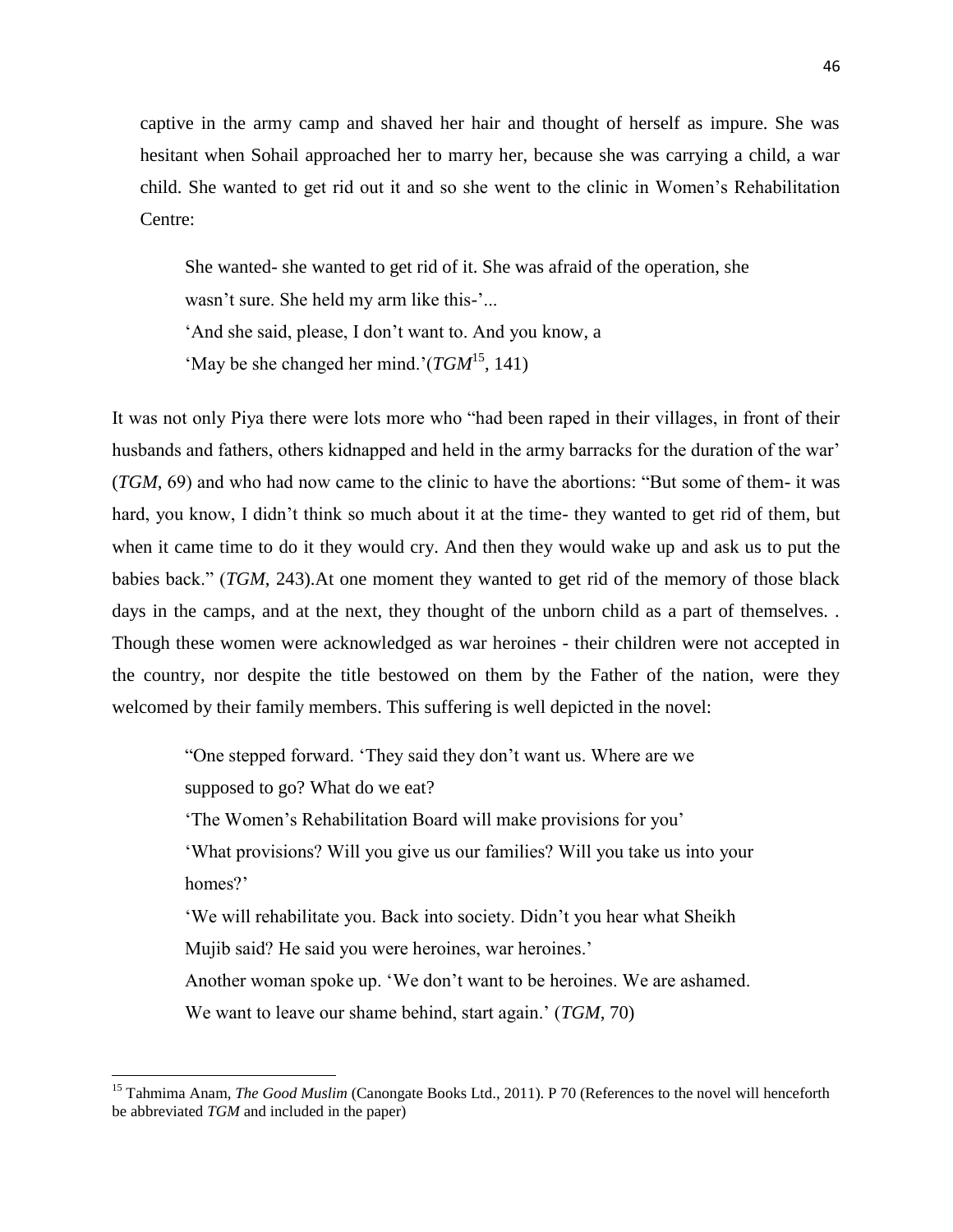These victimized women wanted to forget the past but they had to bear its burden throughout their lives. And so they remained silent about this horrible past. Maya wanted to know what had happened to Piya, but Piya did not want to talk about it: "She grew silent, but they could hear her breathing, as though the words were struggling to get out of her and she was struggling to keep them in" (*TGM*, 76). There have not been any efforts to get these untold, silenced stories of victimized women into the national history as even their family members did not want to talk about them.

Yasmin Saikia, an Indian historian, has investigated the victimized women of the war in 1971. She not only interviewed Bengali women but also the Bihari who had been raped by Bengalis fighter during and after the war. In the article "Beyond the Archive of Silence: Narratives of the 1971 Liberation war of Bangladesh" published in *History Workshop Journal* in Autumn, 2004 she writes: "government officials, scholars, and political and religious leaders all restricted women's speech. There was a definite unwillingness to ask difficult questions that could potentially expose and force people to come to terms with the reality of a horrific past in which Bengali men participated, along with Pakistani and Bihari men, in brutalizing women" (Saikia, 277). After interviewing some war victims she found that almost all wanted to tell their untold story. That women do not want to talk about such incidents is only a myth and not true. She also goes on to say that: "Almost all of the women I interviewed confided that sharing their traumatic experiences was therapeutic because someone had cared to listen to them" (Saikia, 279) Yasmin Saikia found that it was the intentional decision of the state to silence them:

It is not the women themselves, but the structures and institutions outside their control that restrict their speech and force them to forget what they endured. Silence serves as a tool to confuse women, and even now, decades later, the women cannot make sense of their horrific experiences nor find answers about why they were targeted in the war that men fought and controlled. (Saikia, 281)

Though the war had been won, the ideals that had established a new nation could not be maintained for long. In the novel *The Good Muslim,* the political condition in 1984 is seen to be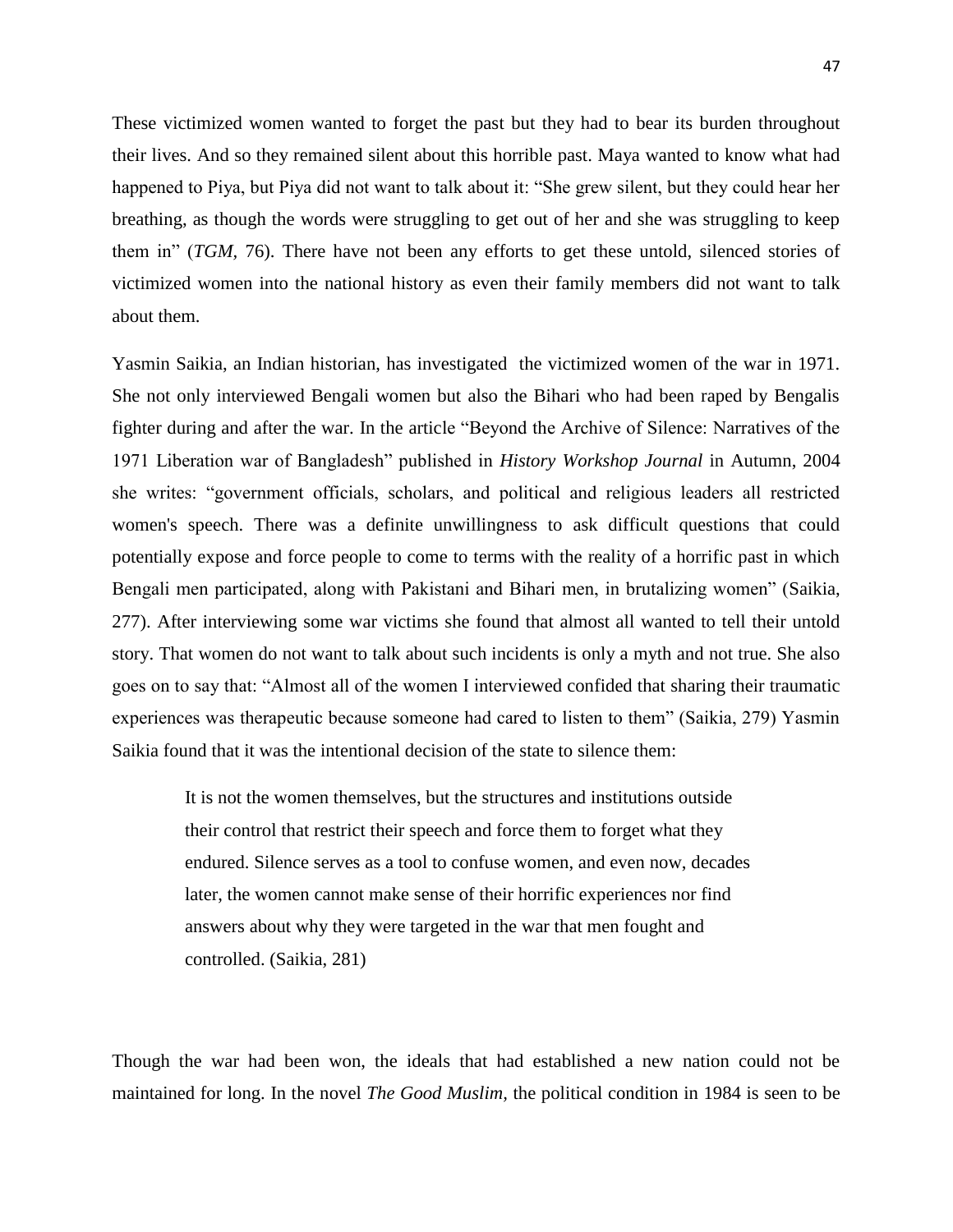very different from the principles on which the country had fought for its independence. Subsequent dictatorships had renamed places: the Paltan Maidan, which was witness to many events leading to independence, had been made into a children's park And Gholam Azam, a war criminal had returned to the country and even been given a Bangladeshi citizenship. Religious practices were on the rise, and Sohail, a war hero of 1971, becomes a part of this religious revival. Maybe this was a way to release his mind's burden after killing an innocent person in 1971, the pain of which he throughout his life. There are some hints in the novel about his killing an innocent person and also some unwanted incidents that took place during the war: "I'm saying a lot of things happened during the war, but now it's not wartime any more, and we have to behave like citizens, rather than rebels...Freedom comes with responsibilities, with limits." (*TGM,* 75)

The act of nationalism in 1971 was full of violence, which affected Sohail and in his weaknees he took shelter in religion. On the other hand, Maya remained strong. While Sohail turns to religion to perpetrate domination of women and enforces the veil and thinks that women should be confined within the house.

Thus both of the novels represented women's role in the war of 1971: how much they did for the country, how much they had to suffer and sacrifice for the country. The characters of Mrs. Rehana Haque and Maya Haque gain in strength during and after the war, whereas the character of Sohail weakens and takes recourse in religion.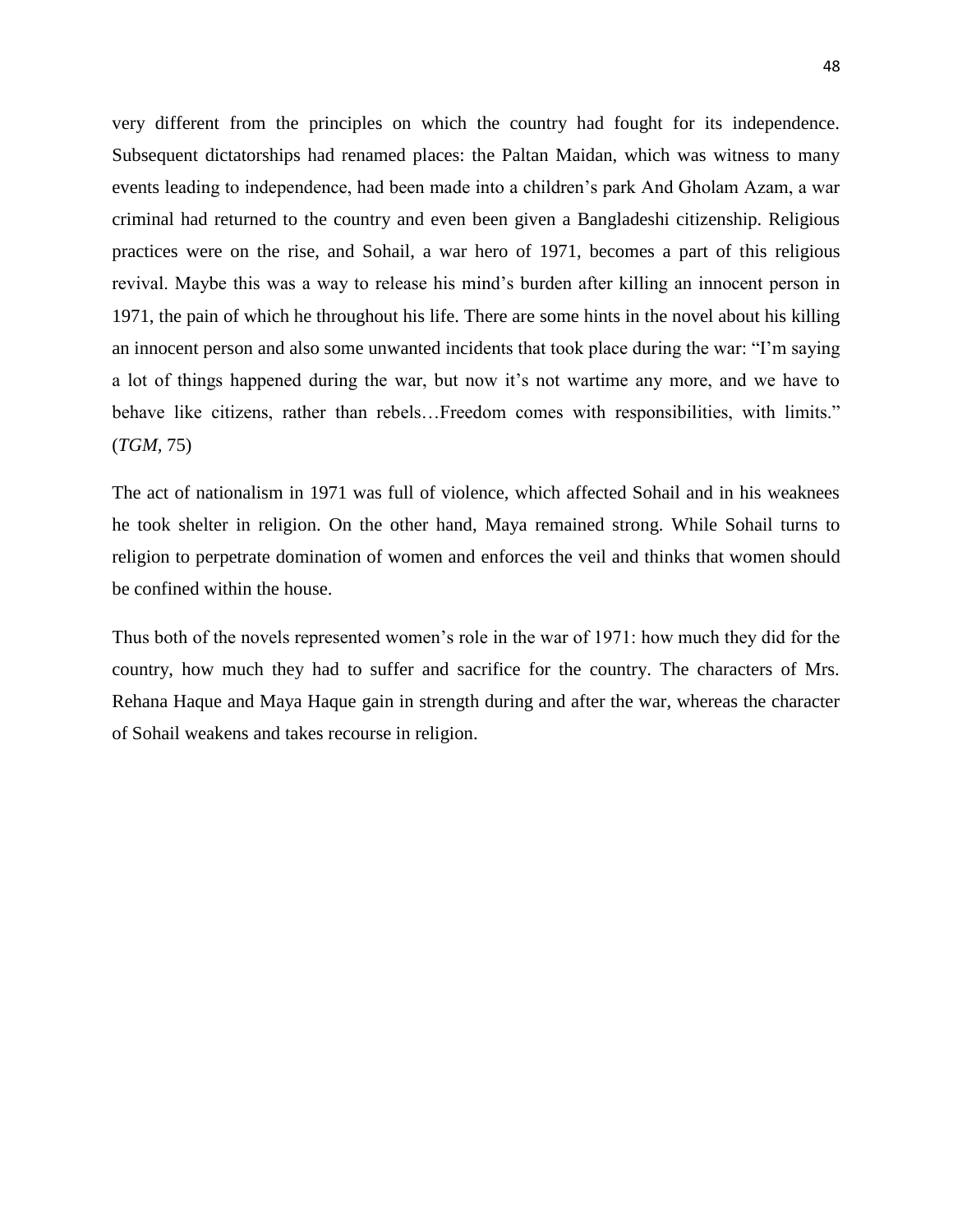### **Conclusion**

#### **One is not born, but rather becomes, woman.**

- Simon De Beauvoir, *The Second Sex*

Throughout this thesis I've tried to prove the above quoted famous statement of Simon de Beauvoir that the construction of women as inferior sex is intentional in order to dominate them. This process is more complicated in case of the third world women who are caught in between social, cultural and political changes. All the protagonists of my chosen novels are good examples of it.

In the first chapter we came to know how intermingling of two different culture, because of colonization a man made process of domination in the society of other, creates dysfunctionality in the character of Antoinette that leads to the madness in her. The torn society between two different race and culture creates a sense of identity crisis in the character. She found her place in the society in nowhere and so tried to commit suicide. Gayatri C Spivak has commented on this vague construction of women due to colonization and decolonization in a society in ‗Can the Subaltern Speak'. She said, 'Between patriarchy and imperialism, subject- constitution and object formation, the figure of the woman disappears, not into a pristine nothingness, but into a violent shuttling which is the displaced figuration of the 'third-world woman' caught between tradition and modernization.' (Spivak, 102)

In the second chapter we found how patriarchal society has constructed its rules and regulations from caste/class construction to the inheritance laws to make women powerless. Ammu, a divorced woman along with her two children had to pay the cost of loving Untouchable Velutha just because she is a woman. The love of Ammu, Rahel and Estha towards Velutha an Untouchable person and the incest between the twins represent a step towards destabilizing the patriarchal rule. This action of crossing the limits set by the patriarchy is a protest of the marginalized on the treatment they received from the society.

In the third chapter we found how a war infused society used women to win the battle by violating women's 'virtue', a vital element of cultural and social identity. In this chapter I've tried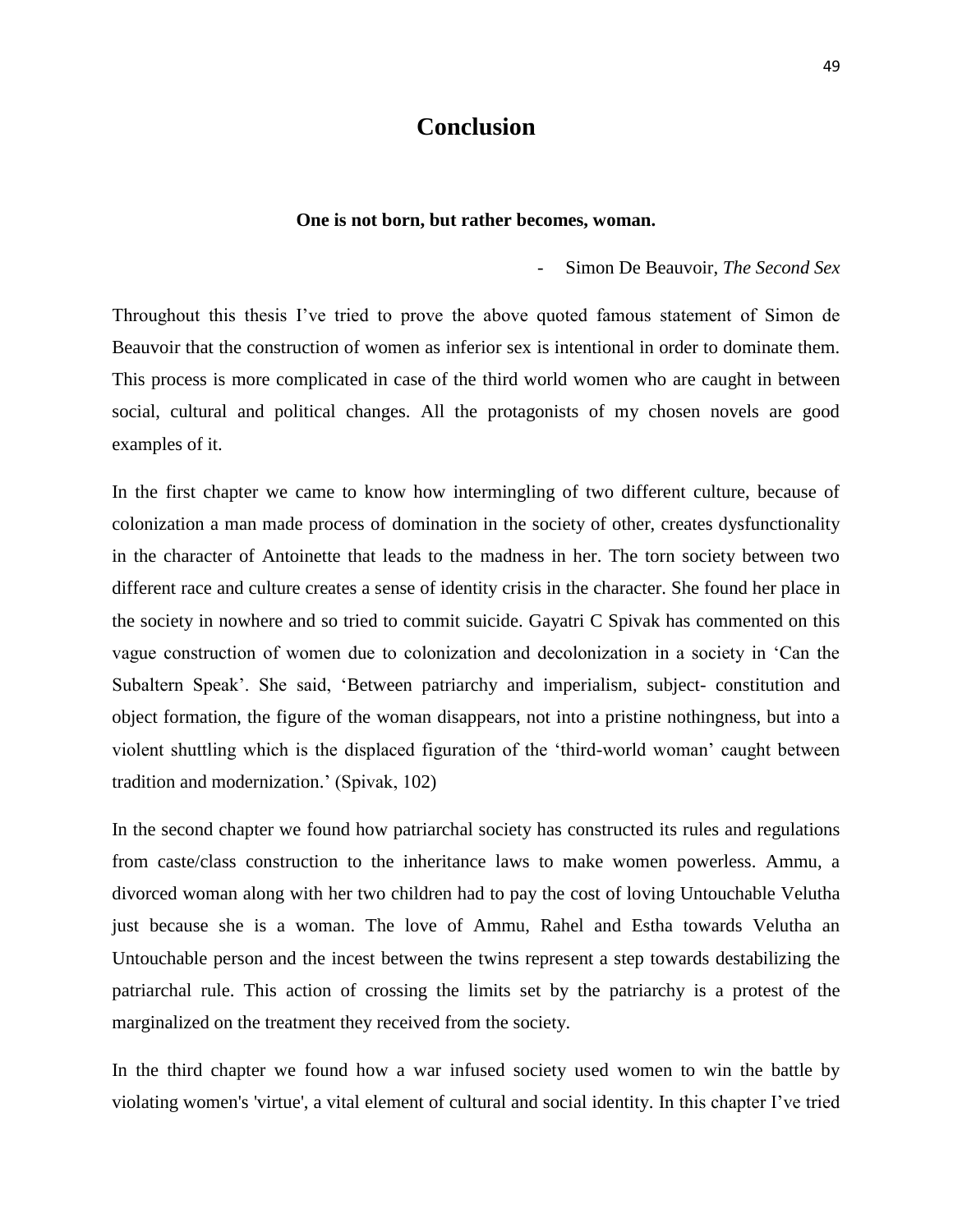to show even in such social crisis women can contribute equally and to some extent more than men to the war.

Through these three chapters I have tried to show that the construction of women as weaker sex is fabricated by the society. Every stage of the society is designed to marginalized and dominate women. But the dominated are fighting back on the face of the dominant. If women are given equal opportunity then the days are not so far when they can also be equal to the men in every aspects (social, political & economical) of the society.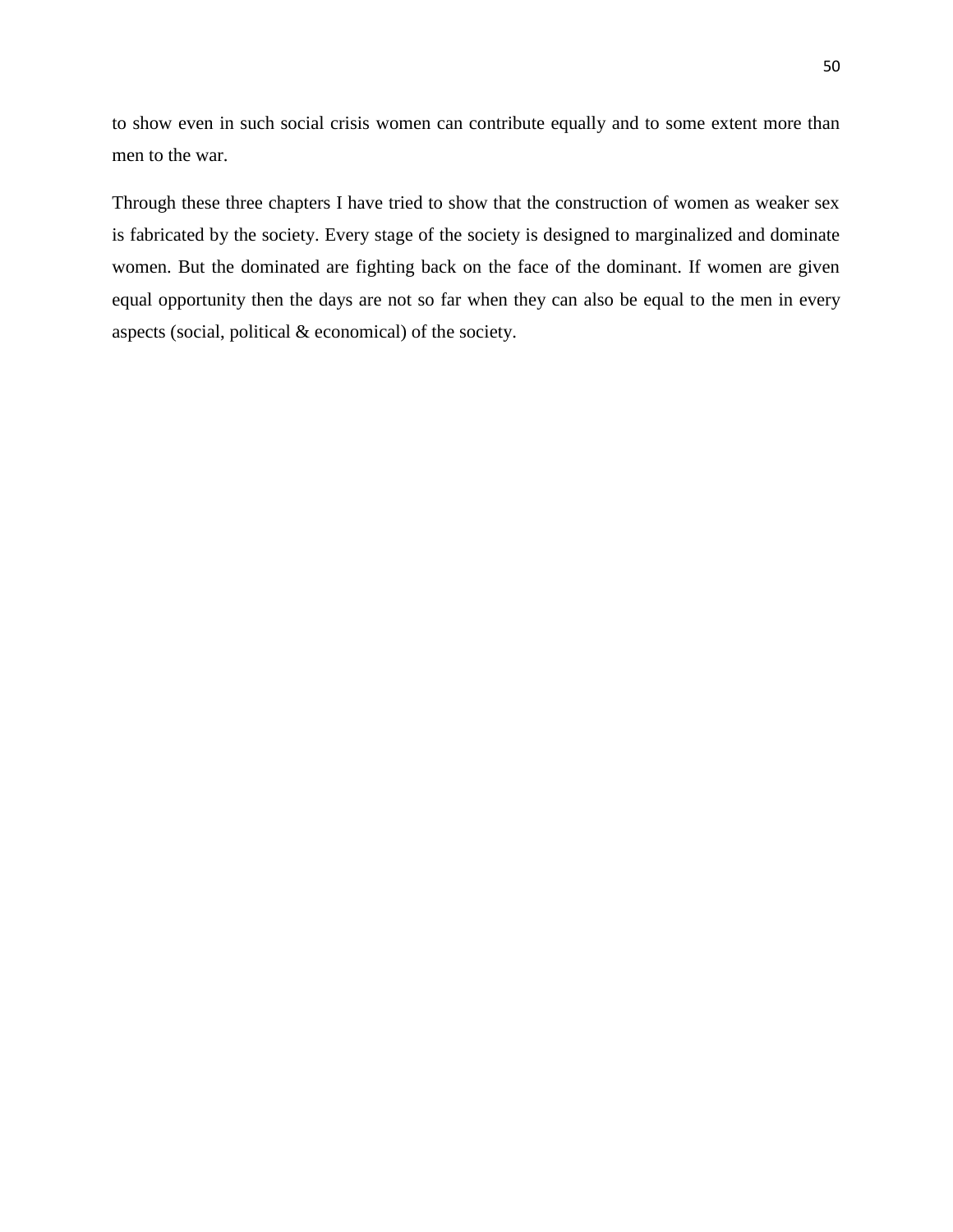#### **Works Cited**

#### **Primary Source(s):**

Anam, Tahmima. *A Golden Age*. John Murray Publishers , 2007

Anam, Tahmima. *The Good Muslim.* Canongate Books Ltd., 2011

Rhys, Jean. *Wide Sargasso Sea.* Penguin books, 80 Strand, London WC2R ORL, England (2001)

Roy, Arundhati. *The God of Small Things.* Penguin books, 11 Community Centre, Panchsheel Park, New Delhi 110 017, India (2002)

#### **Secondary Source(s):**

Adjarian, M.M. "Between and Beyond Boundaries in "Wide Sargasso Sea"". *College Literature*, 22.1 (Feb, 1995): 202-209. *JSTOR.* Web. 18 Sept. 2014.

Anderson, Paula Grace. "JEAN RHYS'S WIDE SARGASSO SEA: THE OTHER SIDE/"BOTH SIDES NOW"". *Caribbean Quarterly*, 28. 1/2 (March- June, 1982): 57-65. *JSTOR.* Web. 15 Jan. 2015.

Ashcroft, Bill. Griffiths, Gareth. Tiffin, Helen. *Post- Colonial Studies: The Key Concepts*. Routledge, 2 Park Square, Milton Park, Abingdon, Oxon, OX14 4RN (2007)

Barry, Peter. *Beginning Theory- An Introduction to Literary and Cultural Theory.* Viva Books Private Limited, 4737/23, Ansari Road, Daryaganj, New Delhi 110002 (2010)

Beauvoir, Simone de. *The Second Sex.* Trans. and ed. H.M. Parshl ey. London: Vintage,1949.

Bhabha, Homi. "Of Mimicry and Man: The Ambivalence of Colonial Discourse" October (Discipleship: A Special Issue on Psychoanalysis) 28 (Spring, 1984): 125-133. *JSTOR.*  Web. 25 Oct. 2014.

Bushra, Judy El and Mukarubuga, Cécile. "Women, War and Transition". *Gender and Development,* 3.3 (Oct., 1995): 16-22. *JSTOR*. Web. 28 Feb. 2015

Cappello, Silvia. ―Postcolonial Discourse in "Wide Sargasso Sea": Creole Discourse vs. European Discourse, Periphery vs. Center, and Marginalized People vs. White Supremacy". Journal of Caribbean Literatures, 6.1 (Summer, 2009): 47-54. *JSTOR*. Web. 3 Sept. 2014.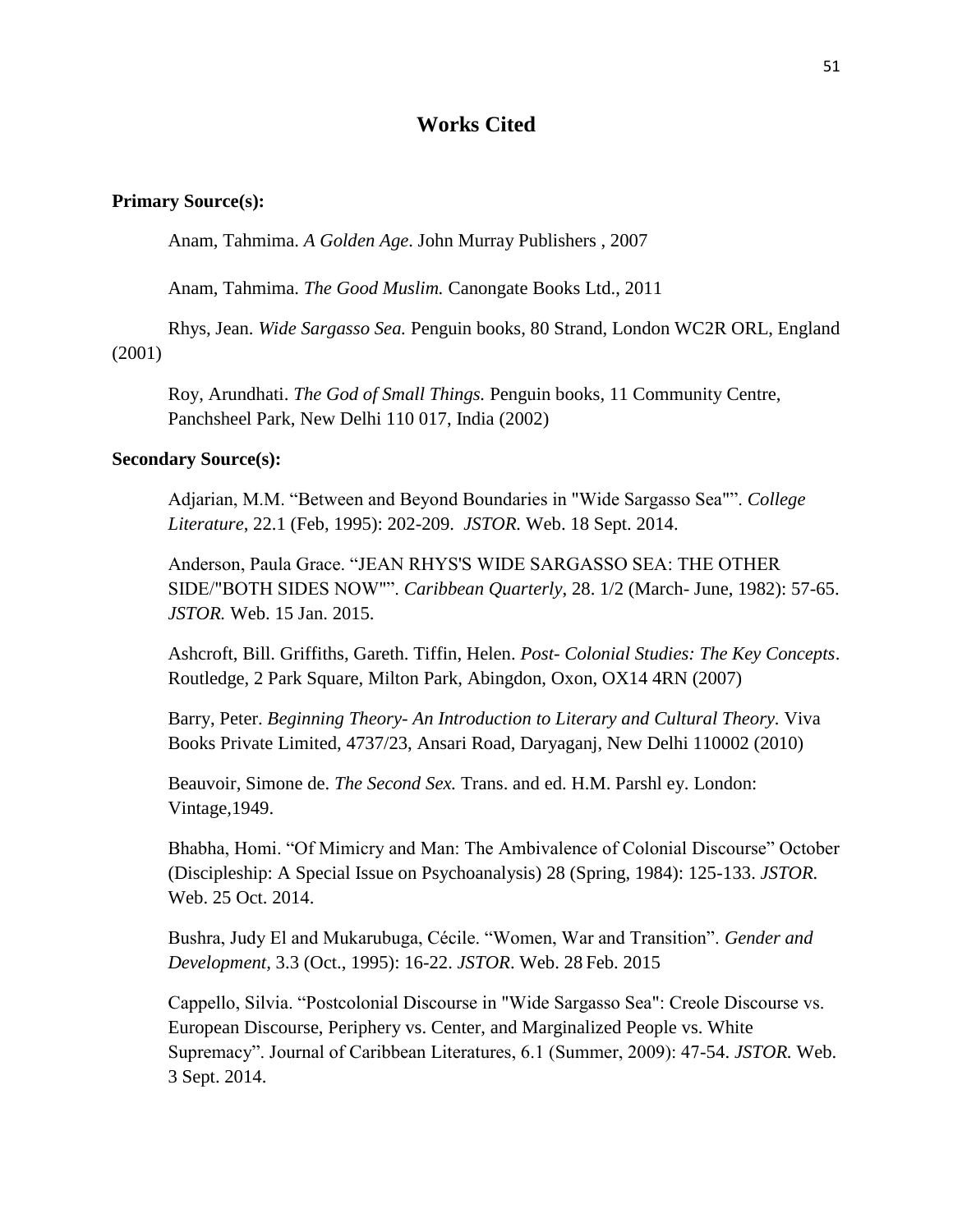Chatterjee, Partha. *The Nationalist Resolution of the Women's Question, 1987* [https://books.google.com.bd/books?id=r4P0tkRXJ8IC&pg=PA233&lpg=PA233&dq=Th](https://books.google.com.bd/books?id=r4P0tkRXJ8IC&pg=PA233&lpg=PA233&dq=The+Nationalist+Resolution+of+the+woman%27s+question+by+Partha+Chatterjee&source=bl&ots=DUBTt7nHlo&sig=wHzR4ZaQ4Kefx1E3QMx4jiplmak&hl=en&sa=X&ei=qSgpVZrPJoqKuASakYGoAw&redir_esc=y#v=onepage&q&f=true) [e+Nationalist+Resolution+of+the+woman%27s+question+by+Partha+Chatterjee&source](https://books.google.com.bd/books?id=r4P0tkRXJ8IC&pg=PA233&lpg=PA233&dq=The+Nationalist+Resolution+of+the+woman%27s+question+by+Partha+Chatterjee&source=bl&ots=DUBTt7nHlo&sig=wHzR4ZaQ4Kefx1E3QMx4jiplmak&hl=en&sa=X&ei=qSgpVZrPJoqKuASakYGoAw&redir_esc=y#v=onepage&q&f=true) [=bl&ots=DUBTt7nHlo&sig=wHzR4ZaQ4Kefx1E3QMx4jiplmak&hl=en&sa=X&ei=qS](https://books.google.com.bd/books?id=r4P0tkRXJ8IC&pg=PA233&lpg=PA233&dq=The+Nationalist+Resolution+of+the+woman%27s+question+by+Partha+Chatterjee&source=bl&ots=DUBTt7nHlo&sig=wHzR4ZaQ4Kefx1E3QMx4jiplmak&hl=en&sa=X&ei=qSgpVZrPJoqKuASakYGoAw&redir_esc=y#v=onepage&q&f=true) [gpVZrPJoqKuASakYGoAw&redir\\_esc=y#v=onepage&q&f=true](https://books.google.com.bd/books?id=r4P0tkRXJ8IC&pg=PA233&lpg=PA233&dq=The+Nationalist+Resolution+of+the+woman%27s+question+by+Partha+Chatterjee&source=bl&ots=DUBTt7nHlo&sig=wHzR4ZaQ4Kefx1E3QMx4jiplmak&hl=en&sa=X&ei=qSgpVZrPJoqKuASakYGoAw&redir_esc=y#v=onepage&q&f=true) (Last Visited 16 Feb. 2015 )

Erwin, Lee. ""Like in a Looking-Glass": History and Narrative in Wide Sargasso Sea". NOVEL: A Forum of Fiction, 22.2 (Winter, 1989): 143-158. *JSTOR.* Web. 20 Jan. 2015.

Fonrobert, Charlotte Elisheva; Golan, Galia; Kinberg, Clare; Fogiel-Bijaoui, Sylvia ; Levitt , Laura; Mazali , Rela; Reinharz, Shulamit. Shadmi, Erella; Brettschneider ,Marla; Enker, Malka and Peck, Judith Stern. "Symposium: Women, War, and Peace in Jewish and Middle East Contexts". *Nashim: A Journal of Jewish Women's Studies & Gender*, 6 (Fall, 2003): 9-71. *JSTOR*. Web. 28 Feb. 2015

Forrester, Faizal. "WHO STOLE THE SOUL IN "WIDE SARGASSO SEA?"". Journal of West Indian Literature, 6.2 (May, 1994): 32-42. *JSTOR.* Web. 16 Jan. 2015.

Gilbert, M. Sandra & Gubar, Susan. *The Madwoman in the Attic: The Woman Writer and the Nineteenth- Century Literay Imagination.* Yale University Press, New Haven and London , 2000.

Macaulay, Thomas Babington and G. M. Young. *Speeches by Lord Macaulay: With his minute on Indian Education.* London: Oxford University Press, H. Milford, 1935. Website. 28 Dec, 2014

Mathai, Anna Sujatha. Rev. of *The God of Small Things,* by Arundhati Roy. Indian Literature, 40.4 (July - August 1997): 188-191. *JSTOR.* Web. 28 Dec. 2014

McElwain, Hugh T. "Rev of *Women and War* by Jean Bethke Elshtain". *American Journal of Sociology,* 94.2 (Sep, 1988): 441-444. *JSTOR*. Web. 26 Feb. 2015

Millett, Kate. *Sexual Politics.* 1969.

< [https://www.marxists.org/subject/women/authors/millett-kate/theory.htm>](https://www.marxists.org/subject/women/authors/millett-kate/theory.htm) (Last Visited 16 Feb. 2015)

Morrison, Toni . *The Bluest Eye.* London: Vintage, 1970.

Panizza, Silvia. 2009. "DOUBLE COMPLEXITY IN JEAN RHYS'S *WIDE SARGASSO* 

*SEA".* < http://www.lcm.unige.it/pub/17/panizza.pdf > (Last Visited 14 Nov. 2014)

Patel, Reena. "Hindu Women's Property Rights in India: A Critical Appraisal". Third World Quarterly, 27.7 (2006): 1255-1268. *JSTOR.* Web. 02 Feb. 2015.